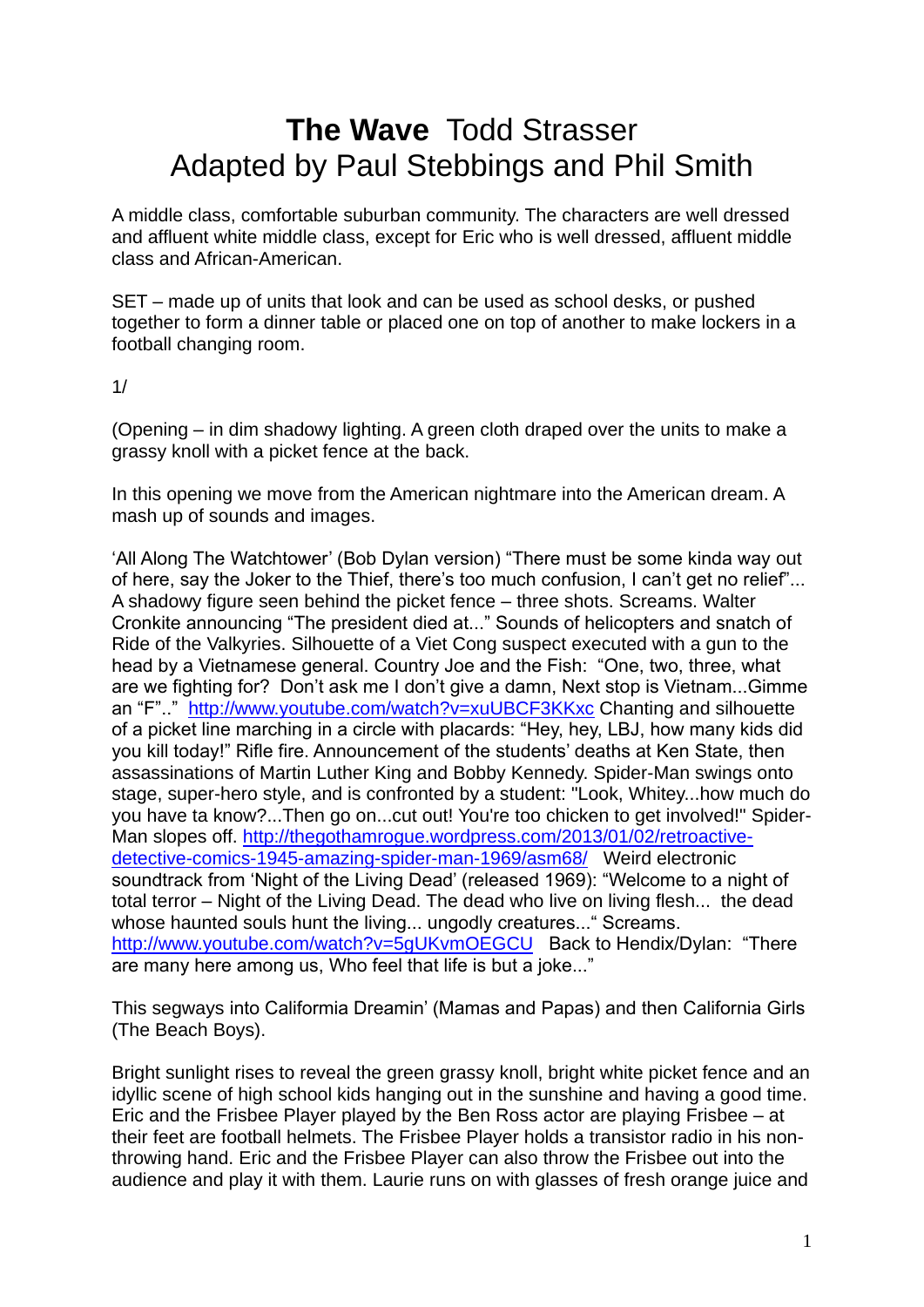the Frisbee Player and Eric break off from Frisbee to down the glasses in one and hand the empty glass back to Laurie; all smiles and laughs. Laurie turns away and David, partly in football kit (holding a football helmet) enters; he catches Laurie and they dance together; she is very graceful and spins herself around. Eric and Frisbee Player seeing this, maybe dance with members of the audience. 'Taking advantage' of Laurie holding the glasses in both hands David catches her at the end of her spin and 'steals' a kiss and Laurie responds warmly and affectionately. David breaks off indicating he has to get to football practice – Laurie good-humouredly pushes him on his way. They are at ease with each other. Laurie takes the glasses offstage. David gestures to Eric and the other Frisbee Player to join him for football practice, but they lure him into playing with the Frisbee perhaps with the audience. Robert enters, oblivious to everything around him; he is reading a Spider-Man comic and unconsciously acting out the action in the comic. After a couple of throws, David gestures to the others to join him for practice, Eric gestures for him to 'be cool', David insists throwing the Frisbee to the ground, and the Frisbee Player joins him, but Eric refuses and David is frustrated and storms away with the Frisbee Player; they jostle Robert who walks into their path as they exeunt, Robert falls to the grass. Eric laughs. Laurie enters, looking puzzled at Robert who is sprawled on the grass slope; she carries a pile of school magazines – 'The Gordon High Grapevine' - she holds a Bic pen between her teeth. Eric picks up the Frisbee and throws it towards her, but she dodges it and lets it pass her. Eric shakes his head and heads for the picket fence, followed by Laurie. Music fades and Robert picks himself up and exits, not reacting to what has happened.)

2/

Laurie: Isn't it football practice?

Eric: Like it matters?

(Checking he is out of view of any teachers, he takes out a cigarette.)

Eric: How much training do I need to sit on a bench? Coach Schiller never plays me...

Laurie: But you're part of the team.

Eric: Am I, Laurie, am I? We lose every match and it's the same bull... no one cares...

Laurie: David cares.

Eric: Sure. David's a good guy. Cut to the chase, Laurie, I can see from that pen that you're not here to talk football...

Laurie: Eric, you promised me... you said the review would be done for this week. Eric: O, yeah... er... I know, I said. Hey, what about fashion? Didn't Amy come through, she was gonna write you something?

Laurie: I'm chasing Amy like I'm chasing you – weren't you going to review that ... 'Midnight...?

Eric: Cowboy'. Yeh. There were no cowboys in it! Sorry, Laurie. I better go... (Picking up his football helmet) ...how can you review a film that's just plain grim? The review would be as dull as the movie... right?

Laurie: Something, Eric, please!

Eric: (He takes the pen from Laurie's mouth.) Sure. Quit worrying, Laurie – you're getting like your mother. (He puts the pen back in her mouth.) Next week. I promise. (He throws down his cigarette, stamps on it and – after looking around – he runs off. Laurie shakes her head. He's gone.)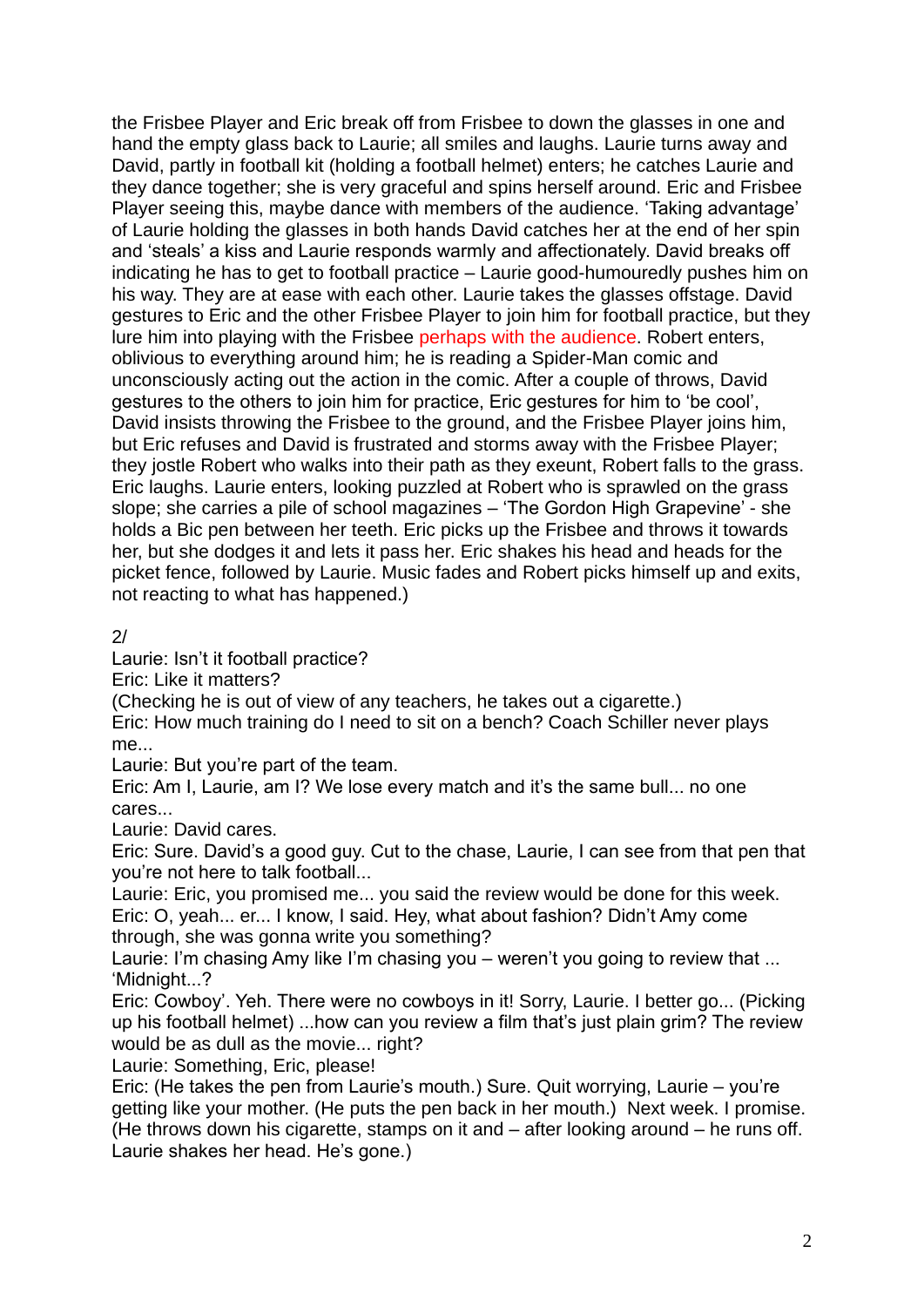Laurie: (Shouting, but knowing that she is not heard.) I am NOT like my mother! (She dances off.)

3/

(Laurie exits as the sheet covering the units is pulled away and the picket fence removed to reveal what appears to be a set of desks, slightly higgledy-piggledy, facing the audience and at the back in the middle a raised podium on which sits a movie projector. Ben Ross, a teacher, dressed in neat slacks and white opencollared shirt, enters carrying a leather bag and a spool of film which is spilling film.)

Ben: Damn! (As he tries to catch the film he drops the spool and it escapes him across the stage, Ben chasing after it.) Ah!! Machines, machines! I hate them! They know in their little metal hearts that I'm scared of them! (He picks up the spool and tries to wind the film on, but, juggling his bag as well, it escapes him again and rolls across the ground.) Darn it!

(David enters, carrying his helmet, school books, and now in school clothes. He traps the spool with his foot.)

David: Hey, Mister Ross, are you having trouble with that projector again? Here. Let me do it.

(David puts his things down on his desk and threads the film into the projector.)

Ben: Thanks, David. Ridiculous, I know. Machines drive me crazy. They've put in a self-service pump at the gas station – I can't work it! My wife says I can't be trusted with changing a light bulb! (David looks up at Ben.) Hey! I've changed many light bulbs in my life... busted a couple along the way, sure...

David: Don't worry, Mister Ross, I love this stuff. What are we watching? Ben: Germany in the Second World War.

David: O. OK. Sounds heavy. But you know how to make the dull stuff interesting, Mister Ross. Like when we did the Monkey Trial...

Ben: The Scopes Trial, yes....

David: Yeh, the Monkey Trial! How you got us to be the jury and the prosecutor and everyone – that was a great class, Mister Ross. There. That's fixed – you just need to turn it on. You don't need me to...?

Ben: No. No! (laughing) I think I can handle it from here, David. Thank you. You may take your seat. Appreciate that.

David: I won't tell.

Ben: (Laughs.) Good man.

(Ben fusses with his bag, retrieving some assignment papers. Eric and Laurie enter and take their seats. David turns to see Laurie and they exchange warm looks. Eric raises his eyes. Ben registers the new arrival.)

Ben: Ah. Good afternoon, class. Good to see you all again. We're a little late (he checks his watch) so let's get right down to business. Though... Before we do, I have a few homework papers to return – Laurie, that's an A – good work. (Passes her the paper.) David – (he changes the mark) - you scraped a B, not bad, some real effort, you're asking questions, keep it up. Eric, a C? I ought to give you an F for lack of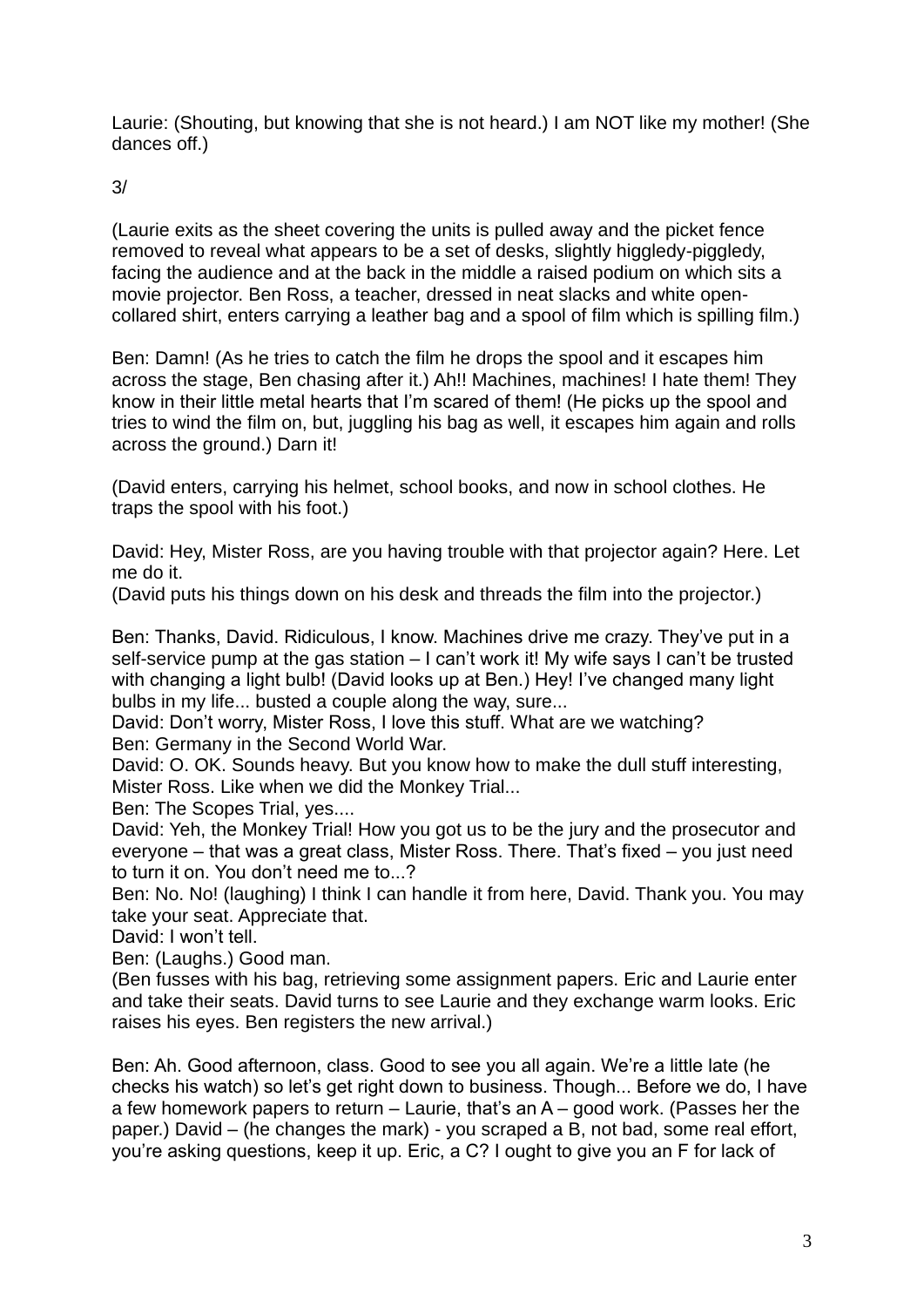effort, but I think you'd like that... there's no shame in success, Eric; if you ever completed one of these assignments properly, you'd beat everybody.

Eric: It's been a busy week, Mister Ross... movies and football...

Ben: Read my notes, would you? (Hands Eric who looks at the remarks, and shakes his head.) Homework is not optional, you guys! You can't put your social life first! Get your work done and then enjoy yourselves... if you committed to your homework you'd enjoy it – am I right? (David looks unsure, but Eric nods.) You see, but you never grab the chance! OK, one left... Robert?

(Everyone turns to an empty desk.)

David: That boy is a waste of...

Ben: Alright, Mister Collins, let me...

(Robert enters, his shirttails hanging, hair uncombed.)

Ben: Ahah, Mister Robert Billings!! Good of you to join us. (The other kids snigger.) That's a D for you, Robert, I'm afraid. I don't know what to say that I haven't said before.

David: His social life is getting in the way of his work, Mister Ross.

(Laurie and Eric laugh. Robert doesn't react.)

Ben: OK, OK.

(Robert sees the projector.)

Robert: We gonna see a movie?

Eric: No, Mr Ross just set it up for laughs.

Ben: That's enough, Eric. (Exchanges a guilty glance with David.) Generally speaking, your papers were good, but sloppy. Nice ideas, but a mess. A good essay has to be planned... some of these are just plain messy! Who doodles on a homework paper and then submits it?

David: Who did that? (Looking round.)

Ben: None of your business, Mister Collins. Is it, Eric? (Eric is a little crestfallen, and shocked at being exposed.) Now, come on, guys, I'm going to have to start lowering grades for sloppy papers – if you need to corrections, then write it out again.

Anybody listening? (Laurie and Eric nod, but David is staring out Robert. Ben claps his hands.) Right – new subject, Laurie, can you get the lights, please?

Laurie: Yes, Mister Ross. (David mouths "Yes, Mister Ross" to Laurie as she stands and goes to the light switch, joshing Laurie for her enthusiasm.)

Ben: Thank you, Laurie. OK, thank you for all your work on The Depression. Our new subject is the Second World War and Germany in particular. To get us started we're going to have a look at a short film, as Mister Billings has perceptively noted. (He nods to Laurie. Laurie turns off the lights. Eric and David ironically cheer as if it were the lights going down in a cinema. Laurie returns to her seat. Ben turns on the projector and a flickering blueish light is projected above the heads of the audience. Laurie, David and Eric watch the imaginary screen above the audience's head, but Robert is already distracted – first looking for something in his pockets, then scratching at his desk and eventually laying his head on his desk and falling asleep. There are no images visible from the projector.)

Ben: These are just the opening credits... what you are about to watch took place in Germany between 1934 and 1945. It was the work of a man named Adolf Hitler. Originally this man – Hitler - was a menial labourer, a corporal in the army - a small time ordinary guy who got turned on to politics after fighting in World War One. He was on the losing side and he was angry about that. After the defeat Germany was a mess: its people were demoralised and disappointed, its leaders were discredited, there was terrible inflation – people were going to the mall – well, to the shops, as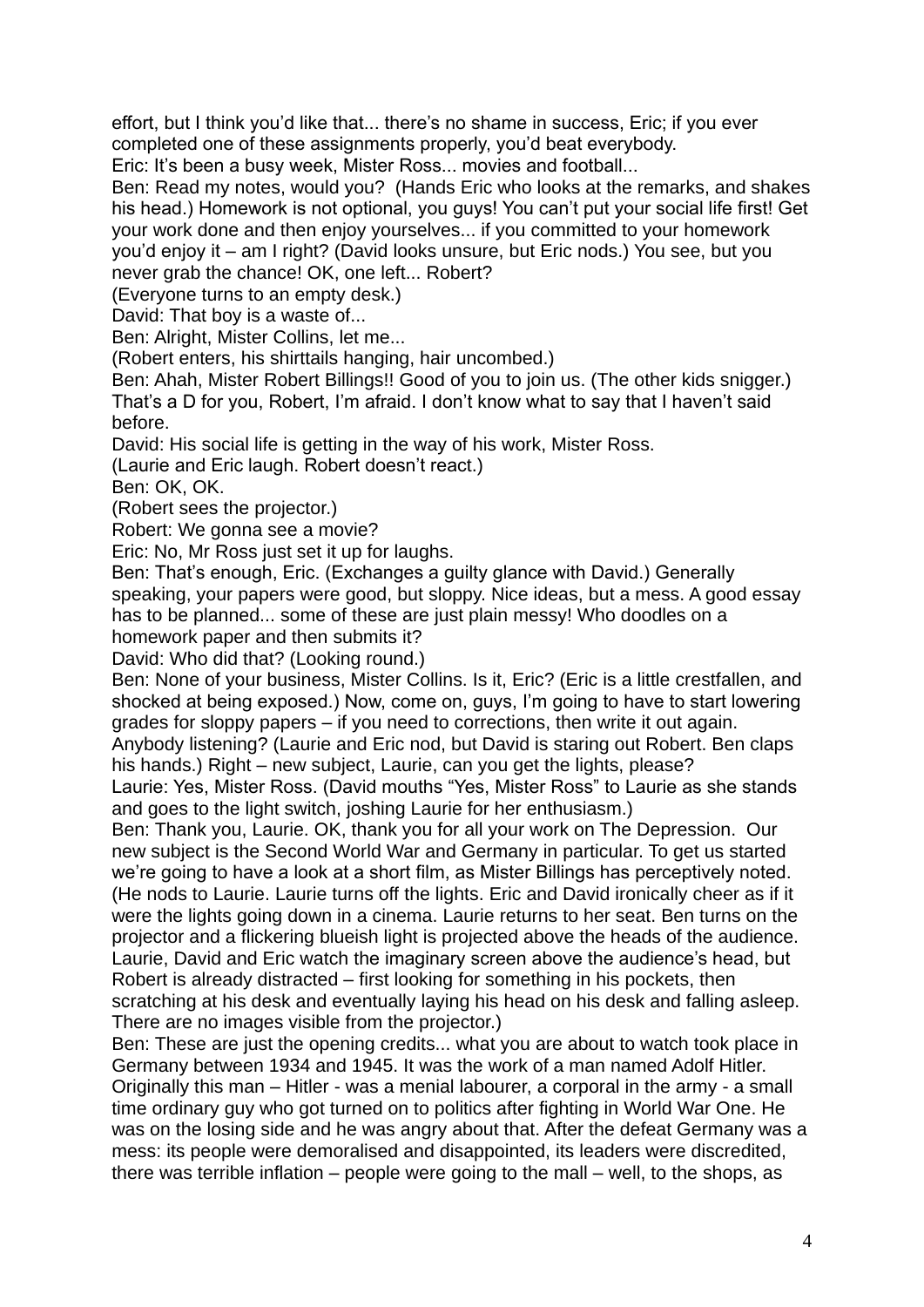they were then - and they had to take their banknotes in wheelbarrows, that's how bad the inflation was – they printed a banknote in the morning and in the afternoon they had to add a few zeros to it! Thousands of ordinary people were made homeless, some starved, plenty of folk lost their jobs. But to Adolf Hitler, that suffering was an opportunity – he climbed the political ranks of the party he joined, the Nazi party. He preached a theory that the Jews were to blame for Germany's problems, that the Jews were destroyers of civilisation and that the Germans were a superior race. Now, today, of course, everybody knows that Hitler was a psychopath, literally a madman. In 1923 he had been thrown into jail for his violent politics, but he was soon released and by 1934 he and his party were in power. Ah. Yes. What you are going to see... (pauses for the picture to change, Laurie gasps) ... now... are some of the consequences of that control.

(Eric shakes his head and looks away and then looks back through his fingers. David stares blankly at the screen. Robert is asleep.)

Eric: Good God...

Laurie: Are those.... are those... people?

Ben: Yes. Yes, they are, Laurie. Hard to believe? People reduced to walking skeletons – and there... there... they are being forced to pile up the corpses of their fellow prisoners ... these here are gas chambers used to kill many of them, others died from overwork and starvation. (Ben shakes his head.) Then they were burned in industrial ovens. Just be glad you only have to see, you don't have to smell the film... David: Eee. Smell-o-vision... (The others don't react to David's sick joke.) (Laurie wipes away a tear. David realises his mistake and returns to looking at the screen; mores seriously now.)

Ben: These are the walls of the camp, the guard towers... and these are some of allied troops who liberated the camps.... And... that's it. Lights, please, Laurie. (Laurie is lost in her thoughts.)

Ben: Laurie?

Laurie: Uh, what...

Ben: Lights, please.

Laurie: O, sure, Mister Ross.

(Laurie turns on the lights.)

Ben: I am sorry if that has upset one or two of you. Not that that's anything to be ashamed of if you are. But I didn't show you the film to upset you. I want to see if it can make you think. So, have a think right now about you saw and what I told you ... and see if that suggests any questions that you should be asking about this place and time in history?

(Laurie raises her hand immediately.)

Ben: Laurie?

Laurie: Were they all Nazis? The Germans, I mean.

Ben: (Shaking his head.) No, no, not at all. I doubt if one in ten of the population were members of the Nazi party. The vast majority were not Nazis.

Eric: So how come no one stopped them?

Ben: Well. I'm not sure I can exactly answer that... I guess many people were scared. The Nazis were violent killers after all. The majority of the population had just been through a terrible economic depression, they probably weren't ready for another fight – maybe some of them hoped that the Nazis would look after them. After the second world war, most Germans said they had no idea that the atrocities you saw were going on.

Eric: That's crazy. Totally. How could you slaughter... how many...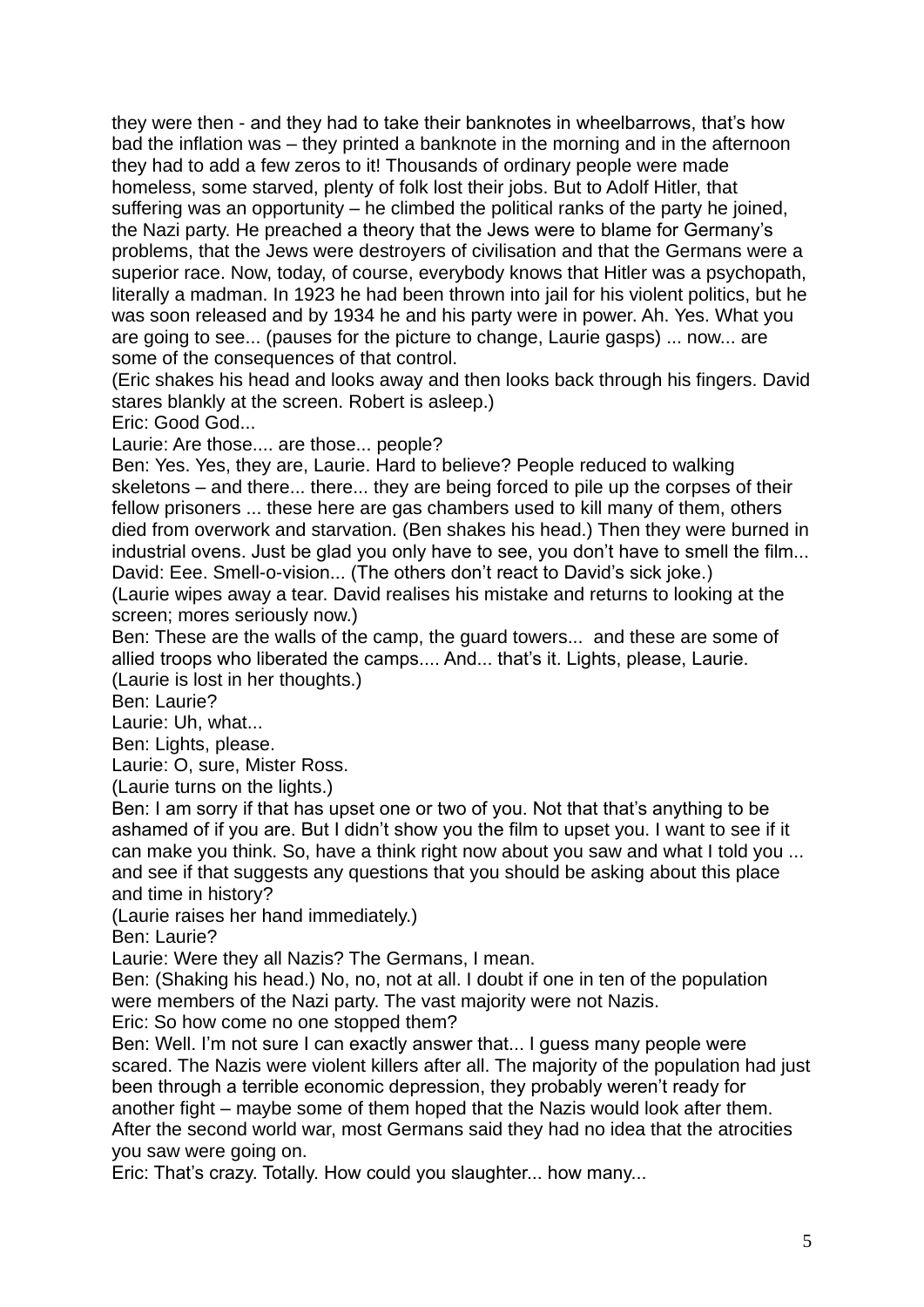Ben: Approximately ten million...

Eric: Ten *million*!!! And nobody noticed? Get out of here!

David: Yeh. That can't be true.

(Laurie puts up her hand.)

Ben: Yes, Laurie?

Laurie: Eric's right. The Germans just sat back and let the Nazis slaughter ten million people! How could they do that? To other human beings!

Ben: (Shrugs.) All I can tell you are the facts; the Nazis were organised and feared. The behaviour of the rest of the population is.... well, it's a mystery to most people. Frankly, I'm not going to pretend to you that I know. Why didn't they try to stop all this? (He shrugs.) How could they say or even think that they didn't know? (He shrugs again.) We just don't have proper answers to these questions...

Eric: (Putting his hand up. Ben nods for him to speak.) I would *never* ... you know, bottom line, I would never let anything like that happen to people... you can't let a minority of maniacs rule the majority.

David: Yeh. You gotta stop those kinda people. I wouldn't let a couple of Nazis scare me into pretending I didn't see something I did.

(Laurie and Eric raise their hands. The bell rings loudly for end of class.)

Laurie: (Disappointed.) O! (But Eric and David are already up on their feet grabbing their school books and kit.)

David: Nice one, Mister Ross. Great lesson. (To Laurie.) Come on, baby. You know how quick that cafeteria queue grows!

Laurie: I'll catch you in a minute...

David: It's your funeral. Cold post roast... yew! (He exits. He hits the sleeping Robert Billings on the top of the head as he exits. Robert stirs.) Robert: Uh.

Laurie: Gee, Mister Ross, I can't believe that even the Nazi ones could have been that cruel! No one can be, can they? Not decent people?

Ben: Well, after the war many tried to excuse themselves, of course: they said that they were having to follow orders. That they were scared of ending up in those death camps themselves.

Laurie: That's just excuses. Why couldn't they have run away if they didn't agree with things? Could they think for themselves? No one just 'follows' an order - you have to be able to understand it to obey it, don't you?

Ben: Yes. Yes. Good point, Laurie. That's... you see, Laurie... er... look; I'm sorry, I don't have any easy answers. I'm telling you what people did. I don't know why they did it...

Laurie: A bunch of sickos. Totally sickos.

(Ben nods and grimaces.)

Laurie: (Picking up her school things.) Sorry, Mister Ross... it makes me mad. (Laurie exits. Robert meanwhile is trying to sneak out unnoticed.)

Ben: (With his back to Robert, without turning.) Robert. (Robert freezes.) Wait a minute, would you?

(Robert waits, looks at the floor. Ben takes the spool from the projector and begins to pack it away, then looks over to Robert.)

Ben: Are you getting enough sleep?

(Robert nods without looking up.)

Ben: (Sighs.) If you don't start participating you're going to make me fail you, Robert. At this rate you'll never graduate. You don't want that? Don't you have anything to say?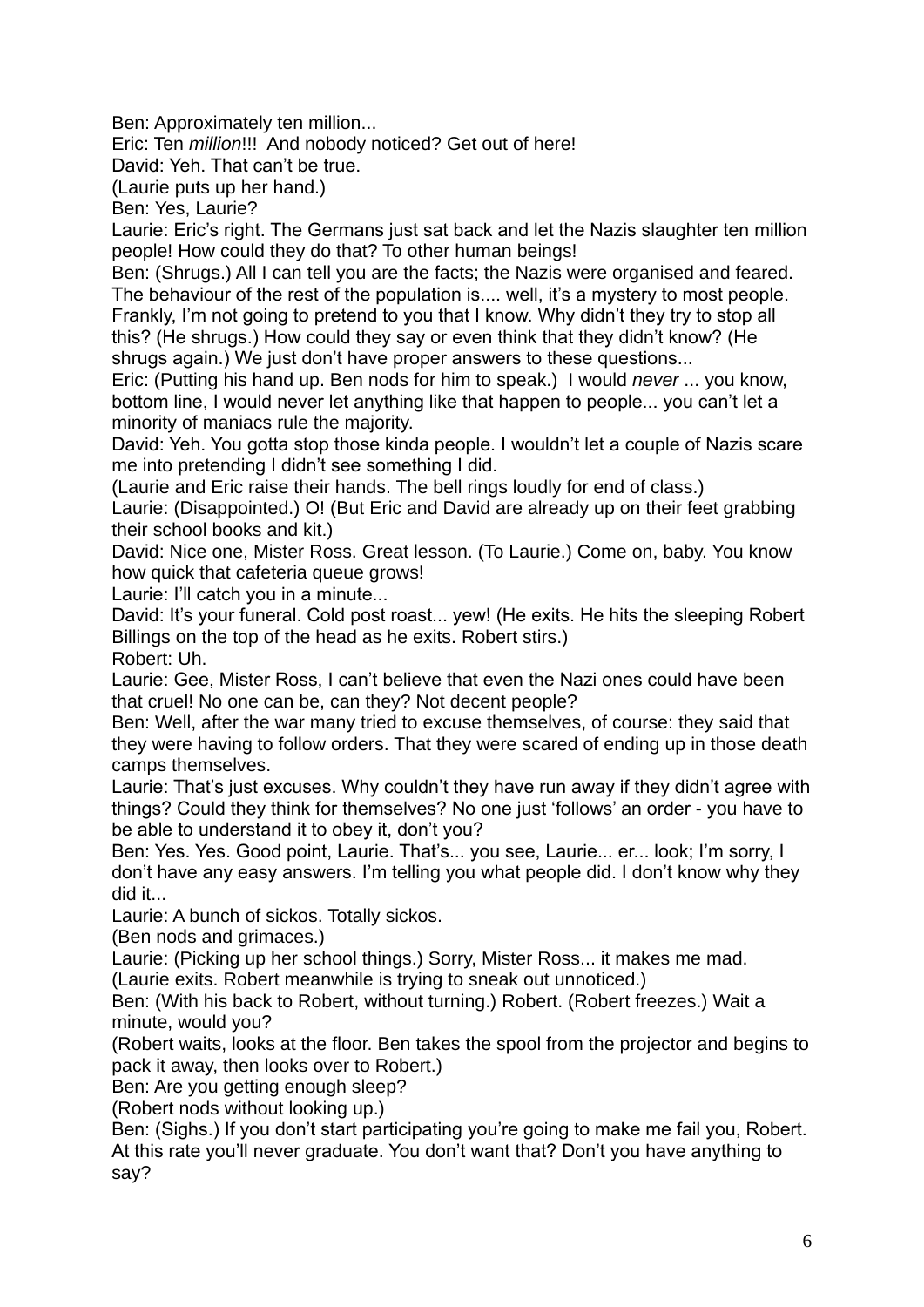Robert: (Shrugs.) I don't care. Is that what you want to hear? Ben: No, it is not. What do you mean – "don't care"? Of course you care...

(Robert tries to inch towards the door.)

Ben: Robert? Is this about your big brother ? Nobody expects you to be the baseball star who gets straight As! Students like your brother come along once in a generation. Even I... even I used to ... well, feel a little... 'acidic' about guys like your brother... when I was at my high school, obviously. No one is expecting you to be another Jeff Billings, but at least try to be a decent version of Robert Billings? Eh? Please? For you own sake?

Robert: Can I go now?

Ben: Get out of here.

(Robert exiting.)

Ben: (shouting after Robert) I don't care about your brother! (Pauses. Then, throws his hands up in frustration at himself. Ironically:) That went well.

# 4/

(The units are arranged into two canteen tables. David enters carrying a tray piled with food. He begins to tuck in. A few moments later Laurie enters with her tray – just a couple of items.)

Laurie: You didn't need to rush off like that.

David: I said I liked the class.

Laurie: Yes, but... o, anyway. (She puts down her tray and looks at the food, loses interest.)

David: What's up with you?

Laurie: That film.

David: Uhuh.

Laurie: Doesn't it bother you?

(The Frisbee Player has entered and sits at the next table, putting down his tray and starting to eat.)

David. Yeh. Sure. It bothers me. As something horrible that happened once. It bothers me like that. But it's not something that's going to stop me getting lunch. It was a long time ago, Laurie. History. We can't change that anymore.

Laurie: You don't have to forget it quite so quickly!

(Laurie tries to bite into her food, but gives up and puts it down.)

David: Well, you can't go around bummed out about it for the rest of your life. (Robert enters.with tray. David and Laurie watch him.)

David: Here comes the Great Stillings; Gordon High's own private Untouchable. (Robert sits down at the same table as the Frisbee Player and takes out his Spider-Man comic, its cover: 'Campus In Crisis' from 1969. The Frisbee Player looks up and sees Robert, looks around for a space at another table, sees one, picks up his tray and heads for it, exiting from the stage. Robert pretends not to notice, but he has. He looks up sheepishly and then looks quickly down to his comic.)

Laurie: Do you think there's something really wrong with him?

David: It's pretty weird that he's related to his brother.

Laurie: My mom knows his mom...

David: Yeh? She ever talk about him?

Laurie: My mom? No. Except she said that they tested him once – and he got a really normal mark for his IQ.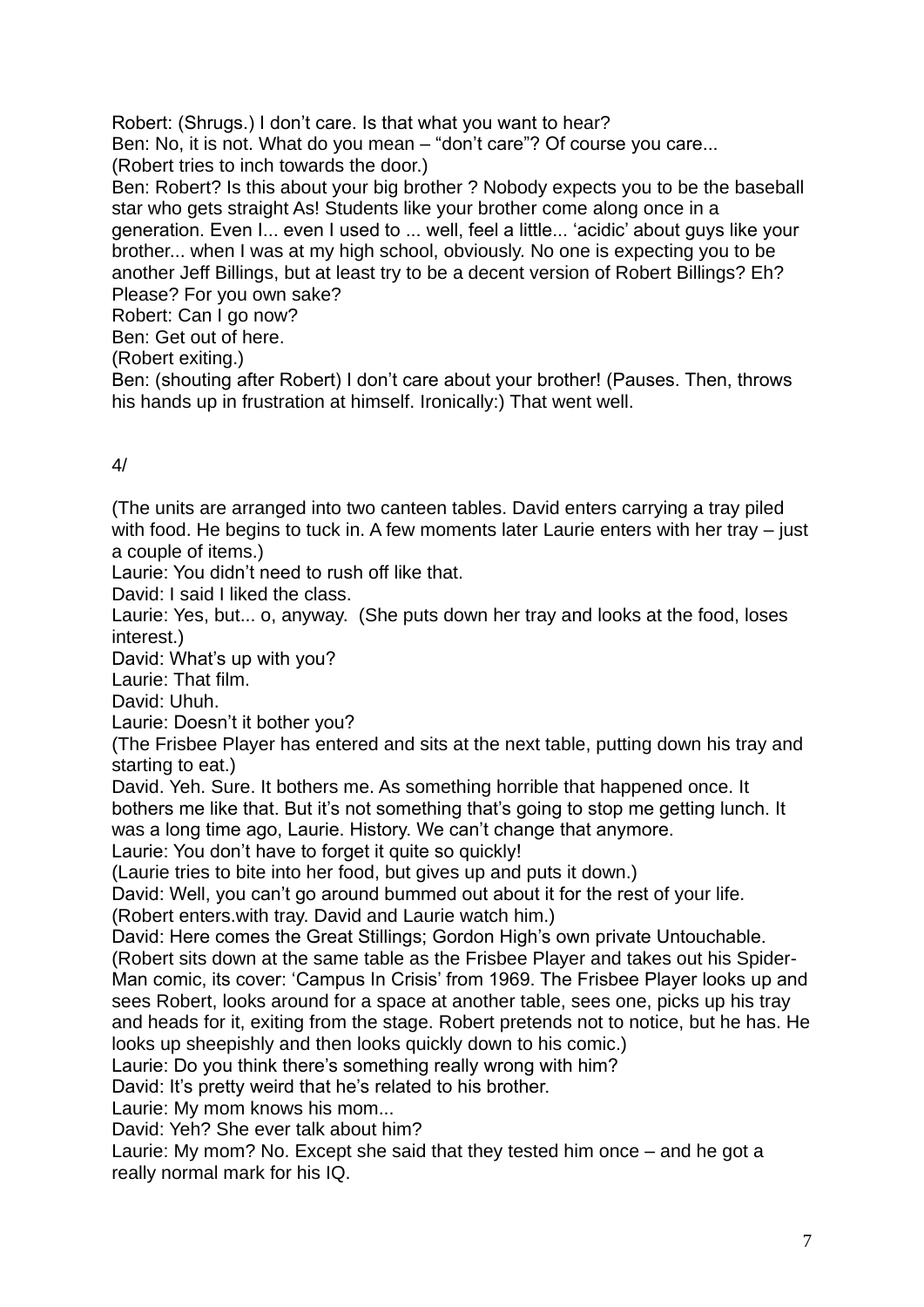David: They should have tested him for weirdness – he'd get a straight A for that. Are you not eating that? (David helps himself to Laurie's food.)

Laurie: No. (Sarcastically.) Help yourself. O. You already did.

(David ignores Laurie's barbed comment and chews away. Eric enters with tray and joins David and Laurie.)

Eric: Hi, guys.

(David shakes his head and Laurie looks down at her tray. Eric exchanges looks with David.)

Eric: Wow, did another Kennedy die?

Laurie: Don't...

David: She's upset.

Eric: About that movie?

Laurie: (looking around) Why don't you get the Principal to announce it over the tannoy?

Eric: I know someone who isn't upset? (He looks round at Robert, David and Laurie turn and look.)

Eric: Did you see him sleep the whole way through Ben Ross's film?

Laurie: That is sick. Almost as sick as Mr Football Captain here... (to Eric) weren't you... affected?

Eric: Sure. Like, I knew about that stuff... but it's different when you see it, yeh? David: Hey, you two, I didn't say I wasn't bothered. I just said I was hungry. Look, all I said was: it's finished. It's done. It happened once and the world moved on. Learned its lesson. Nothing to see here, move along. It won't happen again.

Laurie: I hope not. Come on, Eric.

(Eric rising from his seat.)

David: Where you going?

Laurie: To work on the newsletter. With Eric.

David: O, don't let me hold you two intellectuals back. Not much coverage of the football team in The Grapevine recently.

Laurie: Try winning. Just once. That *would* be a story.

David: (Pointing at her.) *You* take things too seriously.

Laurie: (Pointing back.) Yeh, and you don't take them seriously enough.

(David rises and exits, hitting Robert on the back as he exits so that Robert spills his coke on his Spider-man comic. He does not react.)

Eric: Wow. You two were having a fight. I never saw that before.

Laurie: He's such a jock sometimes.

Eric: Yeh, but he's a smart jock. Did you ever see the computer he built from a kit? Laurie: (Sarcastically.) No, I completely missed that. It was only about the same size as a Cadillac!

Eric: Sorry, girl. David's a nice guy. He's better than regular. He doesn't even look at other girls.

Laurie: He better not.

Eric: No, I mean he doesn't even *look*. Hey, when was the last time the Grapevine did anything on true love romance? You could write it.

Laurie: Yeh, I suppose .. do you s... hey! Stop changing the subject.

Eric: What subject?

Laurie: Your movie review. Where is it?

Eric: Yeh, um... I gotta run, Coach Schiller says he's gonna throw anyone off the team who doesn't make practice. (Looks around the canteen.) He ain't gonna have a team for Saturday! This place is a dump... why don't you write about that.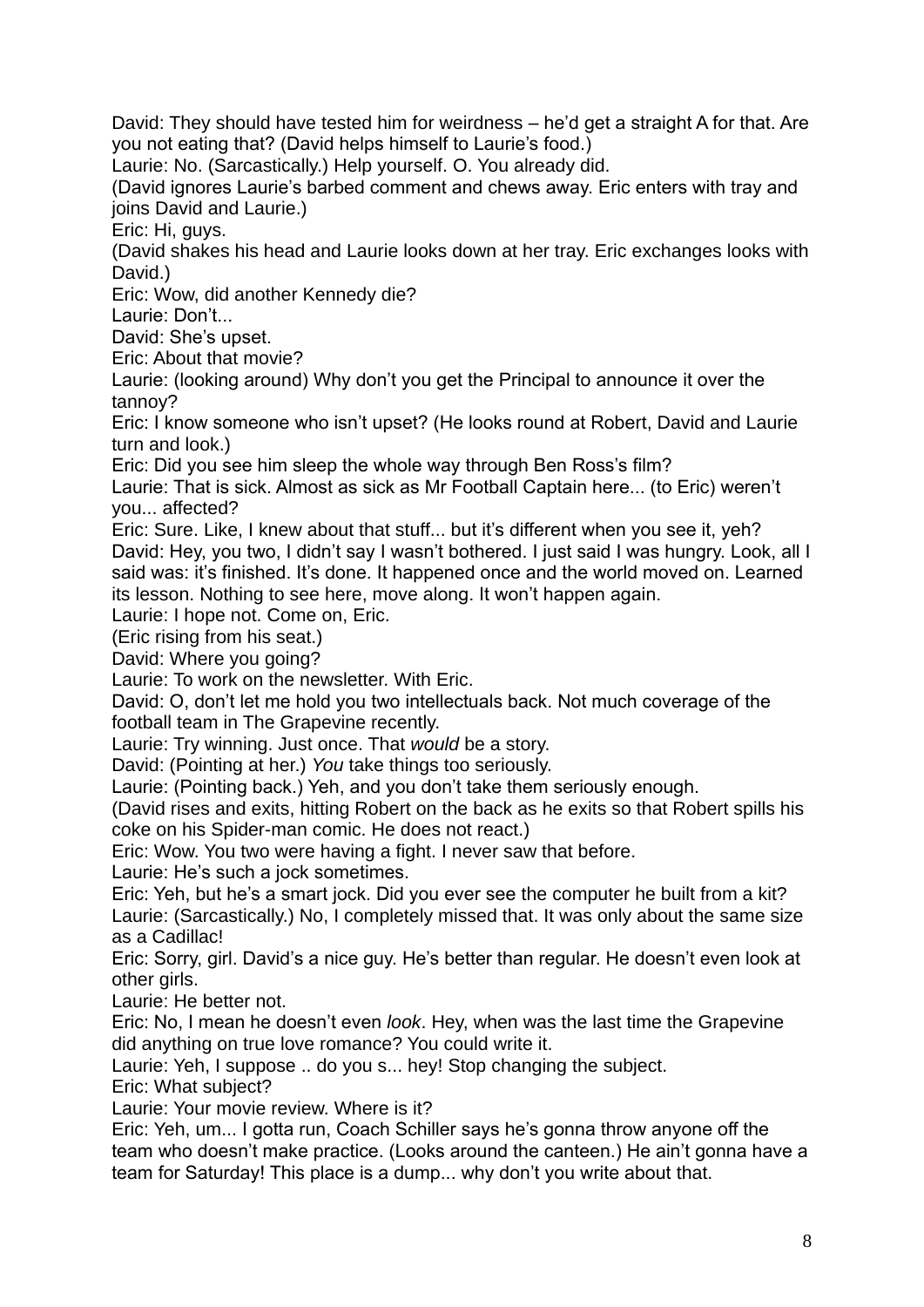(Laurie shakes her head, looking hard at Eric. Eric is walking off backwards as he speaks to Laurie, as he turns Robert is crossing his path and Eric dodges neatly around him. He doesn't touch or push him, but scowls.)

Eric: Hey, man!

(Eric exits, Robert exits.)

Laurie: Boys! (She slams her hands on the canteen table.) Aaagh!

5/

(The units are moved around to make a kitchen table, with books scattered across it. Ben enters – he is holding a book, skimming through the index.)

Ben: "Hierarchy." "Ideology." "Parades." "Party." "Terror." Come on, where are you? "Uniform." "War." (Puts it down.) There's go to be something on.... what will be under? "Personal Responsibility"? (He looks again. Reads.) "Parades. Party. Patriotism. Penalties. Prisons ..." – nothing. (Picks up another book and flicks through the index.) Not a one of them. (Has an idea.) "Obedience"! (Flicks through index.) "O, O... yes... Oath. Odessa. Orchestra..."... it's hopeless... (Picks up another, flicks through.) No. (Addresses the books.) Can't just one of you tell me something about *why* they didn't speak out? Guys? Please, do your jobs... What's the mystery? Why did they obey? Did you have to be there?

(Christy Ross has entered. She is dressed in tennis whites and carries a tennis racket. As she enters she is repeating winning strokes and victory celebrations from her match. She stops and takes in the sight of her husband quizzing the books.) Christy: Is history behaving badly again, darling?

Ben: In a way...

Christy: Give it a detention.

Ben: I can't. I need it in the classroom. Christy... why did the Germans go along with Nazism?

Christy: Don't ask me. (Taps her chest.) Music. Second graders don't get to do much Wagner. (She wipes some crumbs from the top of a book.) Good to see you didn't forget to eat this time. Did you try the new meat loaf. (Opens one of the books.) O my. (Puts it down quickly.) Wanna hear about some other kind of history?

Ben: (Not listening, he has picked up another book. Mouthing: "Obedience.) Uh... other...

Christy: I made some history today, Ben...

Ben: (To himself.) Obedience...

Christy: I beat Betty Lewis.... how many times has that happened?

Ben: (Utterly absorbed in a book.) O, I, er...

Christy: I said: I beat Betty Lewis...

Ben: (Looks up at Christy.) What? Sorry.

Christy: O, you're impossible when you're like this! Is this going to be like your enthusiasm for Native American Indians? Please, tell me you're not going be bringing Nazis home to dinner are you? Like you did with those guys from the reservation?

Ben: They were fine.

Christy: They *were* fine, yes. It was you that was the embarrassment. Wearing moccasins? (She shudders.) Thank god it never got to war paint. Ben: I was studying their culture.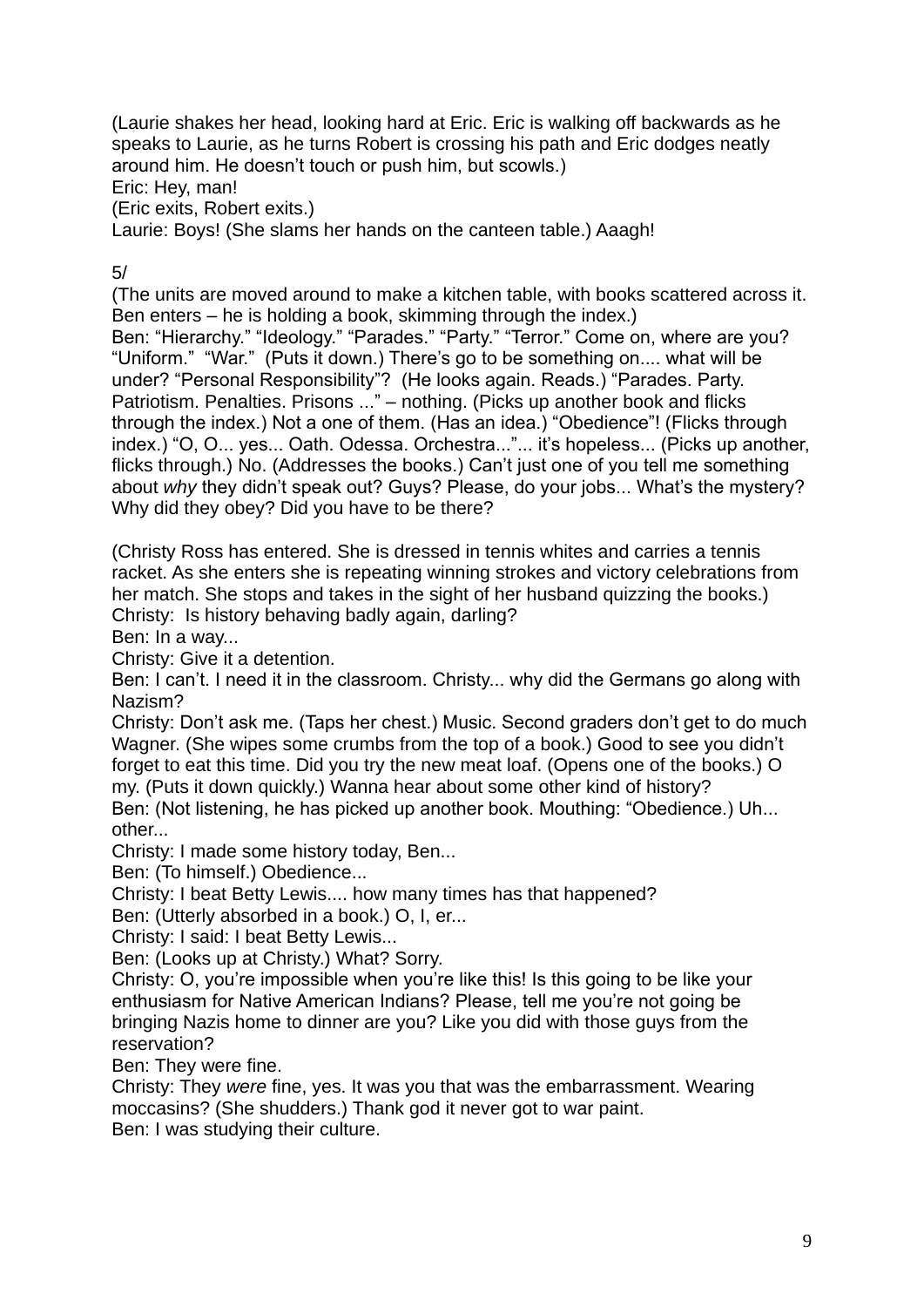Christy: No you weren't, Ben. You were taking over their culture and diving head first into it. You can never just study something, can you? You have to get right into it. You don't have normal barriers.

(Ben, takes her by the waist.)

Ben: That's why you love me.

Christy: Well, as a matter of fact it is, but don't try to drag me in this time. (She removes his hands.) No Nazis for dinner, OK? What class are you teaching them, anyway? Advanced dictatorship?

Ben: You wouldn't be kidding if you saw the film we watched this afternoon. Christy: (She sees his seriousness.) No. Maybe not. You OK, mister?

Ben: One of my students asked me a question I couldn't answer?

Christy: "What are you doing here?" (He doesn't respond.) "Why bother?" (Nothing.) OK, OK.... you've convinced me, you've convinced me, Ben; I give in! You're not going to be joked out of this... we're stuck with it, yeh? So why don't you tell me right now what this is really all about?

Ben: That's the problem, Christy, I can't tell you – because the answer to the question isn't written down anywhere. I think maybe it's something you would only know if you experienced it.

Christy: O. Great. How are you going to experience... (she picks up a book from the table) ... the Third Reich?

Ben: That's what I'm trying to work out...

Christy: OK. (She starts to exits, then stops.) Well try not to wake me when... *if* you come to bed. I can see it's going to be one of those nights. Just you remember you've got classes in the morning...

Ben: Yeh, yeh...

(Christy exits, rehearsing and savouring a tennis shot. Ben turns back to the books, opens one and begins to pace up and down.)

Ben: (to himself.) Orders, obedience, obligation, motivation...

6/ (As Ben continues to work through the books and paces up and down and around the table, almost breaking into a march in his excitement and concentration, a banner begins to rise above the back of the stage. It reads: STRENGTH THROUGH DISCIPLINE – it is very homemade; clearly put together by Ben overnight.

The units are transformed into the classroom shape, the desks still slightly out of line. Ben, still in his kitchen, begins to pack his leather bag/case with the teaching books.

Robert enters the classroom; he takes a piece of exhausted chewing gum from his mouth and looks around for somewhere to stick it. Robert bends to stick the gum under a desk, just as Eric and David enter, spotting Robert and heading for him David pats him on the back.)

David: Keep it up, Robert – pride in the school, man, pride in the school. (Robert looks puzzled. Eric takes a glimpse at Robert's back and almost collapses in hysterical laughter.)

Robert: What is it? (He turns to Eric revealing to the audience that David has stuck a sign on his back that reads "TOUCH MY ASS". David who can now see the sign is equally stricken with hysterics. Laurie enters.)

Laurie: What's happening? (Sees the sign on Robert's back.) O, you guys! You'll go too far! (She goes to take the sign of Robert's back, but decides against it and backs off when Robert turns towards her. She sees the banner. Stops.)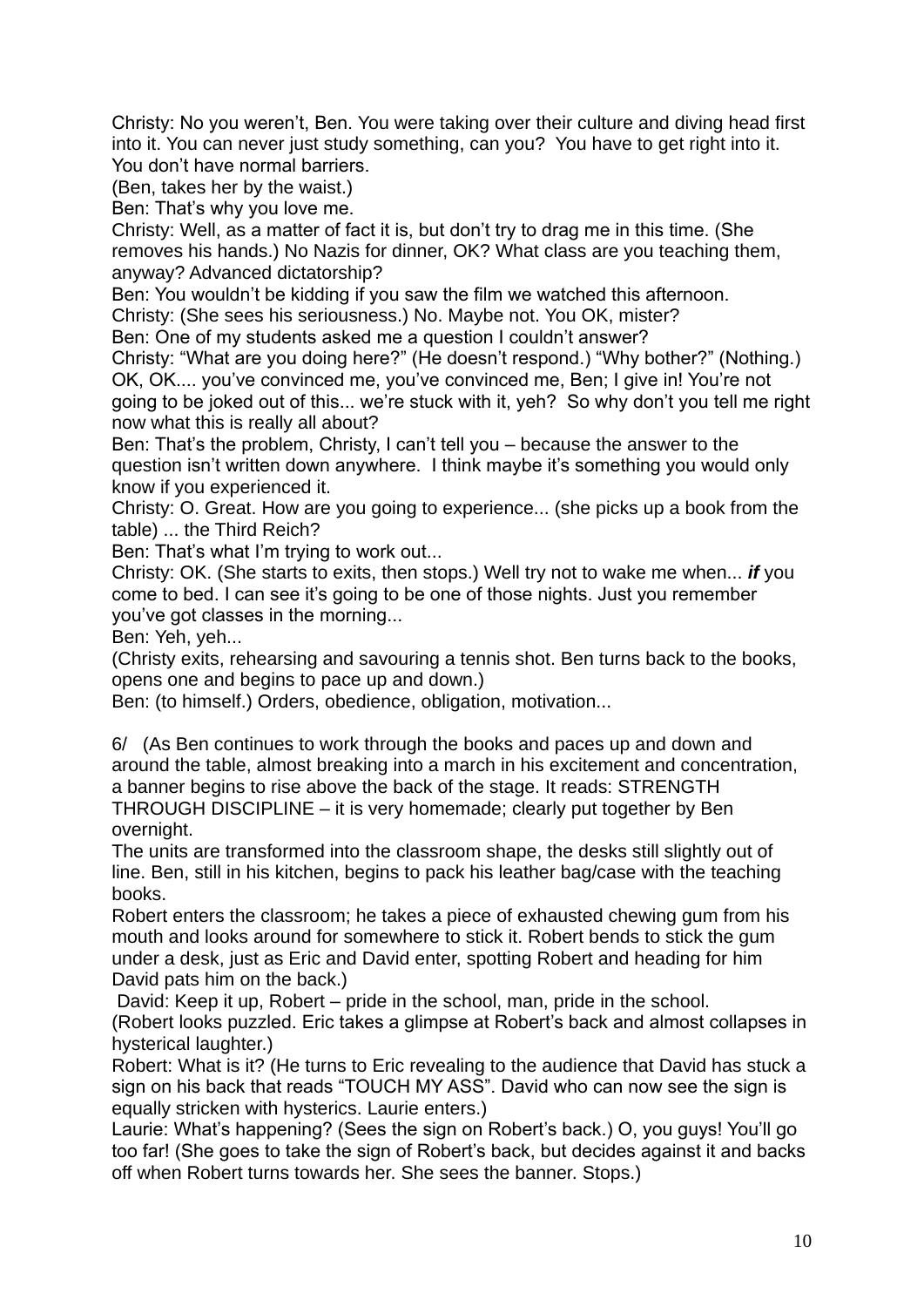Laurie: Hey!

(The others turn and look.)

David: What's that supposed to mean?

(Ben commands the class, as though he is just entering the classroom.)

Ben: Ah, you've seen our new class banner?

David: What's it about, Mister Ross?

Ben: I'll tell you just as soon as you're seated.

(They scramble to their desks. Eric pushes a dawdling Robert.)

Eric: (to Robert) Come on, man, don't you wanna know?

(They sit. Pause.)

Ben: Thank you. Good morning. (They mumble "good morning" in response.) Today I am going to teach you about discipline.

(A collective groan of disappointment.)

Ben: Hold it, hold it, hold it... you guys *all* find discipline exciting. You do! You just don't call it discipline!

Eric: Exciting?

Ben: Sure. We're talking about power here. (He makes a fist.)

(Eric makes a black power salute, head down, like the black Olympic sprinters. He laughs.)

Ben: Yes. See. I'm talking about people who use discipline to get success. To make a mark, to make a difference. You know anyone who doesn't want to make a difference?

Eric: Er, Robert?

Ben: OK, OK, smart guy. Even Robert. David, come on, you play football...

Eric: You call it that... (David points a mock warning finger at Eric, but there is some threat there.)

Ben: You need discipline to win, right?

Laurie: Which is probably why they haven't ... for..

David: Hey, we know how long we haven't won for. How long since the last Grapevine?

Ben: You still taking ballet classes, Laurie?

Laurie: Sure, Mister Ross.

(Ben gestures and Laurie makes a few dance steps and then return to her seat. David and Eric applaud and Laurie stands and bows gracefully.)

Ben: Doesn't it take ballet dancers long hours of hard work to learn their art? Laurie: Sure thing!

Ben: Same with every art. Painting, writing, music – years of hard work and a discipline to be mastered. All of them. Hard work, discipline, control.

Eric: Where's this going? I mean... (shrugs).. so what? We're kids, we're not geniuses... Laurie's great but she isn't going to work at the Bolshoi, David's never going to play in the Super Bowl...

David: Hey!

Ben: "So what?" Listen to yourself. "Not" this, "not" that... what about something positive? What about you serving in Congress, Eric? Suppose I could show you how to create power and success from discipline? Not tell you. Show you. Right here in this classroom. I could give – you – power. What would you say to that? Eric: Wow. (He's interested.) I mean "if".

(Ben looks round the class waiting for a wisecrack, but it doesn't come. Even Robert is now engaged.)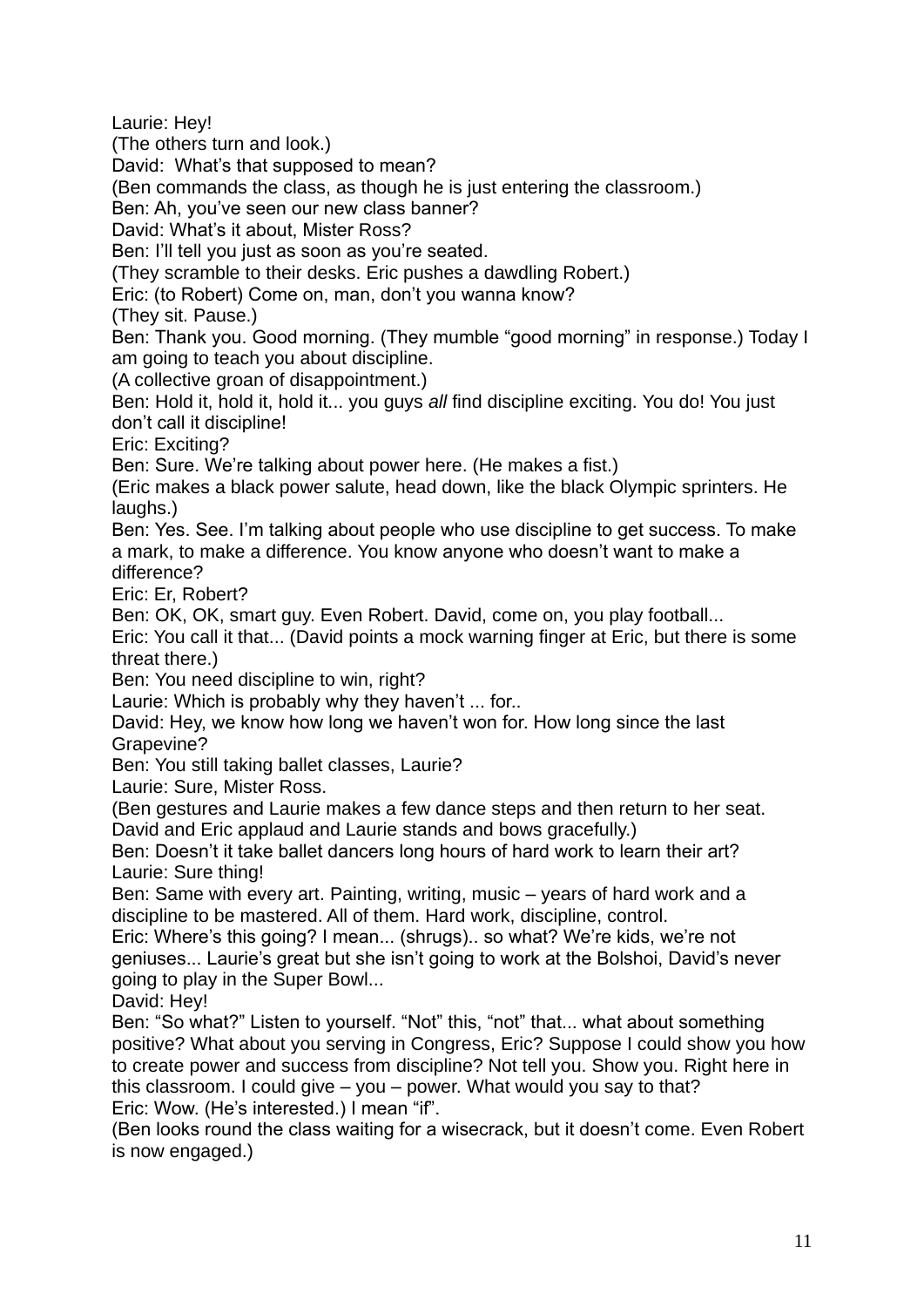Ben: OK! Laurie. Come up here a minute. Power begins with posture. (He draws one of the units into the middle of the stage.)

David: Teacher's pet.

(Eric waves his hand to David to be quiet. David taken aback by this.)

Ben: Sit. (Laurie sits on the unit.) Now place your hands flat across the small of your back and force your spine straight up. There! Now, can't you breathe more easily? Laurie: (slightly surprised.) Yes! That's... yes, that's OK....

(Eric copies the action and David, trying not to be noticed does too. Robert straightens a little.)

Ben: Come on, David, give it a try!

David: (surprised) I was. (He doubles his effort, Eric copies. Robert straightens fully now.) Hey! Is this history, or did I come to gym by mistake!

Ben: Concentrate. We know you can be a wise guy, can you do this? (Ben walks up and down between the desks, manipulating Eric and Laurie's posture slightly.) Good. Good. Just bend a little more... that's it. Good. Robert, excellent!

(The other turn in surprise to look at Robert who is sitting fully straight and staring ahead, not making eye contact. Robert smiles briefly and then returns to a his blank face, but his posture remains straight.)

Ben: (claps his hands) All right. Relax. Now, on my command. I want you all to get up and walk around the room. Then, when I say so, you will return to your seats as quickly as is safely possible and resume the correct sitting posture. Everyone... go! (Loud scraping of chairs. Eric, Laurie and Robert immediately jump up and begin walking around. David pauses for a moment, but then joins in. Once four of them are up they bump into each other, Eric tries to dodge bumping into Laurie and trips. They all laugh. David points at Eric)

Ben: Take your seats!!

(They return to their seats. Scraping of chairs. David forgets his posture.) Ben: David?

David: O. (He looks around and sits straight.)

Ben: That was the most disorganized mess I've ever had the misfortune to witness. This isn't 'duck, duck, goose' (tag) in kindergarten! This is an experiment in movement and posture! Now, come on! One more time, when I say. No chatter this time. The more controlled you are, the faster you will reach your seat. Now, everyone  $-$  go!

(It is still chaos.)

Ben: OK, OK, - freeze!!! OK! Stay right where you are. Now I want you to TRY to be as chaotic as you can be. Think of the hippiest, crazy, Haight-Ashbury, most drop-out kid you could be, yeh, and ... go! (They mess around, stumbling into each, laughing, making peace signs and so on.) And freeze! Right and on my command, again and this time look out for each other and respect yourself, stay controlled and keep your backs straight. And... again!!! (This time there is more control.) Keep going, this is much better! Much better!

(Movement sequence in which Ben gives silent commands and the kids perform various walking exercises around the desks, eventually in patterns and almost marching. This to music that starts off as Californian rock and ends with something closer to marching band music like a John Philip Sousa march or 'National Emblem' or 'Anchors Aweigh'. On Ben's silent command they return to their desks, all sitting up straight, and again to ben's orders they are up and marching about and then back to their seats.)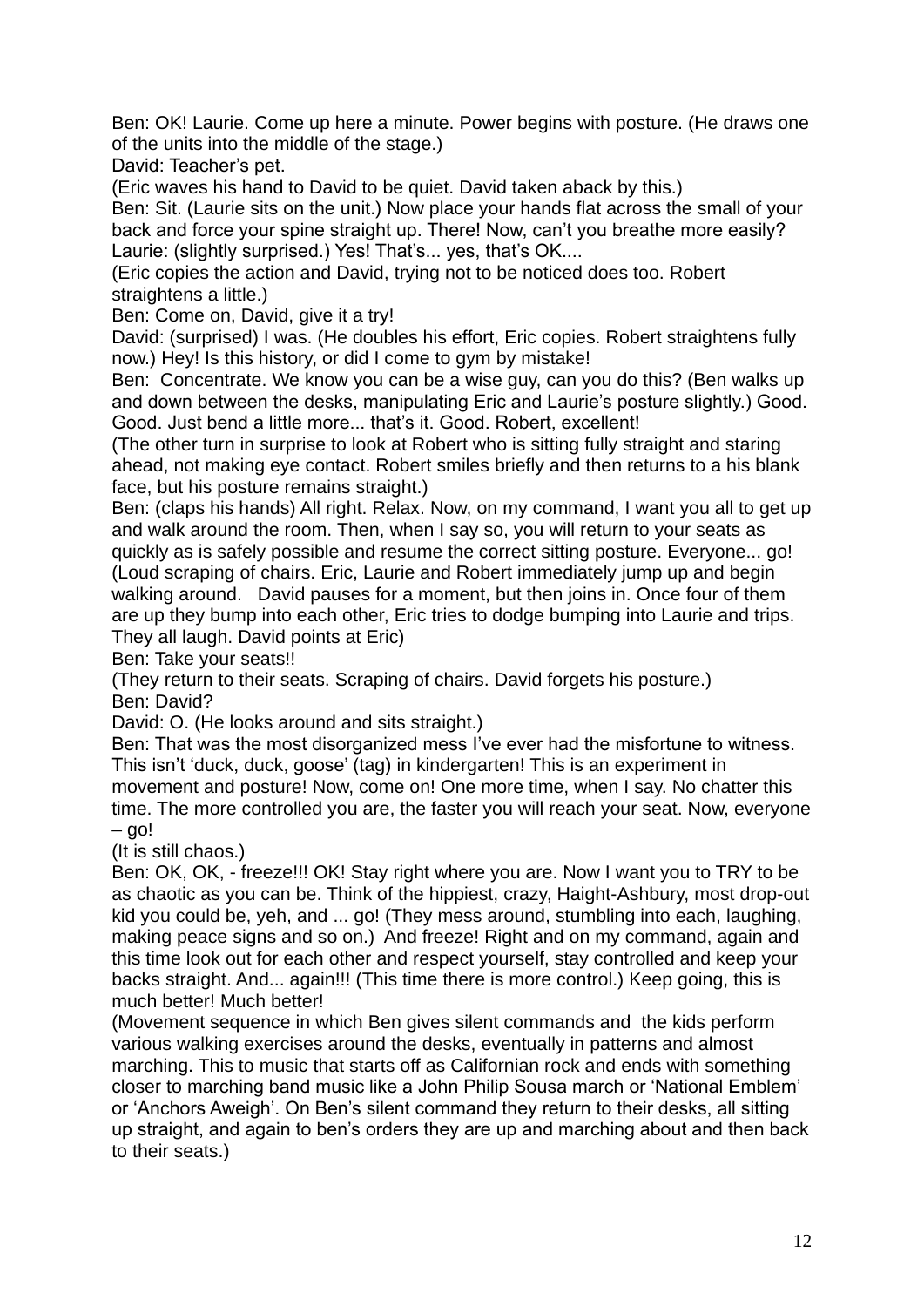Ben: Well done! Well done! OK, let's throw in a twist. On my order, leave the classroom and when I give the command return to your seats. (Holds up a stopwatch.) I'll only stop the watch when the last person is seated and straight. Do it! (They exeunt.)

Ben: Return!!!

(They return chaotically, getting stuck in the door.)

Ben: Stop! Stop! Out again – and this time with *discipline*!

(They shuffle out quickly.)

Ben: Again!!!

(They are more orderly this time, but Eric and David still trip over each other.)

Ben: Freeze! (They freeze.) And out again!! Waiting my order...

(They shuffle out.)

Robert: (Stops the others.) Hey, why don't we line up like in Elementary School? The person in the furthest desk at the front of the queue – that way we don't trip? Laurie: Yes, that will work!

(They shuffle into line. Robert is at the front.)

David: (Points at Robert, to Laurie) The new head of the class! Ben: Go!!!

(They file in quickly and assume their seats. Ben clocks the stopwatch.)

Ben: Eight point seven seconds. That is outstanding, class, give yourself a whole crate of cheers for that one!!!

(The kids stand in their seats and clap and cheer.)

Ben: All right. All right. (He swiftly moves to the classroom door and closes it.) Quiet down. (There is instant silence and the students sit down in straight postures. Ben holds the moment, walking between the desks, the kids first look at him out of the corner of their eyes, but then stare forward. Long pause.) There are three more rules. You obey these rules. One: everyone must have pencils and notepaper for making notes. Two: when asking or answering a question, you must stand straight by the side of your desk. And three: when asking or answering a question, your first words are "Mr Ross". Understood?

(The kids all nod.)

Ben: (quickly) David, who was the British Prime Minister before Winston Churchill? David: Er, it was... er... yeh, I know this..

Ben: Wrong! Wrong. You already forgot the rules, David. (He looks round the class, and sees Robert, eager. Throughout this lesson the kids are not cold, expressionless robots performing these actions and giving the answers; they are nice middle class kids who have discovered a way for the lessons to be fun. So, not behaving immediately like the Gestapo, but like boy scouts and girl guides, with plenty of smiles.) Robert? Can you show David the correct procedure?

(Robert gets smartly to his feet, stands by his desk at attention.) Robert: Mr Ross!

Ben: Thank you, Robert. Absolutely correct.

David: Aw, com' on, we have to do that every time?

Eric: Just because you messed up...

Ben: David? Who was the British Prime Minister before Winston Churchill? (David stands by his desk.)

David: Mr Ross. It was... uh...

Ben: Too slow. Everyone, make your answers short and sweet. Spit them out. David, try again.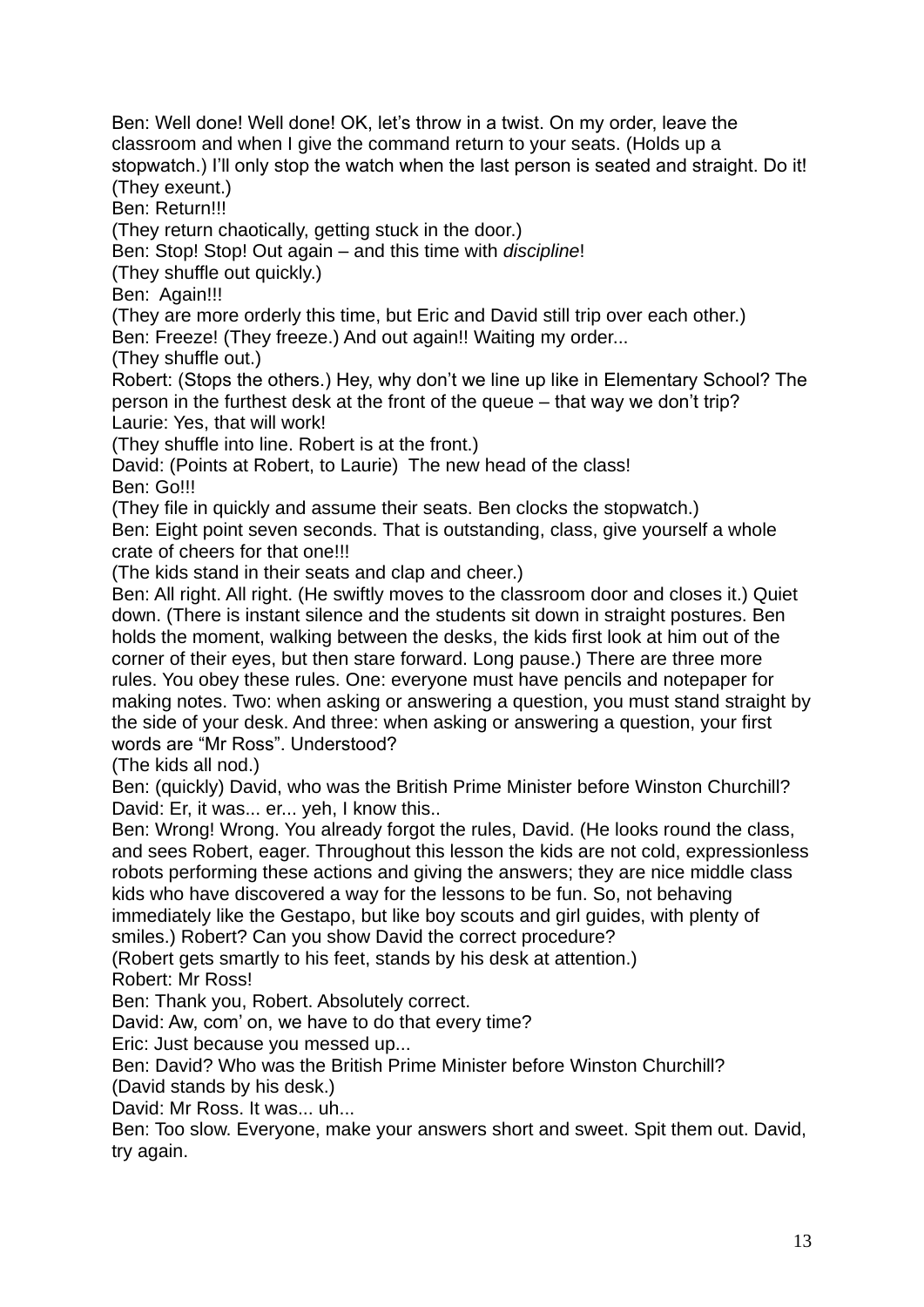David: (who has been easing back into his desk, jumps up and stands by his desk.) Mr Ross. Chamberlain.

Ben: You see. Everyone? That's the way to answer a question. (David is pleased.) Disciplined. And it *helped you* get it right, David. Confidence, ladies and gentlemen, is the first step to knowledge. Be seated, thank you. (David sits – slouches then corrects himself, Ben sees and smiles at David who smiles back.) Laurie, what country did Hitler invade in the September of 1939?

Laurie: (stands) Mr Ross. I don't know. (She sits.)

Ben: That's still a good response! Eric?

Eric: (Standing) Mr Ross. Poland.

Ben: Excellent. Robert, what was the name of Hitler's political party?

Robert: (standing) Mr Ross, the Nazis.

Ben: Excellent, Robert. Quick and accurate. Anyone give me the *official* name of the party?

(Laurie jumps up.)

Laurie: (Brightly, pleased with herself.) The National Sociali..

Ben: No!!!! (Bangs his ruler down on Laurie's desk. Speaks very quietly, but not unkindly.) Now. Do it again. (Laurie sits slowly, confused.)

David: (whispers to Laurie) "Mr Ross"...

Laurie: (nods, thanking David, stands.) Mr Ross. The National Socialist German Workers' Party.

Ben: Correct. Excellent. (She sits.)

Ben: David, who proposed the Lend-Lease act?

David: Mr Ross, Roosevelt.

Ben: Eric, who died in the death camps?

Eric: Mr Ross. The Jews.

Ben: Anyone else, Laurie?

Laurie: Mr Ross, gypsies, homosexuals and insane people.

Ben: Good, Laurie, good. (She sits.) And *why* were they murdered, Robert?

Robert: Mr Ross, they weren't part of the superior race.

Ben: Correct. David, who ran the death camps?

David: Mr Ross, the SS!

Ben: Excellent! Excellent, excellent, all round! Now, see how things *can* be in a classroom! Eh?

(The bell rings. No one moves. Ben looks at the kids and sees they have not moved. He turns his back on the class and smiles to himself. Then gathers himself and turns to them. )

Ben: Tonight, you will complete your reading of chapters seven and eight of 'Hitler's Youth'. Class... (Holds the moment.) ...dismissed!

(Ben picks up his case and almost marches out of the room. The kids slowly rise from their seats.)

David: Wow, that was weird, man! What a rush!

Eric: (Going to David) Man, I've never felt anything like *that* before!

Laurie: Sure beats taking notes!

Eric: Yeh! (Laughs.)

David: Don't knock this, Laurie. Don't knock it, babe. That was really, really different. That was like – when we all acted together? We were more than just a class of kids for once. We were a single unit. Remember what the man said about power? Didn't you feel it?

Laurie: It was a little bit spooky...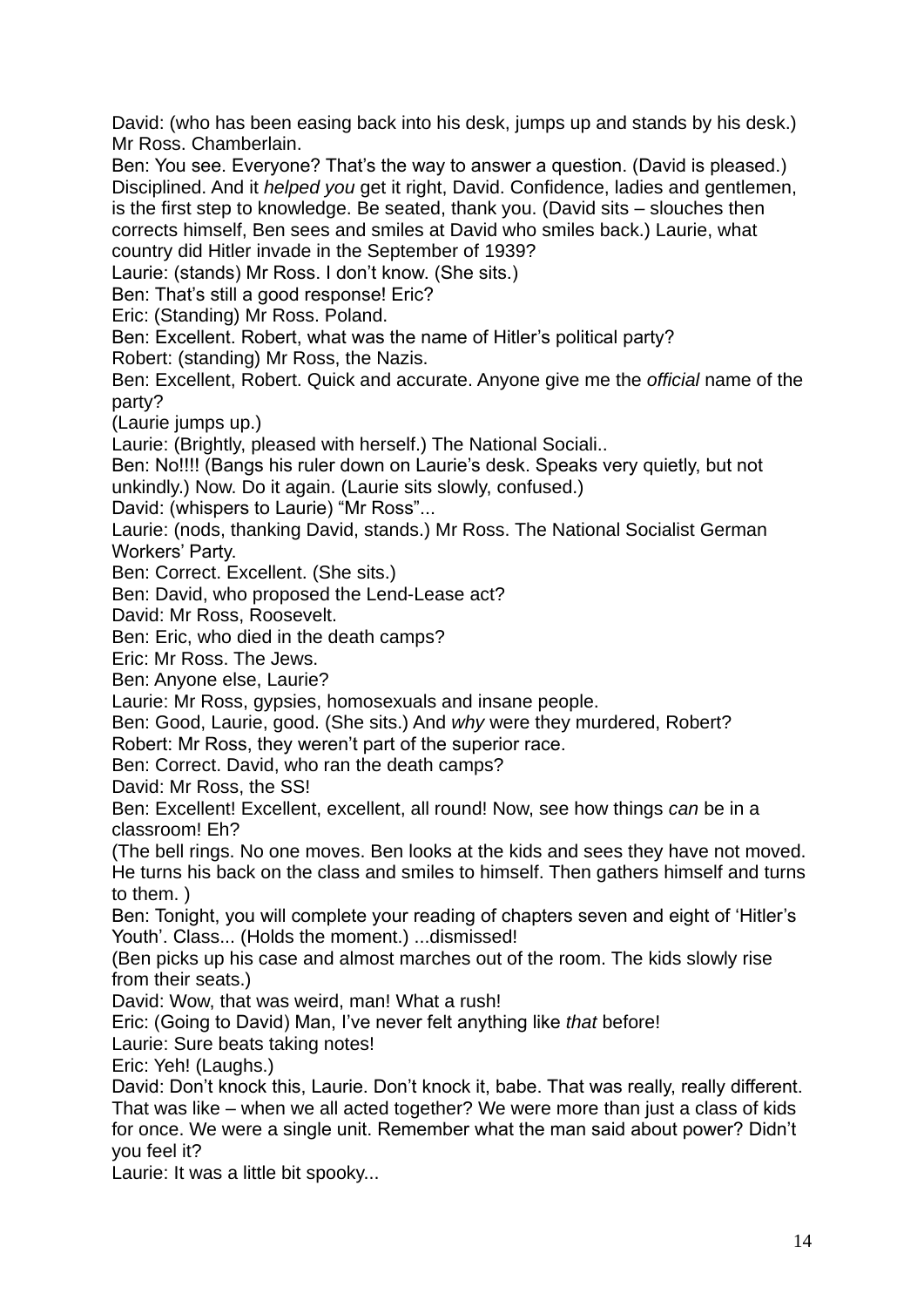Eric: Come on, you two! You're taking it too seriously...

Laurie: I'm not. I'm just saying...

David: Let's take it seriously if we want to... O? We just felt something in here that I can't explain.

Eric: What's to explain? We stood by our desks. We did what we were told.

David: I don't know, Eric, friend... I think it was bigger than that. Suppose if the football team had that feeling? Yeh? Suppose Ben Ross coached us like that instead of Coach Schiller? (Mimics a dumb accent.) "You godda take em' down, you godda take 'em down..." (He turns to exit.)

Eric: Where you going?

David: The john. (Exiting.)

Eric: David. (David stops and turns.) When you're in there. Remember. Sit up straight.

(Laurie and Eric laugh. David doesn't respond to the joke. Turns and exits. Eric and Laurie exchange a look.)

Eric: Come on, it's chemistry.

Laurie: Uh.

(They turn to exit, bumping into David, re-entering, at the door.)

David: Forgot my kit. I'll catch you up.

(Eric and Laurie exit, David picks up his kit, then notices Robert who all this time has been standing by his desk staring ahead. David watches as Robert – unaware he is being watched - straightens his hair. Then snaps to attention, his lips moving as if still answering questions. He sits and then stands straight, sits and then stands straight, sits and then stands straight. Marching music. Robert picks up his school books and exits almost at a march, oblivious to David. David walks slowly out, glancing back at the classroom.)

### 7/

(Units switched to the layout of the Ross kitchen. Christy enters, dressing into her tennis whites. Ben pursues her, excited by his teaching. Christy is buttoning a blouse over her tennis skirt. She ties her shoe laces as they talk. This scene could be played with a certain denied sexual energy – Ben excited by his teaching, wanting to share the energy sexually with Christy, but Christy going out to play tennis, putting on her clothes, not taking them off.)

Christy: They thought it was sport! Kids don't take anything seriously at that age! They were competing with each other not to be the dumb-looking one...

Ben: No, no... (Christy reacts) Well, I'm sure that was part of it, but they took to it like they'd been waiting for something like this for the whole of their lives! It was weird. Christy: You're being weird. It happens all the time. To them, it's a game.

Ben: Even in a game you can choose to play or not. They chose to play. Big time they chose. And the longer we went on and the harder I got with them, the more they chose. They *desired* to be disciplined! When the bell rang... listen to this - they didn't move.

(Christy stops short.)

Ben: Yes. More than a game, Christy, more – than  $-a -$  game.

(He runs his hand through her hair.)

Christy: Hey, you're messing me up for my match. (She pushes him away and brushes her hair.) You're making me late as it is. (Ben has turned away. Christy suddenly worried.) Do you think you'll go on with it tomorrow?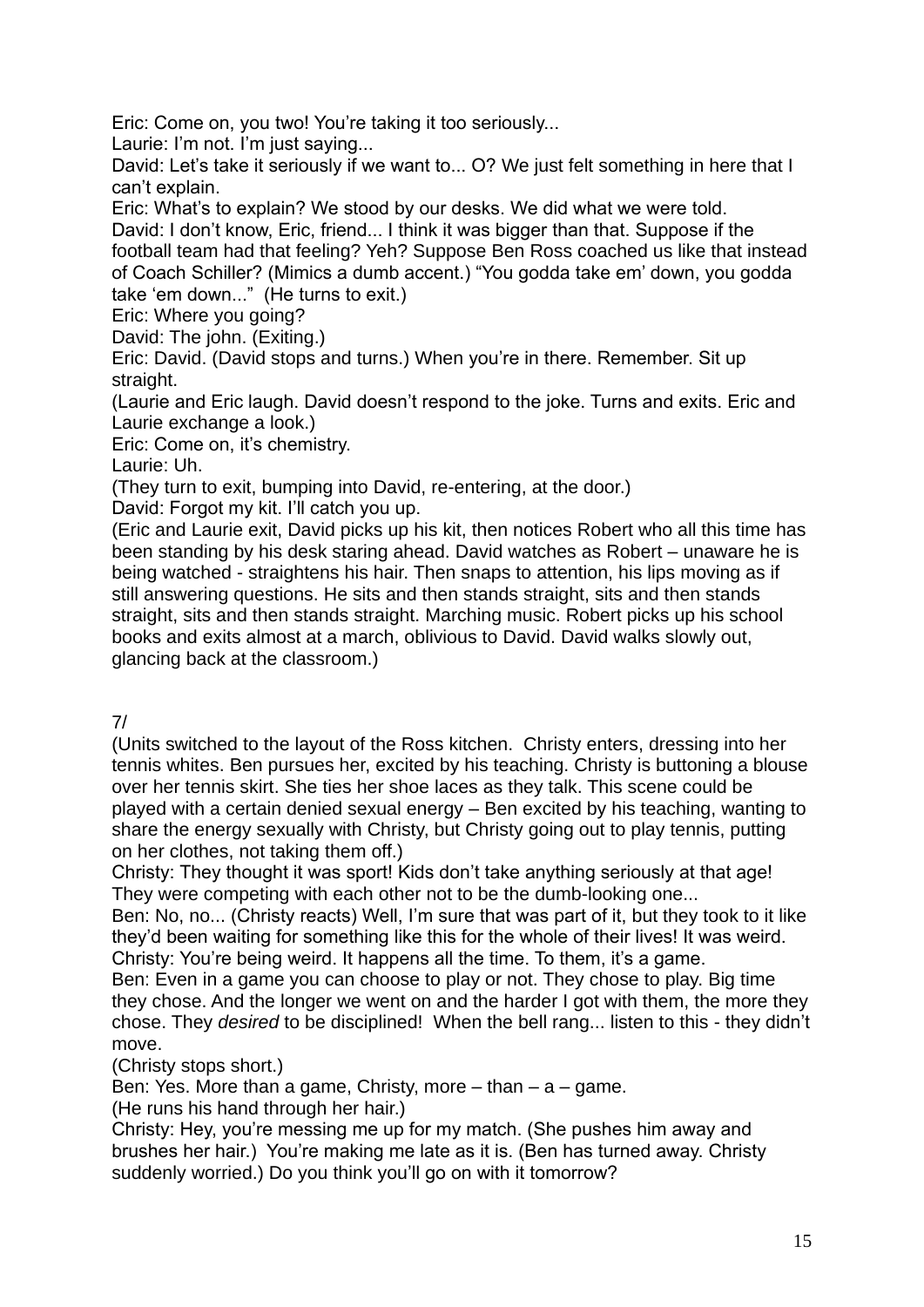Ben: I'm not sure... we've got to get onto Japan. Christy: (relieved.) I'll be back about nine. No kiss? Ben: (Not listening.) Uh? (Christy shakes her head, but fondly.) Christy: Did you mean they... they stayed *after* the bell had rung? Ben: Hmm... yeh, yeh, after the bell. Christy: Ben, my sweet. (He turns to her.) You've created a monster! (She laughs.) Ben: No! Hardly... (Christie exits.)

8/

(Scraping of desks as now the desk units are arranged in strict rows. Eric, David and Robert take their places, standing at attention beside the desks. Ben enters. Stops when he sees the line up. Laurie enters and takes her place. She glances at Ben uncertainly, then looks ahead. Eric smirks, but controls it.)

Ben: What's going on here? Robert?

Robert: Mr Ross. Discipline.

Ben: I see. OK... I was... er.. going move on to Japan, this morning... (He takes out his Japan notes, he senses a frisson of disappointment as the kids sit down) ... but, er... is it really just discipline? Is that all? (Before they can answer.) I was thinking about this last night.

(He takes the Japan notes and turns them over, writing across the blank backs of three of them in big letters: COMMUNITY. Then he pins the sheets of paper to the makeshift banner. Then turns to the class.)

Ben: Community is the bond between people who work and struggle together for a common goal. It's like building a barn with your neighbours. It's the feeling you get when you're part of something more important than you. You're a movement, a team, a cause! You're committed... (he waits for the joke, but it doesn't come) ... to something good. But just like discipline, community has to be experienced; you have

to participate in it to 'get it'. From now on our two mottos will be: Strength Through Discipline, Strength Through Community. Everyone, repeat the mottos.

(All the kids stand and recite the mottos. First Eric and Robert straight to their feet, David, a little uncertain but joins after a moment, feeling he needs to be part of the team spirit. Laurie is worried. She is the last to join in, but finally stands and shouts the mottos.)

All: Strength Through Discipline, Strength Through Community! Strength Through Discipline, Strength Through Community! Strength Through Discipline, Strength Through Community!

(Ben signals for them to stop and they sit down.)

Ben: What we need now is a symbol of our new community. Thirty seconds in your notebooks. First idea you get, draw!

(They all hunch over their notebooks. David can't think of anything.)

Ben: 15 seconds left. (Pause.) Five, four, three, two, one! OK, hold them up! (They hold up the images. David's is a simple X, Eric has drawn something complicated, Robert's is like a Rorschach test, Laurie is a simple single wave in a circle.)

Ben: Laurie! Wonderful! Here's our symbol! A wave – a symbol of change. A symbol that has movement, direction and impact. A wave can smash into a cliff or caress a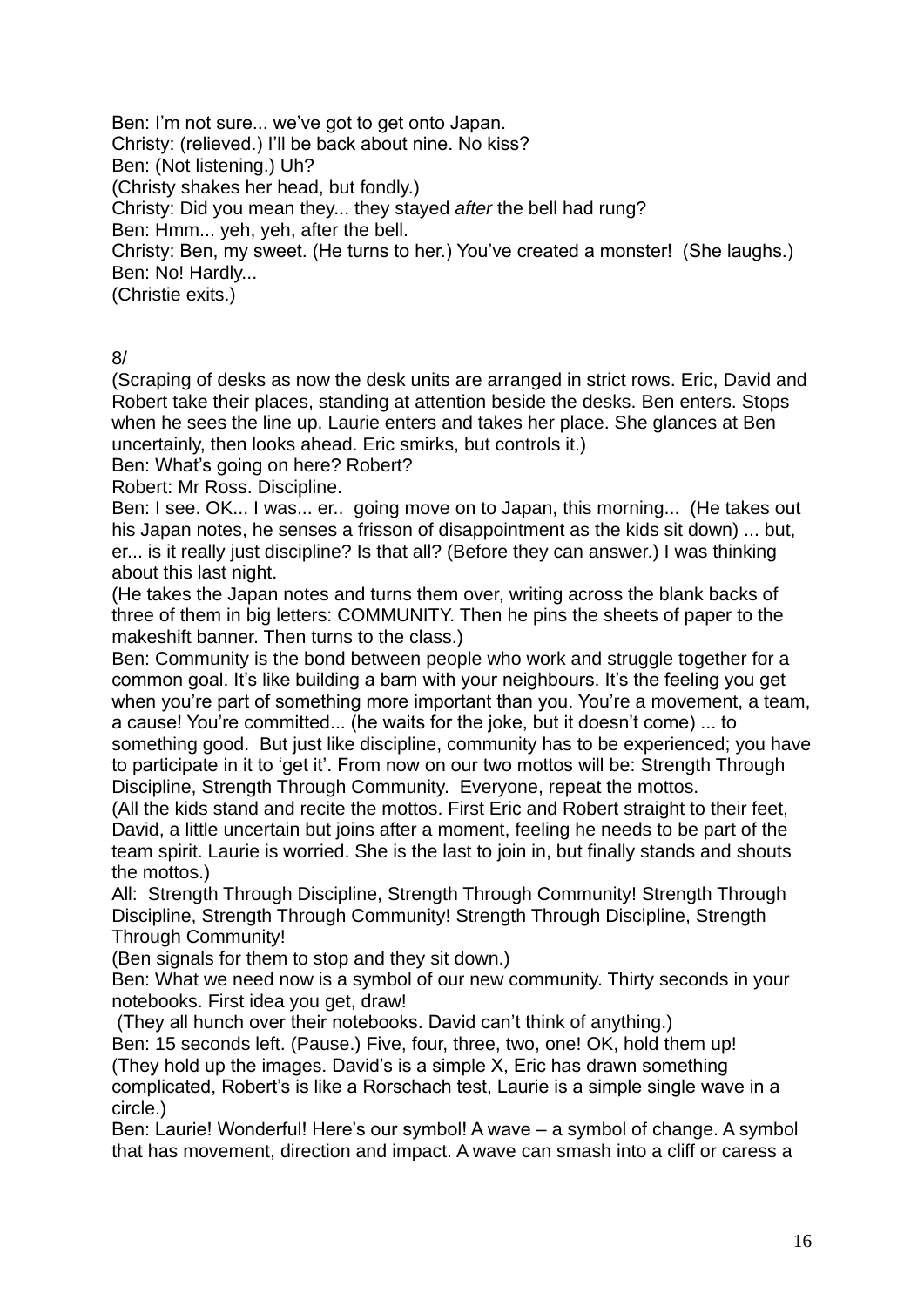small boat. From now on... well done, Laurie... from now on our movement will be called The Wave.

(The kids all stand by their desks and shout.)

All: The Wave! The Wave!

(Ben waves for them all to sit down and takes a larger piece of paper, draws the symbol on it and pins it up.) OK. What about a salute?

(David stands.)

David: Mr Ross. (He makes a fist.)

Ben: Eric? (He holds up two hands.)

David: That looks... (He stands.) Mr Ross. That looks like surrender...

(Eric and David sit. Robert stands.)

Robert: Mr Ross. (Robert makes a rather graceful salute – cupping his right hand in the shape of a wave, tapping it on his left shoulder and then holding it upright.) Ben: Class! Give the salute!

(All rise and give the salute – almost getting right. Robert is beaming with pride.) Ben: Again! And again! And again!

(Now they all get it right.)

Ben: All right. Sit down, please. That is our salute and ours only. Whenever you see a Wave member you will salute. (He salutes.) Robert, please; salute and give our mottos.

Robert: (standing and saluting ) Mr Ross. Strength Through Discipline, Strength Through Community!

Ben: Very good. Eric, David, Laurie! Join Robert.

(The three stand and salute and all four shout the mottos.)

All: Strength Through Discipline, Strength Through Community!

Ben: And again! All together!!

(The sounds of the four are supported with recorded chanting. The recorded chanting continues as the desks are broken up into units that become the lockers of the football changing rooms.)

9/

(Eric and David are changing into their football kit.)

Eric: It's a game in a history class, man – that Ben Ross is some clever guy, but in the end it's just a teacher's trick to keep us interested...

David: That doesn't mean it wouldn't work for the team? No! It's gotta be more than a trick...

Eric: You gotta convince Coach Schiller then! I'm not telling him!

David: What are you scared of? You think Mister Ross is going to punish me if I tell a couple of the guys?

Eric: No, man, it's the guys who'll punish you! They'll laugh at you!

(Deutsch enters in full football gear with helmet, played by the Robert actor. He's already been training. There is mud on his kit. He limps in.)

David: Hey, Deutsch! You heard about The Wave yet?

Deutsch: That crazy thing you've got going in Ross's class? Sure.

Eric: David thinks we should spread it to the team. What do you think, Deutsch?

(Deutsch groans, and stretches his shoulder as if might be injured.)

Deutsch: Well, if you think it can stop that two hundred twenty pound linebacker we're lined up against next Saturday then I'll join your Wave, I'll eat my Wheaties, I'll do my prep, anything to stop that beast, man!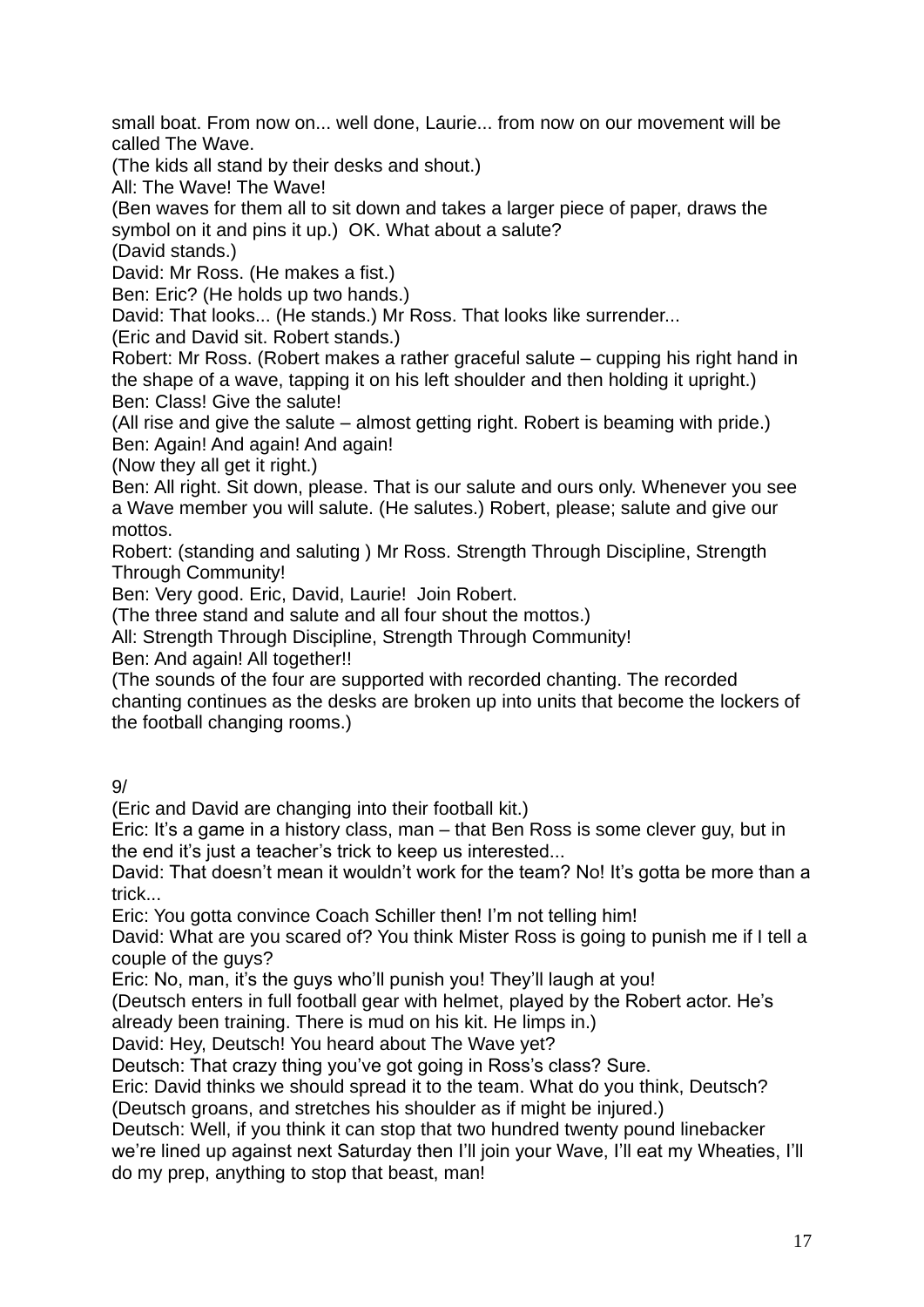Eric: I hear what you're saying, man; you're afraid of that team. I'll take your place, man, you just say the word.

Deutsch: The day they let you in the game we've got no chance. I know you smoke, you degenerate. The drop out who drops the ball.

Eric: The only reason you're quarterback ahead of me is that you're... (he almost says "white").

Deutsch: What? Say it.

Eric: ...dating the Coach's tramp daughter...

Deutsch: Why, you dirty ... (he lunges at Eric)

David: Hey!

(David gets up between the two to stop them fighting.)

Eric: Guys like me don't ever get to quarterback no matter how strong their arms are! (Shaking his fist in Deutsch's face. The scuffle has attracted two other football players – played by Laurie and Ben actors, they wear their hair in scarves or helmets. Their kits are muddy from training. They follow the argument.) David: Hey, hey, hey!! This is just what I'm talking about! You guys should be supporting each other, but you think this is just about yourselves!! How are we going to win if we're not a team?

Deutsch: What are you talking about, man? (Tugs at his shirt.) We wear the shirt... David: I'm not talking about a shirt, I'm talking about what should be in the shirt – unity, discipline. And a heart that says "the team, the team, nothing but the team", and that means if Eric has to be left out, or if Deutsch has to be left out, it doesn't matter as long as the team is better for it. Your job – the two of you – is not to steal each other's position! Your job is to do whatever – whatever! – it takes to help this team win!

Eric: I could help this team win if I got to play...

David: You don't get it, Eric! We don't need any more self-serving individuals on the field! We've got 25 one-man teams out there already! You wanna be first string quarterback in a team that never wins? Either of you? Go ahead. Carry on. Or do you want to be part of a winning team?

Football player 1: We're tired of losin'...

(Murmurs of agreement.)

David: Well, Deutsch?

Football player 1: You can have my position – I'd be the waterboy if it meant we won! (David goes over to Football player 1. Punches him in the chest; a comradely gesture.)

David: Team player! With people like you we could win. I'm not pretending we could storm the league, but we could win once!

Deutsch: Ok. You're so clever. What's your plan?

(David looks around him.)

Eric: Tell 'em about The Wave.

(Into a heightened stylised sequence in which Eric and David drill the players in the salute, then, putting on 'paint' under their eyes – an echo of the 'Indians' enthusiasm of Ben's – and getting into full football gear, they give The Wave salute in unison, mixed with training exercises in full gear, gathering for a group circle-hug, while all the time the sound of a chorus of "Strength Through Discipline, Strength Through Community!" grows from a few voices to the sound of a huge football crowd chanting it. The makeshift banner and symbol are lifted out and large smart versions are lifted in over the back of the stage.

Lights change. The units are rearranged into a dining table. )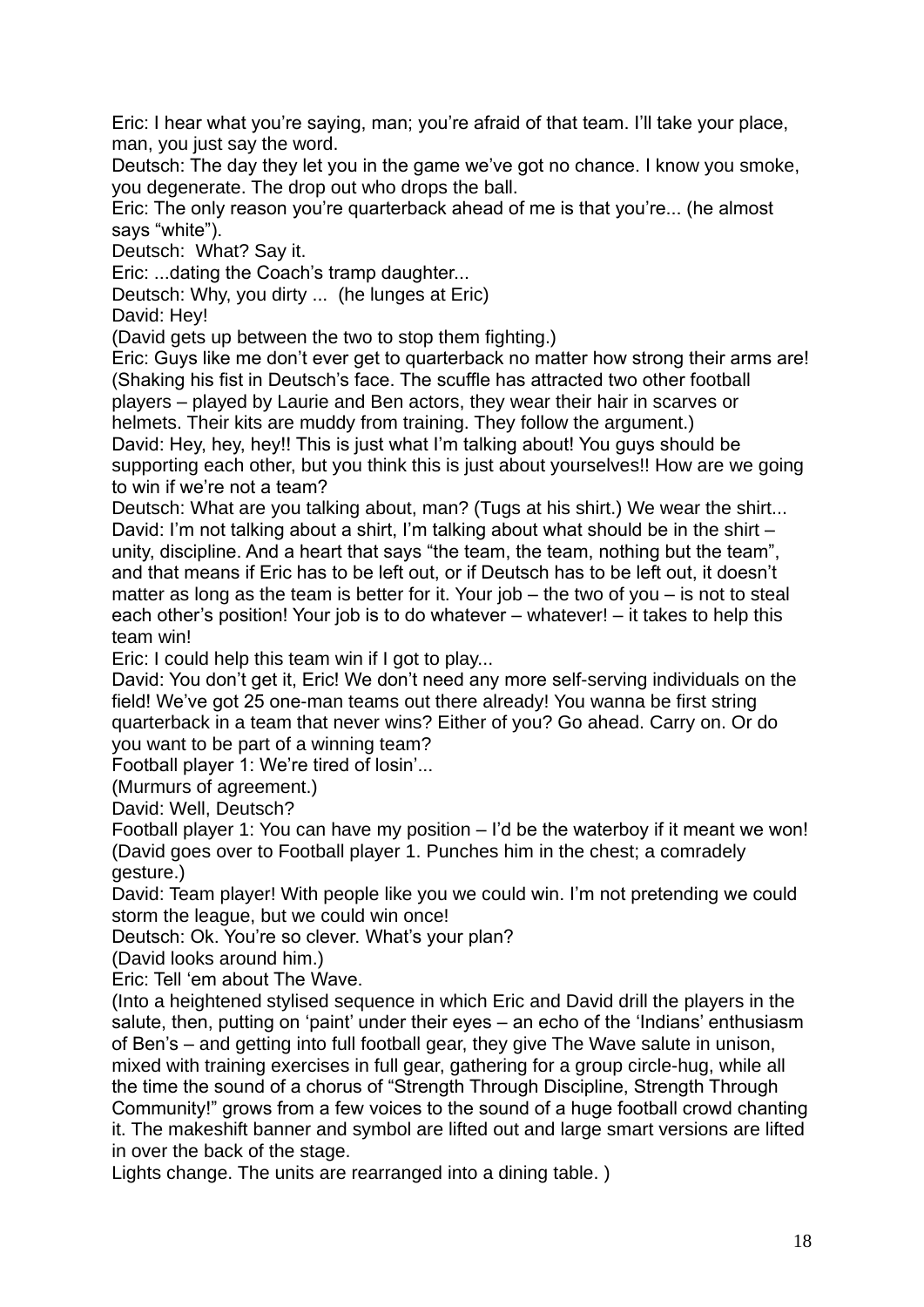# 10/

(This scene comes in two versions – one with both Mr and Mrs Saunders in black, the second in blue with only Mr Saunders, so that Mrs Saunders never appears as an onstage character.)

First version.

(The Saunders's dining room.

Mr Saunders enters carrying and waving a golf putter.)

Mr S: Honey, honey! What a triumph! This beats everything! Honey! Honey? Honey, I'm home!

(Mrs Saunders enters carrying, under one arm, placards that read "California Women Vote For..." On her other arm is draped a light green tablecloth and in her hand an apple.)

Mrs S: Yes, so now the whole neighbourhood knows you are! I can't just drop everything to hear one of your golf stories. Here, make yourself useful, lay the table. (Hands him the tablecloth.)

Mr S: Is dinner ready?

Mrs S: Patience is a virtue. (Hands him an apple.) Some of us are in the middle of a campaign... (She exits. Mr S. looks disapprovingly at the apple. Mrs. S shouts from offstage.)

Mr S: Pot roast! Ready in two minutes. Lay those places, Bernie!

(Laurie enters, carrying her schoolbooks, just back from school.)

Mr S: Laurie! If only *you* could have been there today, my sweet child. Your father was the talk of the clubhouse. It was the best... I'll show you, I'll show you! Help me out. Here's the green... (He throws out the tablecloth over the dining table units and Laurie helps him to straighten it. He shouts off to Mrs Saunders.) We're laying the table, dear! (To Laurie, he holds his finger to his lips conspiratorially. He then carefully places the apple on the table cloth and climbs on a chair so he can strike the apple with his putter.) Everyone said what a terrible lie it was... right on the edge of the green, bunkers on two sides, the hole at the top of a slope with that damned water at the bottom. Everything and anything can go wrong.

(Mrs Saunders enters, carrying food, she stands and watches, unimpressed. She has seen this performance, or something similar, many times before. Laurie too; her mind is on other things.)

Mr S: Laurie, hold the fruit bowl ready. (Laurie picks up the fruit bowl and absentmindedly holds it at one end of the table, at the far end from her father, as if it were the hole in the green.) I addressed the ball. I checked the green again. I'm on the last green and this is for the match. (Bends and looks down the surface of the table.) Vicious slope. Take a deep breath. (Stands. Takes a deep breath.) Settle the putter in the palms. Gentle, but firm. By now the entire clubhouse has emptied and is standing around the green. I can hear the ice in their bourbons rattling. Then they settle. I visualise the ball's trajectory in my head; the whole thing is nothing more than an engineering problem... Laurie, ready with the bowl! Laurie? Laurie!

(Laurie has become preoccupied with her own thoughts.)

Laurie: Uh? Dad?

Mrs S: Is something worrying you, Laurie?

Laurie: O nothing, sorry, Mom. I was just thinking...

Mrs S: Laurie, my dear, I can *see* something is eating you.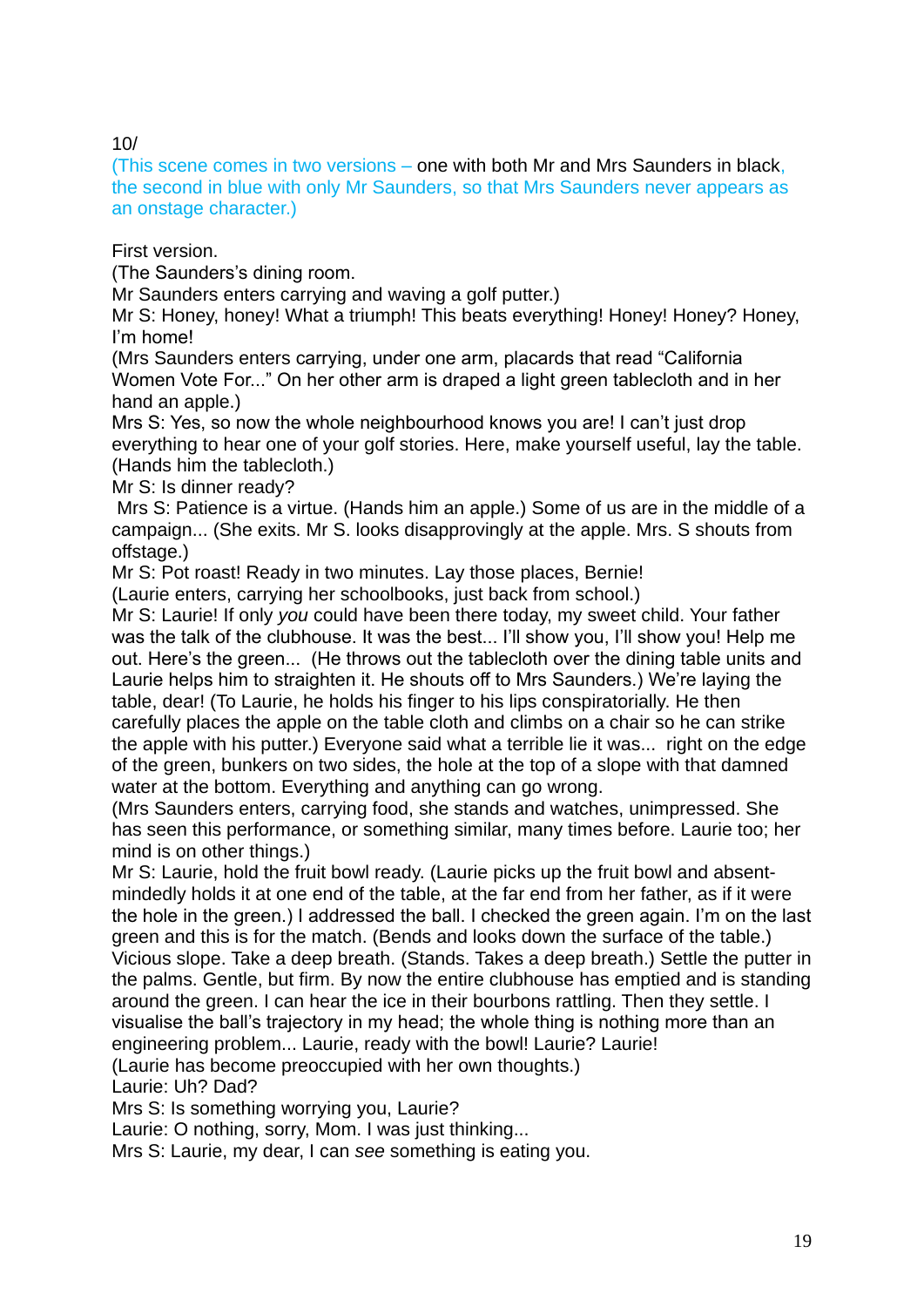Laurie: Mom! There's nothing wrong – you just worry all the time. You think everything is as tortured as the League of Women Voters!

Mrs S: (Putting food on the table.) Very well. (To Mr S.) Knives and forks. (Mr S gestures with his putter in mock frustration. Mrs S exits.)

Mr S.: (Resuming his story.) I settle over the ball. Bowl, Laurie, bowl. There's an unnatural hush over the whole course...

Laurie: Mom, there is something!

(Mrs S re-enters, she carries knives and forks.)

Mrs S: I knew it. You can't fool me. Now come and sit down – and you, Bernie – and you, young lady, can tell us what all the trouble is.

(Mr drops his putter, climbs down from the chair and straightens the table cloth, starting to eat the apple. Laurie and Mrs S, who places the cutlery around the table, and, finally, Mr S sit down around the table. Lighting change. Laurie is talking, but we do not hear her words. Instead we hear the sound of high school kids chanting the Wave mottos. We see Laurie demonstrate the Wave salute. Her mother is watching her like a hawk, her father is mostly lost in his food. The lights change and the sound fades away.)

Mrs S: I don't think I like it, Laurie. It sounds too militaristic to me.

Laurie: O, Mom, you've taken it the wrong way! It's not militaristic at all. There's a lot of positive energy around it.

Mr S: (surprising the other two) Gee, Midge, I'm for anything that gets these kids' attention!

Laurie: And that's what it's doing, Mom. Even the bad kids are into it. You know Robert Billings, the class creep? Even he's part of the group. And he doesn't get pushed around now. We've got community.

Mrs S: It's not history, though, is it? It's not Mr Ross's job to teach you how to be part of a group.

Mr S: This country was built by groups, Midge. The Pilgrims, the Founding Fathers. We could do with a bit more group thinking down at the plant...

Mrs S: Yes, but people in a group still have to think for themselves.

Mr S: (To himself.) Not in a factory...

Mrs S: The Pilgrims came here to escape those who wouldn't let them be individuals...

Laurie: Mom, we're still doing our history. Mr Ross has just found a way for *everybody* to understand it rather than just the top kids.

Mrs S: Isn't that rather uniform? We raised you to be an individual, Laurie. Laurie: Mum, that's snobbery.

Mr S: Hey, you two! Come on, Midge, give the kids a break. A little bit of community spirit!

Laurie: (To Mrs S.) It was you that said I shouldn't get too independent, Mom. You just worry whichever way I am.

Mrs S: The popular thing is not necessarily the right thing.

Laurie: (getting up and taking her plate to the kitchen.) O, Mom! Either you're being stubborn or you just don't understand at all! (Exits)

Mrs S: (Shouts after her.) It was you raised it!

Mr S: Let the teachers do their job, Midge. What would you say if that Ben Ross came here and starting telling you how to run your Women Voters? Mrs S: It's manipulation.

Laurie: (re-entering, fetching more plates to take out.) Mister Ross is not manipulating us.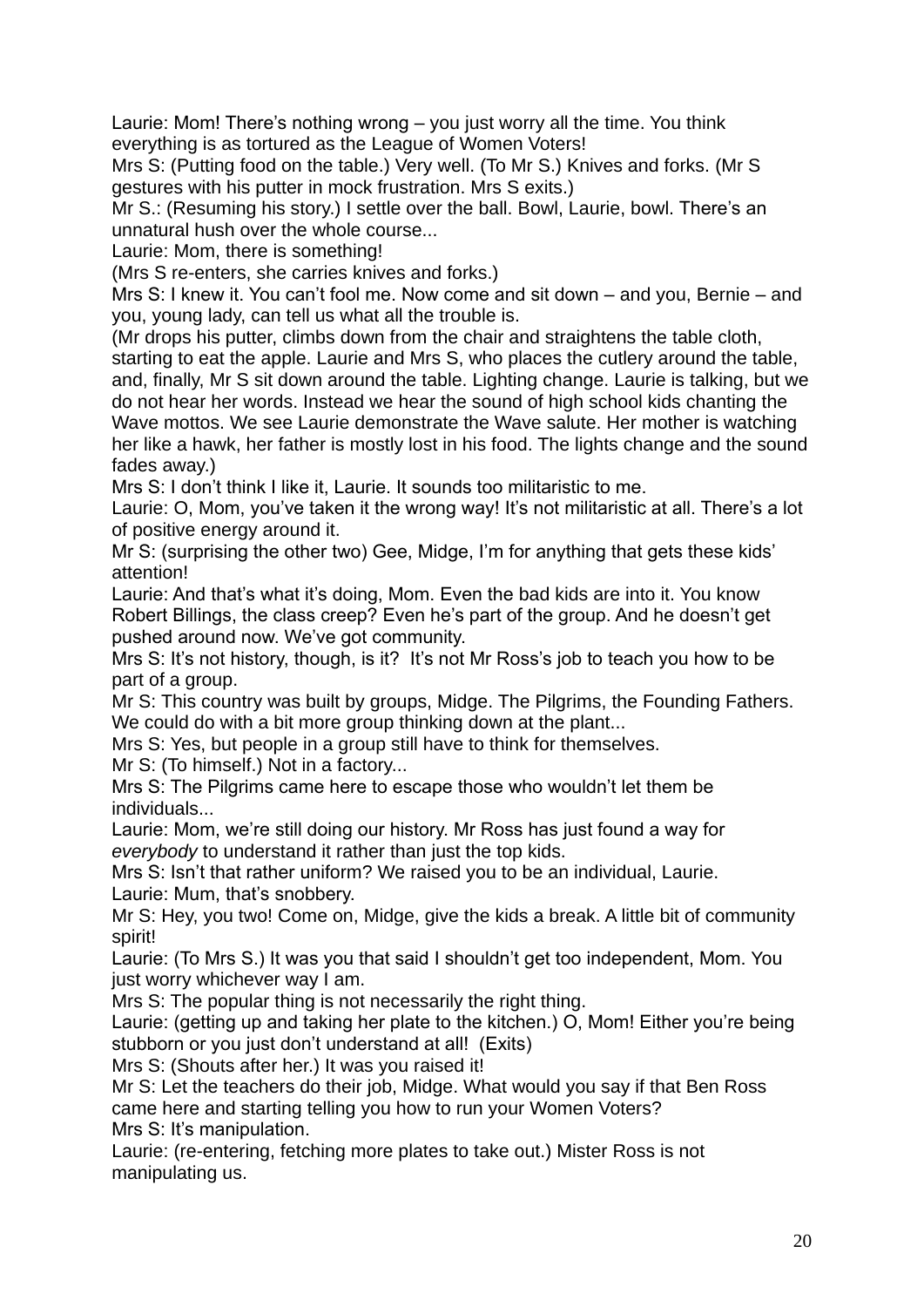Mr S: hey! Where's David tonight, dear? Isn't he coming over? Mrs S. (getting up) You and David! You just want him here so you can lure him into the Den and show him your latest engineering magazine! Poor Laurie! Anyone would think David was dating you, not our daughter! (Turns to Laurie; but talking of Mrs S and David.) They're a match made in heaven!

(Mrs S and Laurie exiting to the kitchen.)

Mrs S: So, where is he?

Laurie: David's home studying – it's a history assignment for tomorrow.

Mr S: (Clearing the tablecloth. As if to himself, but loud enough to be overheard.)

David? Studying? Now you've got *me* worried!

(Laurie and Mrs S laugh. They all exeunt.)

#### Scene 10 - second version

(The Saunders's dining room.

Mr Saunders enters carrying and waving a golf putter.)

Mr S: Honey, honey! What a triumph! This beats everything! Honey! Honey? Honey, I'm home!! Honey?

(Laurie enters.)

Mr S: Hi, Laurie, where's your Mom?

Laurie: O she's out at another of her League of Women Voters things – she told you this morning, Dad!

Mr S: Did she? I wasn't listening. Did she say anything about dinner?

Laurie: It's there for you in the kitchen – it's meat loaf.

Mr S: Again?

Laurie: Dad!

Mr S: (Holding his hands up in surrender.) I'm kidding!

Laurie: Yes, but Mom doesn't always know that.

Mr S: O Laurie, if only you could have been there today, my sweet child! Hold that. (Hands Laurie his putter.) Don't drop it. Your father was the talk of the clubhouse! (He exits to get his dinner. He shouts to Laurie from offstage. Laurie shakes her head, but she's amused rather than angry.) It was the finest game ever played on that course ... wait there, wait there!!!! I'll show you, I'll show you! (Then he makes strange noises. He re-enters with a green check tablecloth over one arm, dinner plate and food in one hand, cutlery and condiments, perhaps ketchup, in the other and an apple in his mouth, through which he is trying to speak. Laurie takes the apple.) Help me out, here, Laurie! Let's make this the 18<sup>th</sup> green and I'll show you... (He throws the tablecloth over the dining table units and Laurie helps him to straighten it. He takes the apple from Laurie and carefully places it on the table cloth and climbs on a chair so he can strike the apple with his putter.) Now, *everyone* said what a terrible lie I had... right on the edge of the green, bunkers on two sides, the hole at the top of a slope with that darned water at the bottom. Everything and anything can go wrong – how was Bernie Saunders going to get out of this one, eh? Hold the fruit bowl ready, dear. (Laurie picks up the fruit bowl and absent-mindedly holds it at one end of the table, at the far end from her father, as if it were the hole in the green.) I addressed the ball. I checked the green again. It's the final hole. This for the match. (Bends and looks down the surface of the table.) Vicious slope. Deep breath. (Stands. Takes a deep breath.) Settle the putter in the palms. Gentle, but firm. By now the entire clubhouse has emptied and is standing around the green. I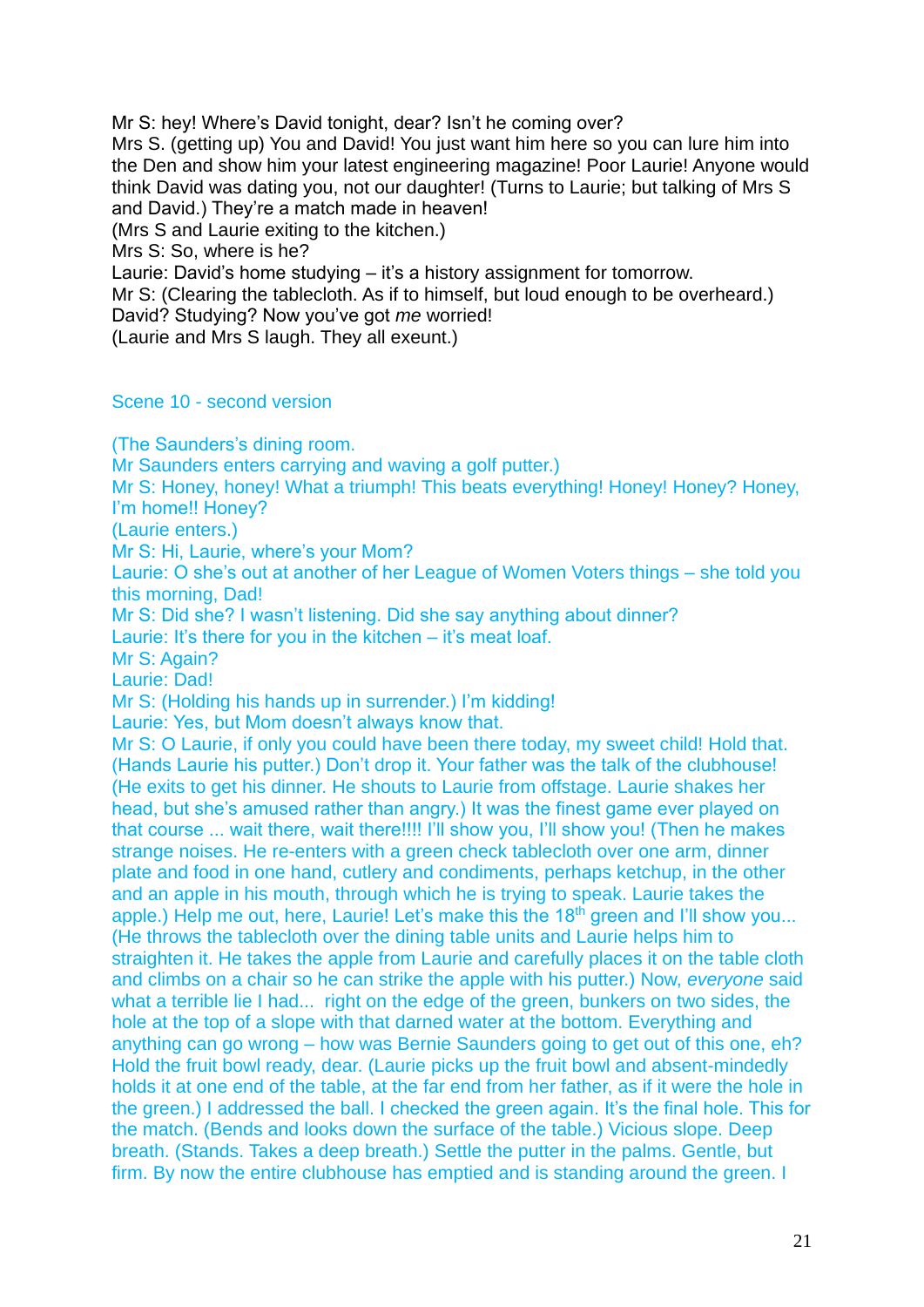can hear the ice in their bourbons rattling. They settle. I visualise the ball's trajectory in my head; the whole thing is nothing more than an engineering problem... Laurie, ready with the bowl! Laurie? Laurie!

(Laurie has become preoccupied with her own thoughts.)

Laurie: What? O. Sorry.

Mr S: (Dropping his play acting.) Laurie?

Laurie: Dad?

Mr S: (getting down from the chair) Hey, what's up, special daughter?

Laurie: O nothing, sorry, Dad, I was just thinking.

Mr S: O that's more than thinking, I can *see* when something's eating folk. Laurie: Dad! It's nothing...

Mrs S: Can I remind you, special daughter, that your old Pop is Employee Relations Manager at a plant with a workforce of 4,786 men and women – if I don't know the difference between something and nothing, nobody does!

Dad: There's nothing wrong – you're worse than Mom with your worrying! (Mr S. holds Laurie's gaze.)

Laurie: OK, OK... there is something!

Mr S: I knew it. Tell me while I'm eating. Go on. Pop's all ears!

(Mr S sits down around the table. Lighting change. Laurie is talking, but we do not hear her words. Instead we hear the sound of high school kids chanting the Wave mottos. We see Laurie demonstrate the Wave salute. Her Dad is eating, but all the time he is watching Laurie carefully. The lights change and the sounds fade away.) Mr S: I don't think I like it, Laurie. It sounds too militaristic to me. I don't think your Mom would like it much either.

Laurie: O, Dad, you've taken it the wrong way! That's why I didn't want to tell you! You never listen properly. There's a lot of positive energy around The Wave. Even the bad kids are into it. You know Robert Billings, the class creep? Even he's part of the group. And he doesn't get pushed around now. Because we've got community. Tell me that isn't positive?

Mr S: OK, I can't tell you that it's bad specifically...

Laurie: What wrong with belonging to a group?

Mr S: Nothing. Not in itself. This country was built by groups. We could do with a bit more group thinking down at the plant.... But the individuals in the group still have to think for themselves, Laurie.

Laurie: We *are* thinking for ourselves. Nobody's forcing us.

Mrs S: OK. Well, just as long, eh? Some of those teachers can be very persuasive. The Pilgrims Fathers came to this country because they weren't afraid to think for themselves. But that didn't stop other people trying to shut them up...

Laurie: Dad! I know! We're still doing our history; we haven't had our brains emptied! Mr Ross has just found a way of getting *everybody* to understand rather than just the top kids.

Mr S: Well... as long he's not rounding you down to the lowest denominator. We raised you to be an individual, Laurie. What suits everybody else isn't necessarily what's right - you understand that, right?

Laurie: Dad! Either you're being stubborn or you are just not listening! (Exits) Mrs S: (Shouts after her.) It was you raised it!

Laurie: (Off.) O, you twister!

Mr S: Hey? Where's David tonight? Isn't he coming over?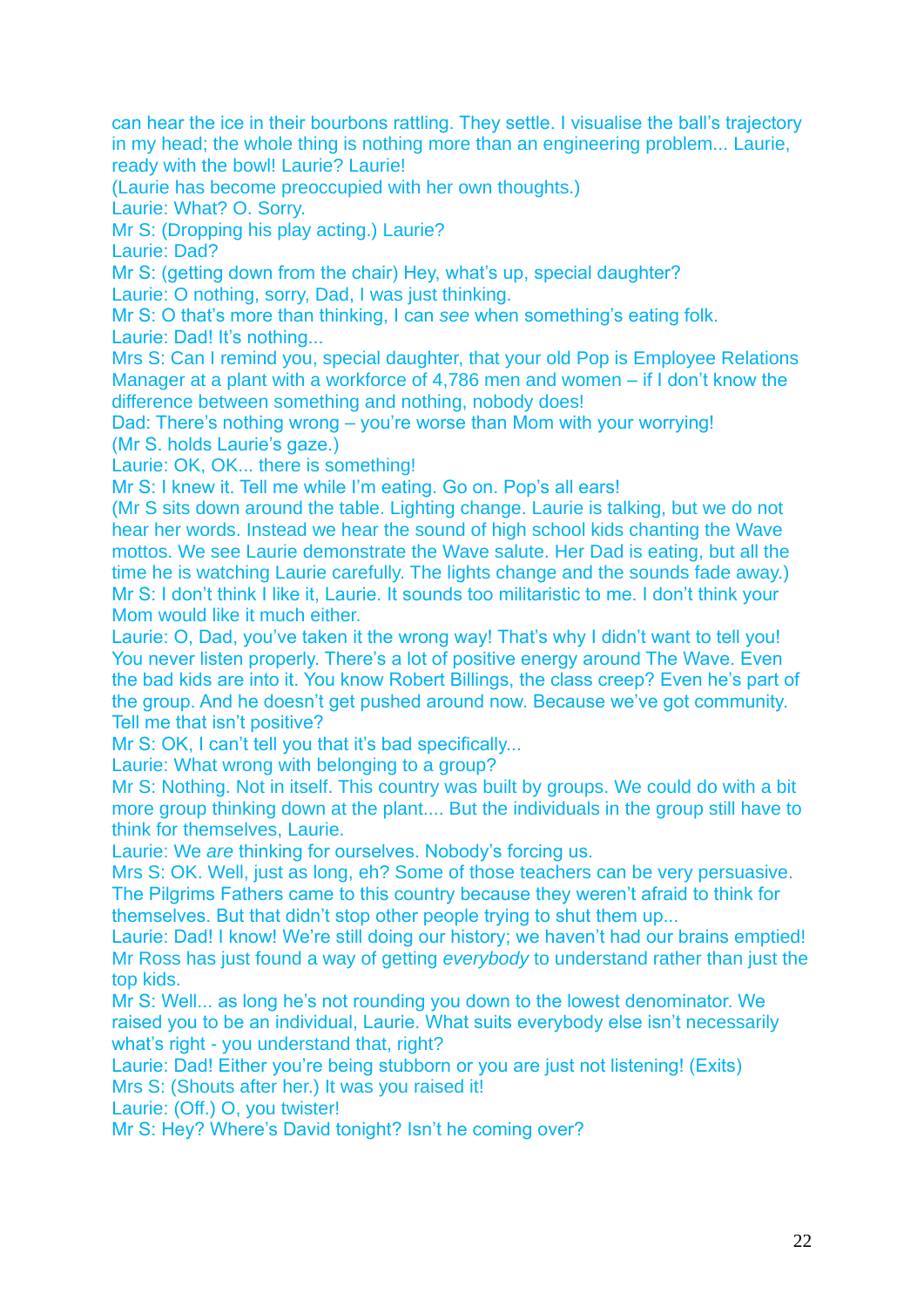Laurie: (Putting her head back in the room) You and my David! You just want him here so you can bore him with the engineering magazines you keep in the Den! Folks will think David is dating you, not me! Mr S: (Not thrown by this.) Well, where is he? Laurie: He's home studying – it's a history assignment for tomorrow. Mr S: (His meal finished he picks up his dish and clears the tablecloth.) David? Studying? Now you *have* got me worried! Laurie: O, Dad! (Laurie exits.) Mr S: Hey, I haven't finished my putting story!!! (He exits, carrying his dinner things.)

11/

(Lights up on the big Wave symbol. The units arranged into classroom formation. David and Laurie enter. Laurie is writing in a notebook.)

David: (As if answering a question from Laurie.) Hit 'em hard and hit 'em low. Get to their quarterback before he gets to work the pocket. Listen to the coach. Work as one machine. It's as simple as that, Laurie... hey? What is this for?

Laurie: I've decided there's going to be a new issue of The Grapevine.

David: Good for you. Things are happening. (Gestures to the Wave symbol.) This is just what our team needs.

Laurie: And a quarterback who can pass...

David: Don't you dare write that. The Grapevine has gotta be part of the team.

Laurie: Sure...

David: I'm serious.

Laurie: David... Mom says we're being brainwashed...

David: See! Right there! You've gotta use the Grapevine to stop people saying things like that.

(Ben Ross enters. He is dressed in a blue suit and his usual white shirt is buttoned to the neck and he wears a blue tie. Eric and Robert follow him in and go straight to their seats. Laurie and David quickly get to their seats. Ben takes out some yellow cards and hands them out, checking each card as he does.)

David: (To Laurie) It's not the week for report cards?

Laurie: (studying the card) It's a membership card...

Ben: No talking. You all have your own membership cards now. In your own name. If you turn them over you will see that some of you have a red X. That means you are a monitor. Monitors will report to me the name of any member of The Wave who does not obey the rules.

(Robert turns his card over and smiles. Laurie, Eric and David turn their cards over – Laurie and David grimace. Eric does not react. Laurie raises her hand.) Ben: Yes, Laurie?

Laurie: What's the point of this, sir? We know we're members?

Ben: (Long pause.) Aren't you forgetting something?

Laurie: O, shoot... (Stands.) Mister Ross. What's the point of the cards?

Ben: And, Robert. Weren't you forgetting something?

(Robert looks around, lost for a moment. Then it dawns on him and he stands, snapping to attention.)

Robert: Mister Ross. Laurie did not use the correct procedure.

Ben: Thank you. You may both sit down.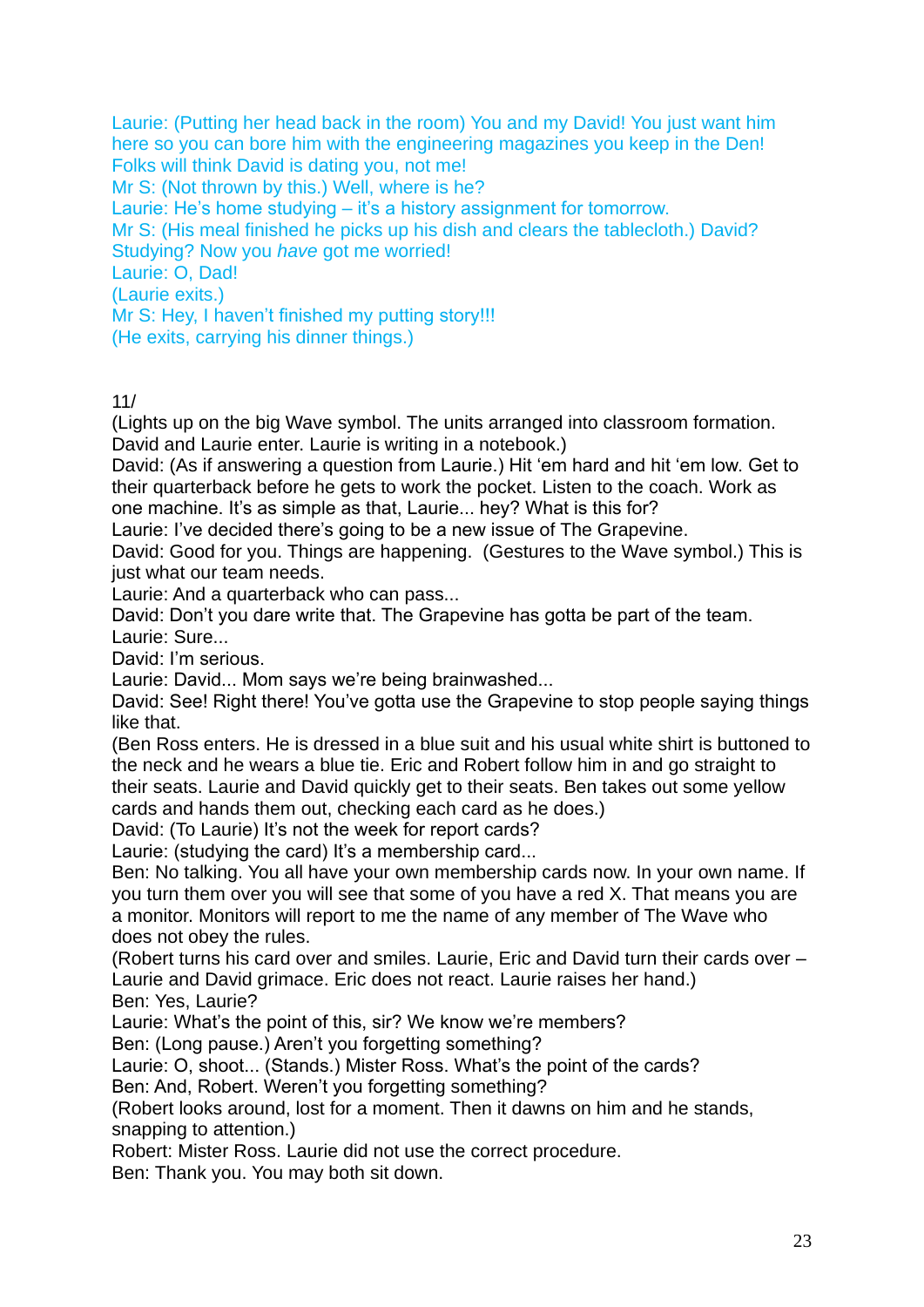(They sit.)

Ben: I think that answers the question. (Laurie is shocked.) Today's word is ... (he holds up a placard that reads ACTION.) You may know about discipline and community, but they are ultimately worthless without action. Discipline gives you the right to act, but only action will realise your goals. You must act! Class, do you believe in the Wave?

(A moment of hesitation, not from doubt, but not quite understanding. Then Eric, Robert and David stand.)

Eric, Robert, David: Mister Ross, yes!

(Laurie is just behind them.)

Laurie: Mister Ross, yes!

Ben: Then, take action! Never be afraid to act on what you believe. Listen to your hearts. Always. Look to the most precious thing inside you. Don't deny it. Put it to work for The Wave. The Wave can only work if you make that precious thing part of the machine. Support one another and that precious thing will grow in the movement of The Wave. But only if you work together and obey the rules. There are no prizes for being the best Wave member – instead make The Wave best! Only then will you see the success of (pointing in turn at pupils) "you", and "you" and "you" in a new "us"!

(Eric, Robert and David seem to be buying this, but Laurie looks troubled, though she continues to stand straight by her desk.)

Ben: Be seated. We are beginning a new phase. You're next action is to recruit. The Wave requires more members.

(David makes a thumbs up sign to Eric.)

Ben: So, what are you waiting for? Class dismissed.

Robert: (quickly, standing) Mister Ross?

Ben: (Turning back, everyone else sliding back into their seats.) Yes, Robert? Robert: (hesitantly) Mister Ross. For the first time in my life, I feel like I'm part of something. Something actually worth fighting for...

(All stare at him, he begins to slide back into his seat, but Eric stands.)

Eric: Mister Ross. I reckon I feel the same. I think the Wave gives you a sense of self worth. Is that right?

(He sits down. David leans over and slaps him on the back.)

David: Mister R... O... (Stands.) Mister Ross. I'm proud to be part of The Wave.

(They all look at Laurie. She stands, uneasily.)

Laurie: Mister Ross. Yes.... Me too... (She sits quickly, unhappily.)

Ben: Our salute!

(All stand and salute.)

All: Strength through Discipline! Strength through Community! Strength through Action!

Ben: The game is over. (A moment of shock and disappointment, the kids look at each other.) The struggle has begun. Get out there and recruit!

(Ben marches out of the classroom. Eric, Robert and David burst into applause and follow him out. Laurie is left alone. Silence. She stands, distraught, trying to work through her thoughts. Eric returns.)

Eric: Laurie? You OK?

Laurie: Sure, sure... I just feel a little weird, you know?

Eric: Tell me about it.

Laurie: You feel it too?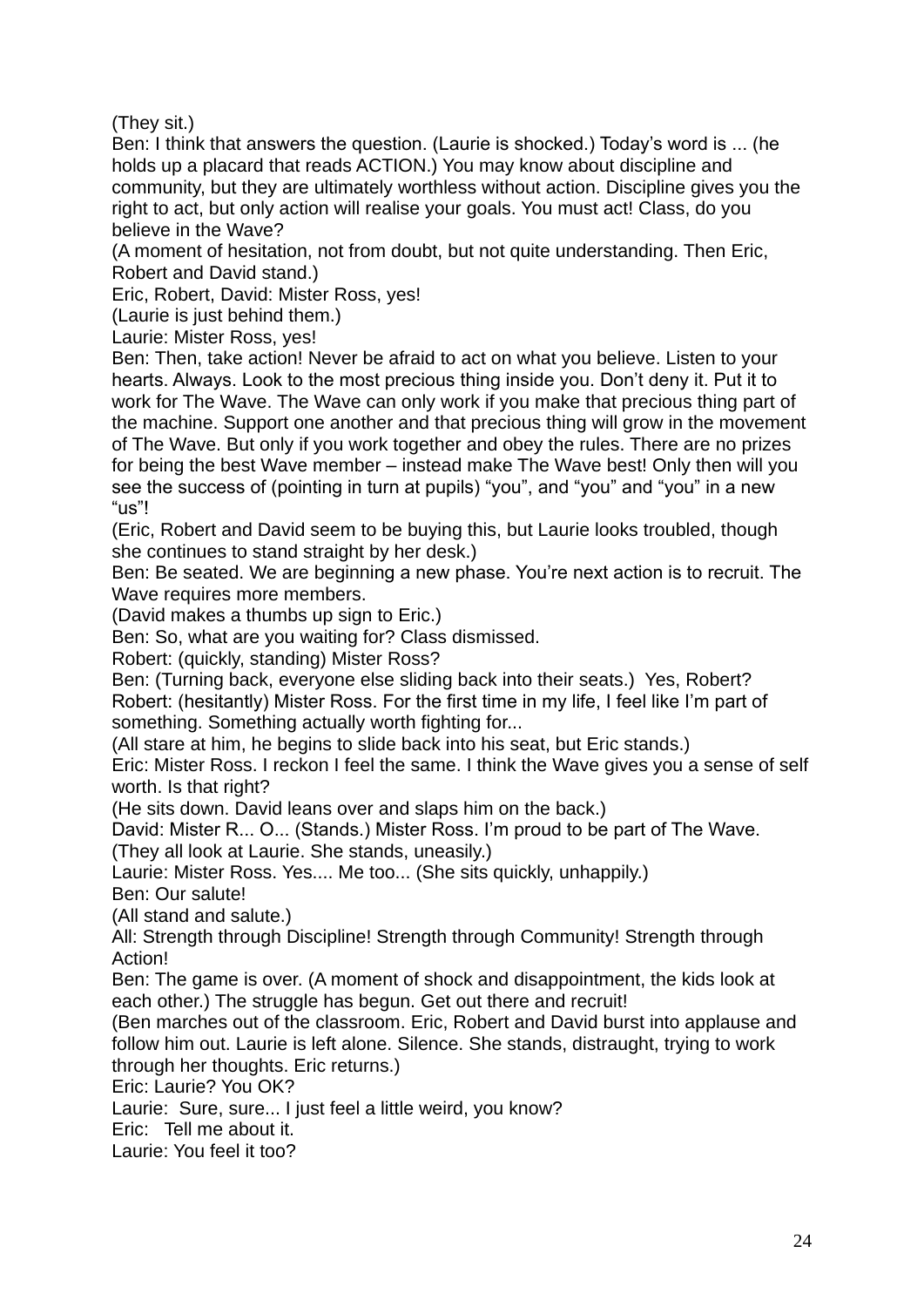Eric: Sure. (He goes to the door and glances out.) It's like there's no in-crowd anymore. Man, those cliques! It feels like it's a school, not a popularity contest? We're all equals; all part of the same thing?

Laurie: Does everyone think that, Eric?

Eric: Do you know anyone who doesn't?

Laurie: Yes. Yes, I do.

(David and Robert appear in the door. David has his hand on Robert's shoulder. Eric sees them.)

Eric: Guys. Laurie says she knows someone who's.... unsure about The Wave. (seriously) Who, Laurie?

Laurie: (Takes a deep breath.) Look. It's me. *I'm* not sure about all this...

Eric: (Blankly.) Tut tut, Laurie! (Eric takes out his membership card.) You know what Ben Ross said. (He turns the card and shows the red X. A moment of shock and seriousness, and then Eric laughs.) Got yah! (Robert and David laugh.)

David: He really got you, Laurie!!!

Robert: Good one, Eric.

(Laurie is upset.)

David: Hey, babe! Eric is not going to report you!

Robert: Only if you were *really* against The Wave.

David: That's right, babe! You're not against The Wave!

Robert: How can anybody be? It's just about us all being a part of the same thing. Supporting each other. Agreeing to agree.

David: Yeh. I'm glad I finally got to know you, man! That's The Wave!

(David pats him on the back.)

Robert: (to Eric; a hint of worry) Did he stick anything on my back?

Eric: Man, you are paranoid! (Eric pats Robert on the back, reassuringly.) Now, did I stick anything *in* your back?

(The boys laugh.)

David: Come on, Laurie!

(Laurie exits quickly through the boys, who exeunt after her, still laughing.)

12/ There are two version of this scene. The first in black has Principal Owens acted live. The second, in blue, as a disembodied voice on the tannoy. First version.

(A tannoy announcement.)

Tannoy: Mister Ben Ross. Mister Ben Ross. Please report to Principle Owens's office in ten minutes. Mister Ben Ross to Principal Owens's office in ten minutes.

(A brief pause and then Ben enters the classroom at speed. He immediately hides behind the door and then waits a moment and then jumps out in the corridor, still in view to the audience.)

Ben: Caught you! O. (He looks up and down the corridor. No one is there. Ben reenters.)

Ben: I could have sworn I was being ... calm down, Ross, calm down. You're the leader.

(Ben starts taking down the banners in haste. Checks his watch. He mumbles to himself. Robert appears at the door, he steps quietly inside the door and stands to attention.)

Ben: (To himself.) Come on. Come on. (As if reporting to Principal Owens.) "There's been a marked improvement in class work assignments, sir, even Coach Schiller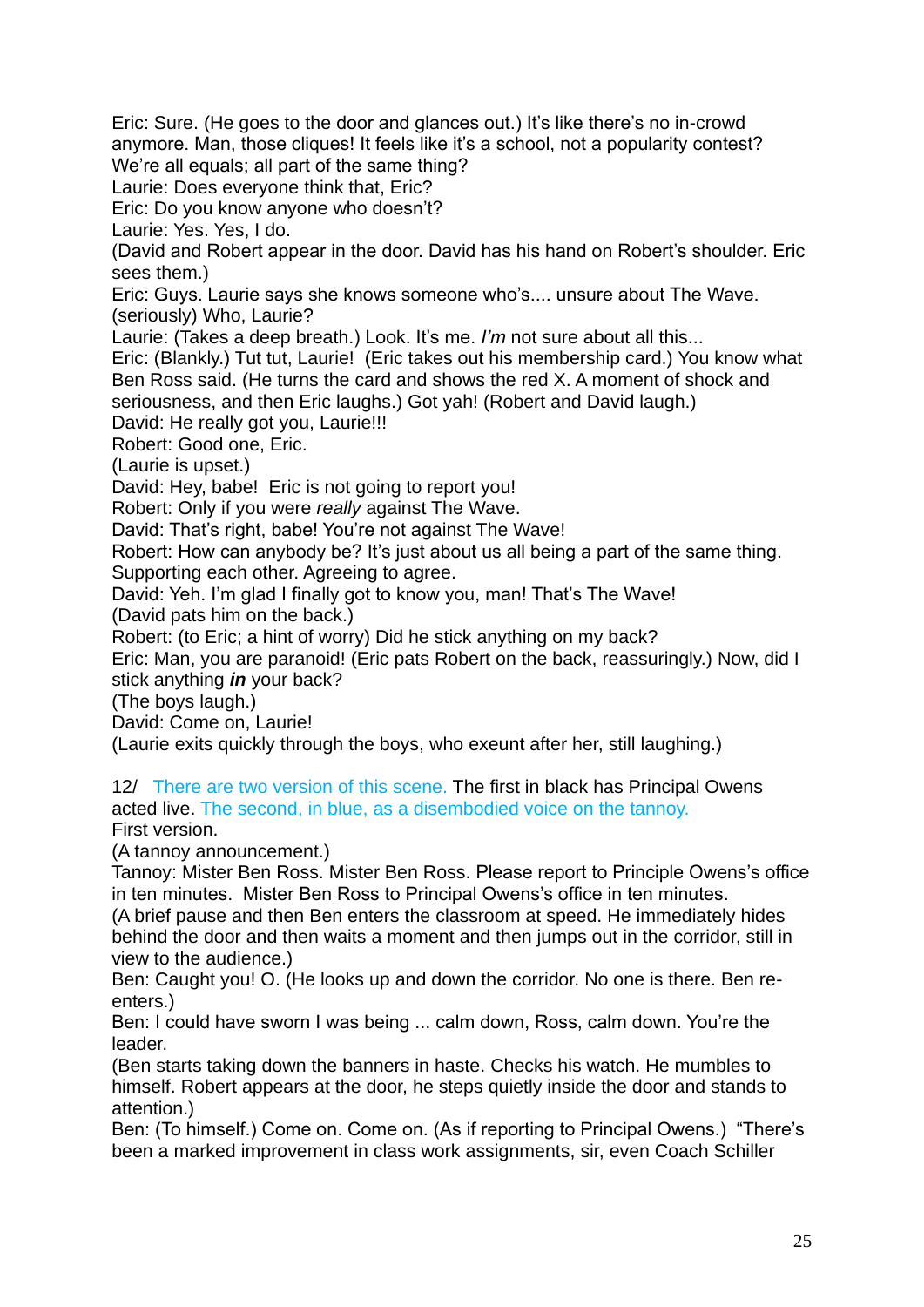says football practice has never been so ... active..." No... er... "so committed... and for their classes they now prepare correc..." ah!!!

(Ben has caught sight of Robert unexpectedly and it has made him jump.)

Ben: What the...! Robert? What are you doing here?

Robert: I have to be here, Mr Ross. I'm your bodyguard.

Ben: My what?

Robert: You're the leader, Mr Ross. I can't let anything happen to you.

Ben: What could possibly happen?

Robert: I can do it. Nobody makes jokes about me now.

Ben: I'm sure they don't... and... quite right... but,.... (checks watch) ... OK, OK, but not here, right now. OK?

Robert: Sure, Mister Ross.

(Robert is delighted. Give a big smile, which he immediately suppresses, gives a huge Wave salute, which Ben returns casually – a little too like Hitler's casual flicked salute. Exiting, Robert nearly collides with Christy who appears at the door; in teaching clothes, but with a tennis jumper over her shoulder and a racket in its case with her music teaching books.)

Christy: Hey, can I come in?

Ben: Sure...

Christy: I heard the announcement. Is this about The Wave?

Ben: I don't know...

Christy: Your monsters are turning on you, Doctor Frankenstein! I warned you, darling.

Ben: No, no... the monsters are turning into adult human beings. Surely the Principal can't complain about their work? I happen to know they are all keeping up on their reading... some of them are reading ahead.

Christy: (joking) Now that *is* disturbing! I'm not sure they told us how to teach human beings who work...

Ben: (shrugs) They like doing what they're told!

Christy: Of course they do. Less brain work for them! Ben, are you sure you haven't got too caught up in this?

Ben: I'm sure I have! Christy, this thing is... contagious!

Christy: I've noticed. Even in music they are ... better. (She laughs are herself.) Well, you just be careful you don't become the guinea pig in your own experiment...

Ben: Sure. The mouse in the maze.

Christy: No, darling, those are rats. Now, take care, Frankenstein.

(She kisses him. Principal Owens appears in the doorway. Coughs.)

Christy: O... er... excuse me, Principal, I have to get to my next class...

Principal: Of course you do, Mrs Ross. Lovely concert from the third grade last night! Christy: (exiting.) O, thank you, Principal Owens.

(Christy exits.)

Principal: (gives a look, then:) Should I be worried, Ben?

Ben: What about, sir?

Principal: Nice suit, Ross. I think you know what I mean.

Ben: The Wave?

Principal: (Taking a banner from Ben's hand.) You have the school in a tizzy. (From outside this classroom, from a distant classroom – presumably Christy's - we hear a class singing; first a few exercises to warm up their voices and then they begin to sing a chorus of 'Goodbye My Coney Island Baby' in barbershop harmonies.)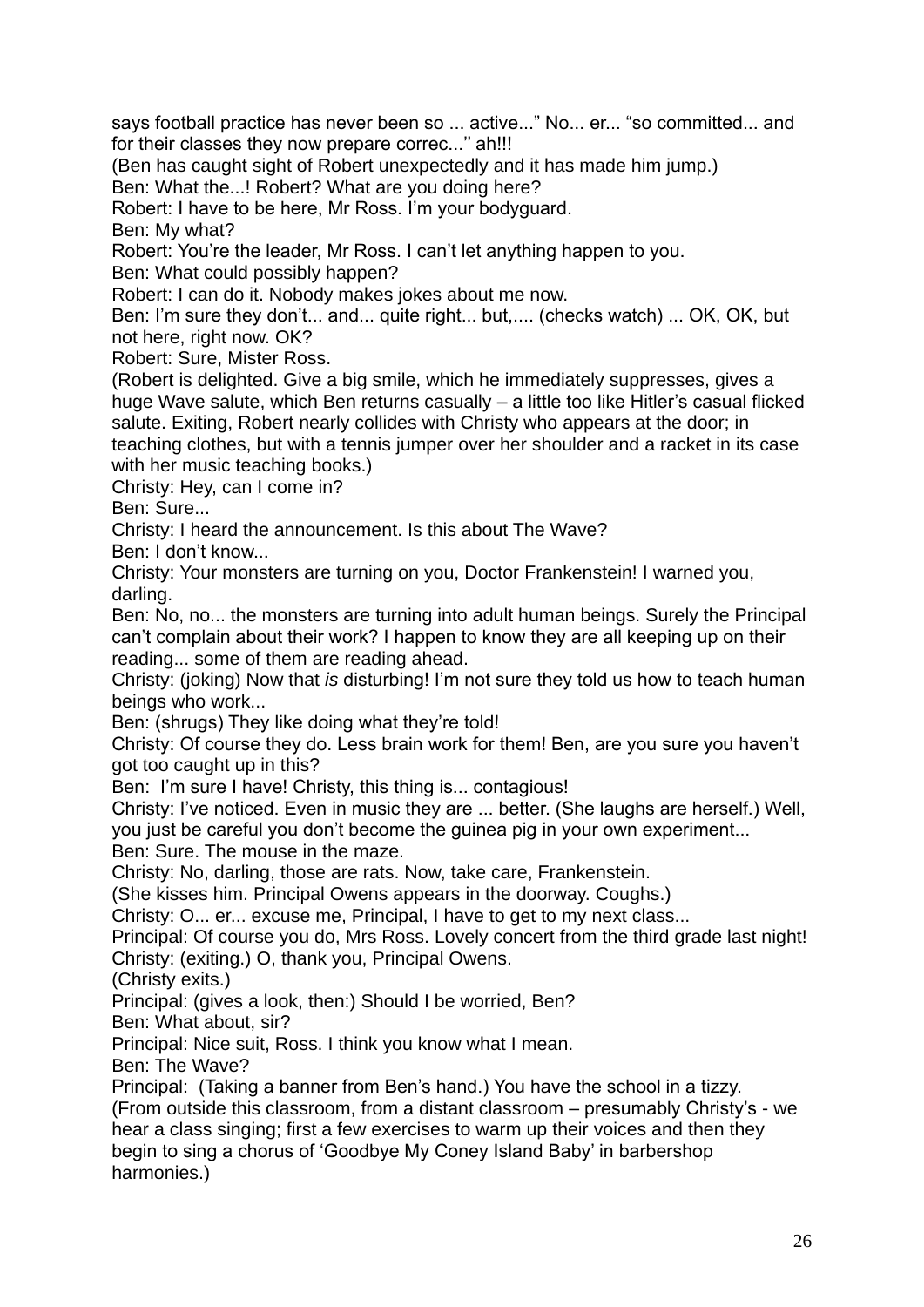Ben: A good tizzy, I hope, sir.

Principal: (Rubbing his chin.) Well... from what I've been told... yes, it is. A very, very good tizzy. Have you heard differently?

Ben: No, no, sir...

Principal: And you are sure that the students are not falling behind with their... conventional work?

Ben: They're ahead with it.

Principal: And it doesn't worry you that you've involved students from outside your class?

Ben: Christy was just... saying... in fact, that her music students are much more...focussed. On their music.

Principal: And the banners? The salutes? Should I be concerned about them? Ben: They're all part of the game. And, also, today Coach Schiller...

(The music has now switched to a full-throated barbershop rendering of 'The Star Spangled Banner'<http://www.youtube.com/watch?v=Vdy9pQHdZm8>or similar patriotic song. )

Principal: Yes, yes. I have had Norm Schiller in my office all this morning – he seems to think he's finally got a football team and it's all thanks to you. Ben: Wow.

Principal: But that's not my priority, Mr Ross. My priority is the students. I don't want a parade... (Ben reacts) ...of parents to my office telling me we have an indoctrination programme at this school run by you.

Ben: I can promise you...

Principal: 'Wave'? It sounds ... open-ended. Where's it going, Ben?

Ben: Sir, you have to understand this. (He's fighting for his project.) This experiment cannot go any further than I let it go. The Wave is the idea of a group willing to follow their leader. As long as I'm involved in this, it cannot get out of hand. You have my assurance.

Principal: OK. Just remember who this movement of yours is made up of. Yes? Kids. Young, impressionable minds. With a tendency to go from apathy to frenzy in one gear change. Have you got me?

Ben: Got you, sir.

Principal: Good. Keep it that way. Now you can put the banners back.

Ben: Thank you, sir.

(Principal walking out, stops at the door.)

Principal: Mister Ross.

(Ben turns back to him.)

Principal: In future make love to your wife in your own time, okay? Good morning. (As the patriotic barbershop chorus swells Principal Owens makes the Wave salute, only half-ironically and turns on his heel and exits.)

### Second version.

(A tannoy announcement.)

Tannoy: (Female voice.) Mister Ben Ross. Mister Ben Ross. Please return to your classroom for an internal call from Principle Owens's office in ten minutes. Mister Ben Ross to return to your classroom immediately.

(A brief pause and then Ben enters the classroom at speed. He immediately hides behind the door and then waits a moment and then jumps out in the corridor, still in view to the audience.)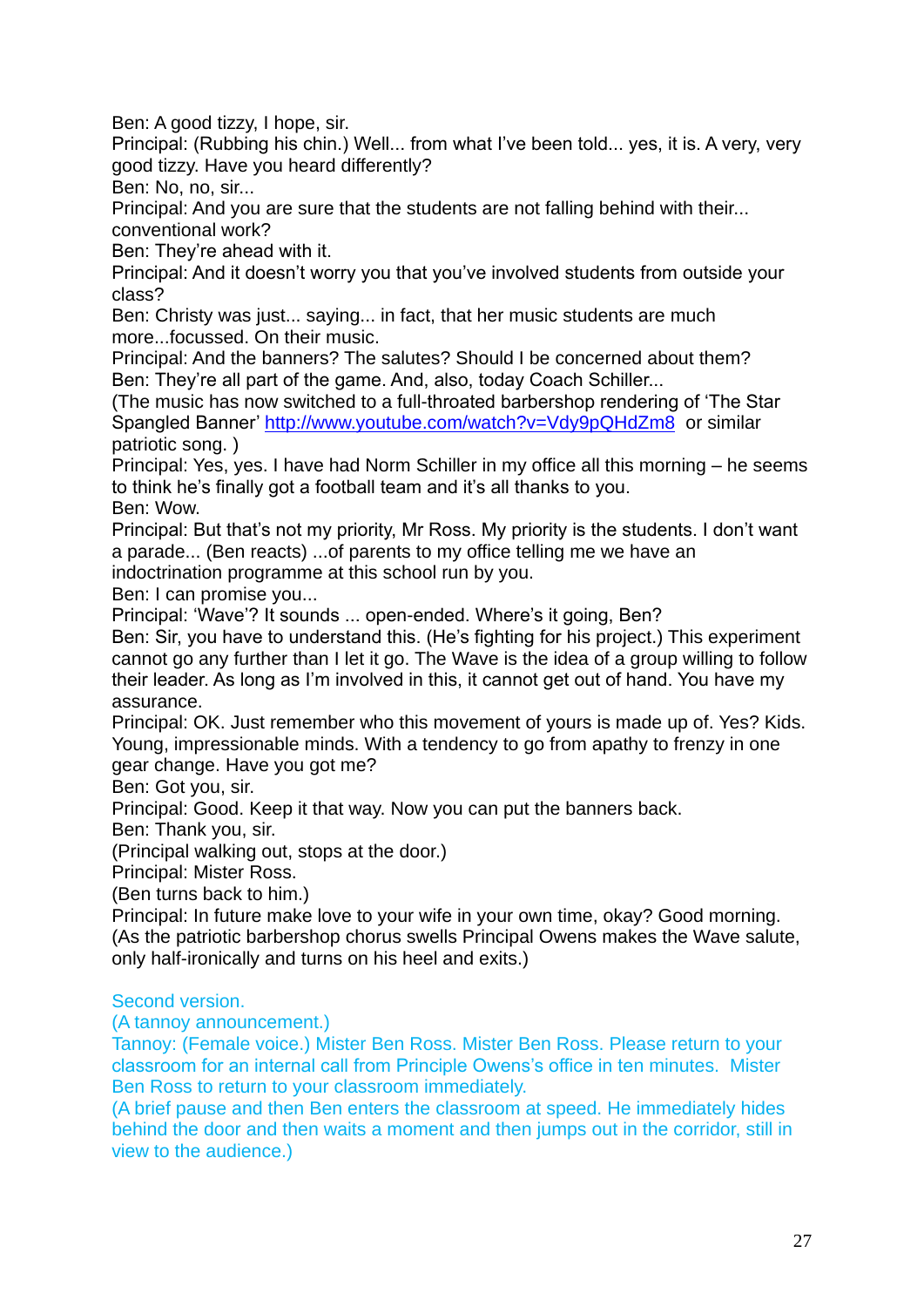Ben: Caught you! O. (He looks up and down the corridor. No one is there. Ben reenters.)

Ben: I could have sworn I was being ... calm down, Ross, calm down. You're the leader.

(Ben starts taking down the banners in haste. Checks his watch. He mumbles to himself. Robert appears at the door, he steps quietly inside the door and stands to attention.)

Ben: (To himself.) Come on. Come on. (As if reporting to Principal Owens.) "There's been a marked improvement in class work assignments, sir, even Coach Schiller says football practice has never been so ... active..." No... er... "so committed... and for their classes they now prepare correc..." ah!!!

(Ben has caught sight of Robert unexpectedly and it has made him jump.)

Ben: What the...! Robert? What are you doing here?

Robert: I have to be here, Mr Ross. I'm your bodyguard.

Ben: My what?

Robert: You're the leader, Mr Ross. I can't let anything happen to you.

Ben: What could possibly happen?

Robert: I can do it. Nobody makes jokes about me now.

Ben: I'm sure they don't... and... quite right... but.... (checks watch) ... OK, OK, but not here, right now. OK?

(Ben starts to open one of the units. Inside is a loudspeaker, with an old-fashioned rectangular microphone that Ben places on the unit.)

Robert: Sure, Mister Ross.

(Robert is delighted. He gives a big smile, which he immediately suppresses, gives a huge Wave salute, which Ben, in his rush to get things ready, returns casually – a little too like Hitler's casual flicked salute. Exiting, Robert nearly collides with Christy who appears at the door; in teaching clothes, but with a tennis jumper over her shoulder and a racket in its case with her music teaching books.) Christy: Hey, can I come in?

Ben: Sure... you better be quick... (He continues to set up the speaker and microphone.)

Christy: I heard the announcement. Is this about The Wave?

Ben: I'm not sure...

Christy: Your monsters are turning on you, Doctor Frankenstein! I warned you, darling.

Ben: No, no... the monsters are turning into adult human beings. How can the Principal complain about their work? I happen to know they are all keeping up on their reading... some of them are reading ahead.

Christy: (joking) Now that *is* disturbing! I'm not sure they ever told us how to teach human beings who work...

Ben: (shrugs) They like doing what they're told!

Christy: Of course they do. Less brain work for them! Ben, are you sure you haven't got too caught up in this?

Ben: I'm sure I have! Christy, this thing is... contagious!

Christy: Yes. Even in music they are ... better. (She laughs are herself.) Well, you just be careful you don't become the guinea pig in your own experiment...

Ben: Sure. The mouse in the maze.

Christy: No, darling, those are rats. Now, take care, Frankenstein.

(She kisses him.)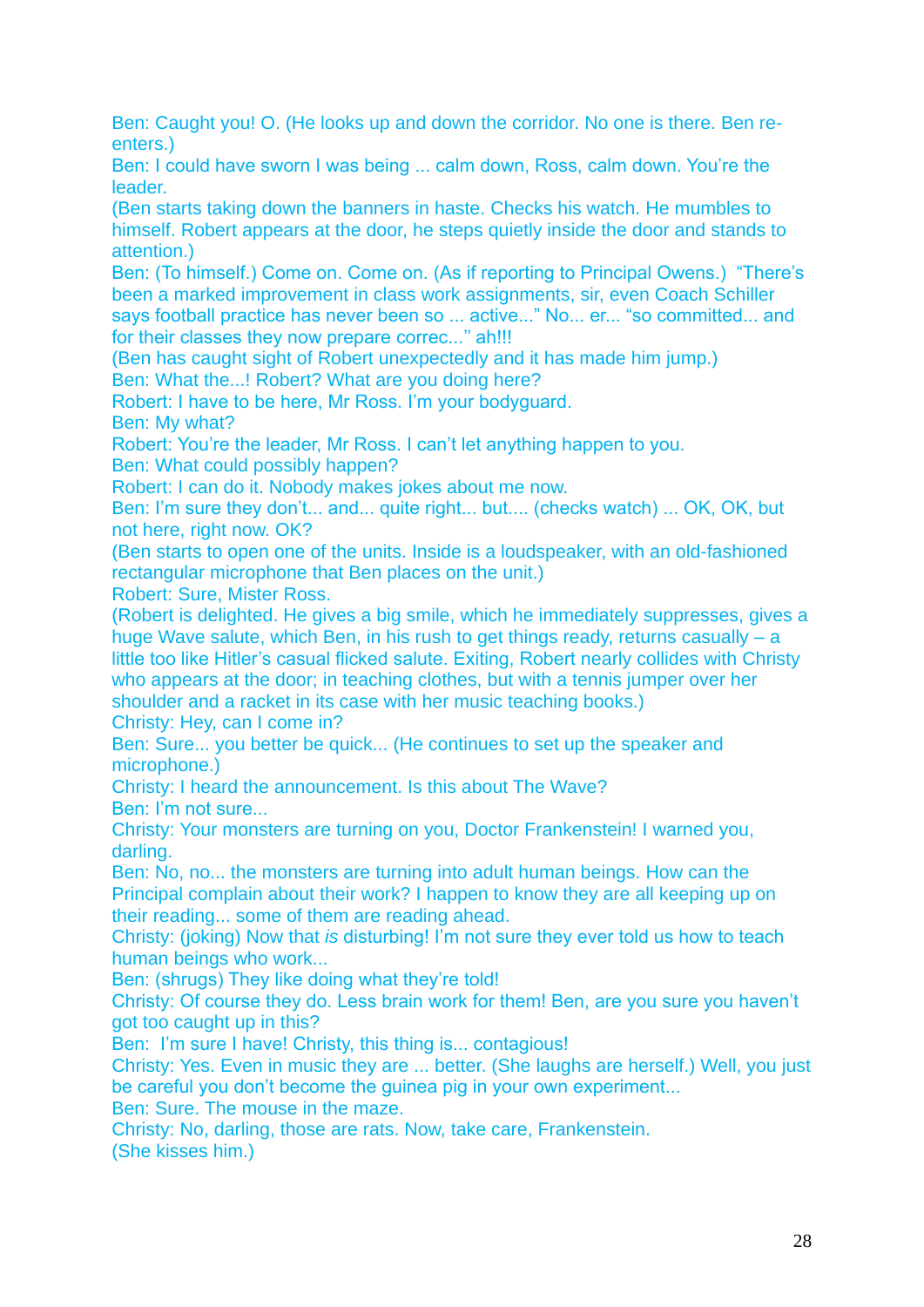Principal Owens: (On tannoy.) Are you there , Ben? Are you alone? (Ben and Christy spring apart.) We must be able to speak in confidence...

Christy: O... er... excuse me, Principal. Mrs Ross here. I have to get to my next class...

Principal: Of course you do, Mrs Ross. Lovely concert from the third grade last night! Very uplifting.

Christy: (exiting.) O, thank you, Principal Owens. Goodbye.

(Christy exits, mouthing "sorry" to Ben, and shutting the classroom door.) Principal: Are we alone now?

Ben: Yes, Principal. No one can hear us.

Principal: Excuse me for not seeing you in my office, but I'm expecting a visit from the School Board. Should I be worried by anything they might ask me, Ben? Ben: What about, sir?

Principal: I think you know what I mean.

Ben: The Wave.

Principal: You have the school in a tizzy.

(From outside this classroom, from a distant classroom – presumably Christy's - we hear a class singing; first a few exercises to warm up their voices and then they begin to sing a chorus of 'Goodbye My Coney Island Baby' in barbershop harmonies.)

Ben: A good tizzy, I hope, sir.

(Although the Principal cannot see him, Ben moves the folded banner so that is hidden behind a unit.)

Principal: A very, very good tizzy from what I have heard. Have you heard differently?

Ben: No, no, sir...

Principal: And you are sure that the students are not falling behind with their... conventional work?

Ben: They're ahead with it.

Principal: And it doesn't worry you that you've involved students from outside your class?

Ben: Christy was just... saying... in fact, sir, that her music students are much more... focussed. On their music.

Principal: And the banners? The salutes? Should I be concerned about them? Ben: They're all part of the game. Also, today Coach Schiller...

(The music has now switched to a full-throated barbershop rendering of 'The Star Spangled Banner'<http://www.youtube.com/watch?v=Vdy9pQHdZm8>or similar patriotic song. )

Principal: Yes, yes. I have had Norm Schiller in my office all this morning – he seems to think he's finally got a football team and it's all thanks to you. Ben: Wow.

Principal: But that's not my priority, Mr Ross. My priority is the students. I don't want a parade... (Ben reacts) ...of parents to my office telling me we have an indoctrination programme at this school run by you.

Ben: I can promise you...

Principal: 'Wave'? It sounds ... open-ended. Where's it going, Ben?

Ben: Sir, you have to understand this. (He's fighting for his project.) This experiment cannot go any further than I let it go. The Wave is the idea of a group willing to follow a leader. As long as I'm involved in this, it cannot get out of hand. You have my assurance.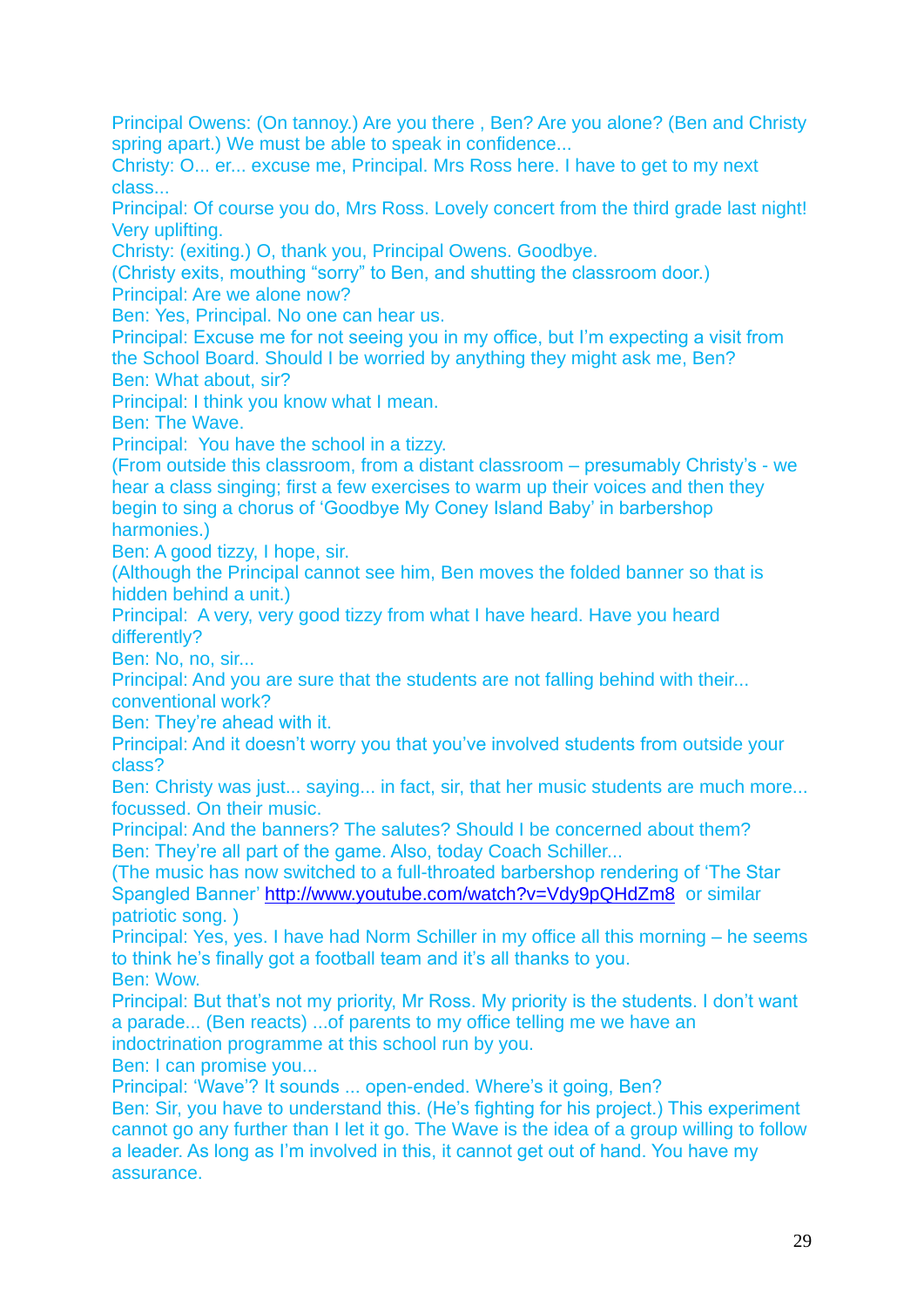Principal: Very well. But just remember who this movement of yours consists of? Young, impressionable kids. With a tendency to go from apathy to frenzy in one gear change. Get me? Ben: Got you, sir. Principal: Good. Now you can put the banners back. Ben: Thank you, s... (Stops.) Principal: Good morning. O, and, Ben? Ben: Sir? Principal: In future make love to your wife in your own time? End of message. (As the patriotic barbershop chorus swells Ben shakes his head, then gives the Wave salute, only half-ironically, to the speaker and then packs it and the microphone away and starts to put the banner up again.)

## 13/

There are two versions of this scene. The first in black with Mrs Saunders. The second in blue with Mr Saunders.

First version.

(The scene changes to the lawn outside the Saunders' house and the abutting sidewalk. Eric and Laurie are walking back from school together; they carry their school books. Eric has a kit bag.

Underneath this scene, the barbershop harmonies slowly harden to something more like the distant chants of a pep rally.)

Eric: ... o, I got lots... lots... like, someone told me Mister Gabondi is going on sabbatical next year!

Laurie: Maybe he won't come back! Yay! (Looks at Eric.) And? (Eric looks down.) Is that it?

Eric: No!

Laurie: Well?

Eric: A kid put his hand through a window...

Laurie: How come?

Eric: See if he could do it without cutting himself.

Laurie: Could he?

Eric: Twelve stitches.

Laurie: I'm not going to write about that!

Eric: It's funny! (She stares him out.) Then that leaves The Wave. It's the only story in town.

Laurie: I don't know how to write it! Without being disloyal.

Eric: To The Wave?

Laurie: To The Grapevine. It ought to be objective.

Eric: Since when is The Grapevine objective about the football team? The Grapevine never says it wants Clarkstown or any of those other bums to beat Gordon High? Laurie: That's a game.

Eric: So is The Wave.

Laurie: Not what Ben Ross said.

Eric: O, he's just saying that for effect. This is a good story for the Grapevine, Laurie – people might actually read it. The kids want to know what the Wave really is.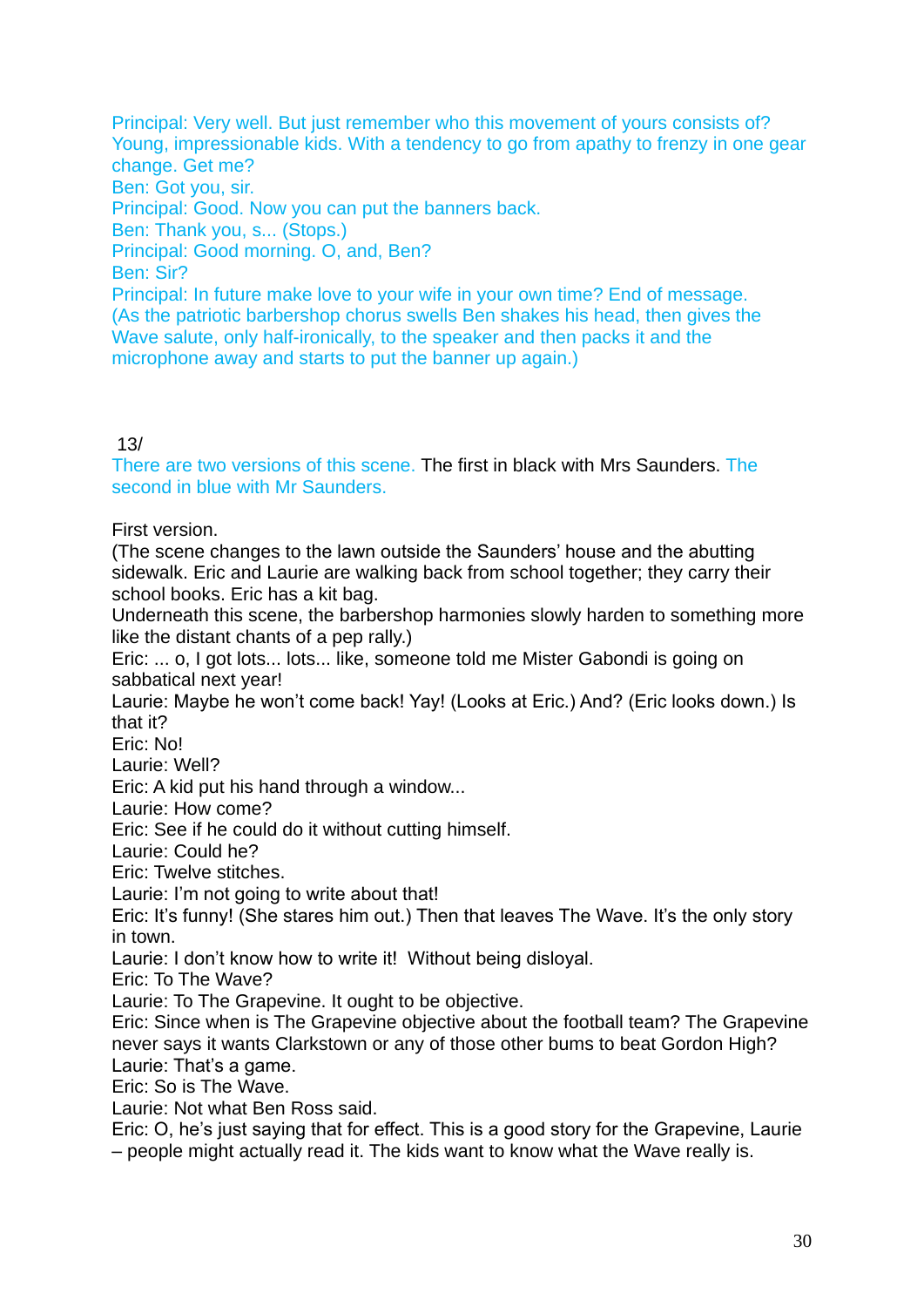They're gonna read The Grapevine if they think it will tell them. Just describe it. Objectively.

Laurie: OK, but I just feel we have to be careful...

(Mrs Saunders appears as if from her house.)

Mrs S: Eric! Hello!

Eric: O good lord... Hi, Mrs Saunders! (to Laurie) Got to go. (Starting to exit off up the street.)

Laurie: What about your movie review?

Eric: O, the movie was too good!

Laurie: Too good?

Eric: What the fun in reviewing something you can't tear to pieces? Be seeing yah! (Exits.)

Mrs S: (Joining Laurie.) Nice boy – Eric.

Laurie: Yeh...

Mrs S: He isn't in the Wave, is he?

Laurie: We all are.

Mrs S: Laurie... I spoke to Elaine Billings at the mall today. She said something strange: she said her Robert is "a completely new person"...

Laurie: Was she worried?

Mrs S: No. She was completely delighted. I was worried.

Laurie: Mom, you're always worried.

Mrs S: They've had problems with Robert until now...

Laurie: So, isn't it good?

Mrs S: Laurie, if you study the types of people who join cults... they're always people who are unhappy in their lives.

Laurie: But Robert isn't unhappy now...

Mrs S: Yes, but what happens when the Wave ends? What happens to Robert then? Laurie: It'll all be over soon. Like flower power! (She laughs.) I'm not as crazy about it as I was a couple of days ago...

Mrs S: You're sensible. But what about the rest? Mrs Billings told me they're having a Wave rally!

Laurie: It's the rally for the football game, they always have it  $-$  they've just called it a Wave rally this time

Mrs S: At which 200 new members just happen to be initiated? And you're not disturbed by that?

Laurie: The only thing that disturbs me is how kids our age could get so into it. I mean I guess I understand David being into it, because of the team, but Eric... he makes jokes about it, but he's ... serious underneath... he even gave up smoking.... Mrs S: So you *are* worried?

Laurie: No! Why is worrying the only way we're allowed to be! God, Mom! Mrs S: Okay. Well, as long as I know you're not involved. And please don't stay out too long, dear. It's getting cold... I think there's a storm coming.

(Mrs S returns to the house. Sound of wind rising as distant chanting grows. Laurie stands for a moment in thought, then, almost unconsciously, as the chanting rises and the stage darkens, she takes out a Bic pen and begins to chew on it.)

Second version.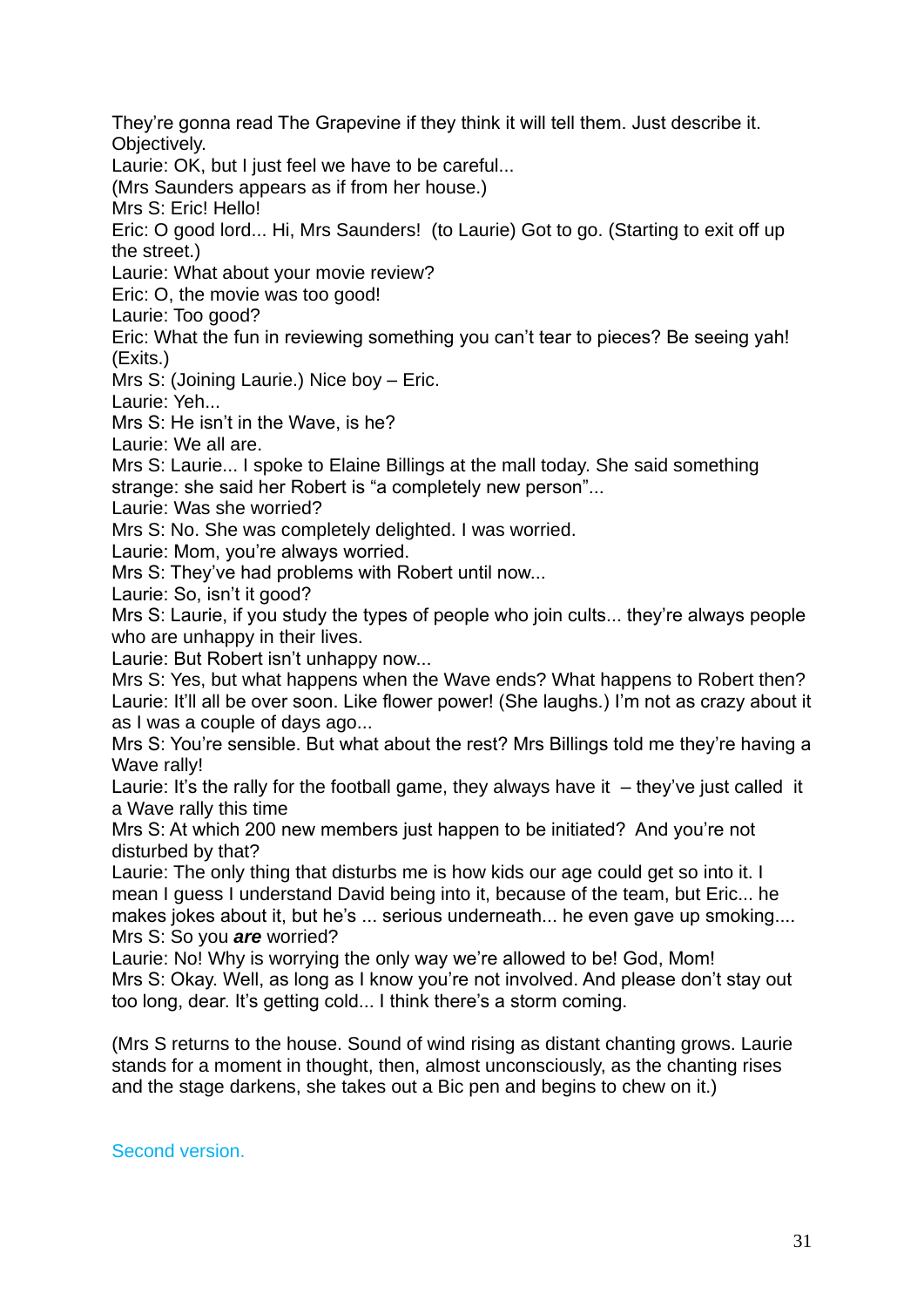(The scene changes to the lawn outside the Saunders' house and the abutting sidewalk. Eric and Laurie are walking back from school together; they carry their school books. Eric has a kit bag.

Underneath this scene, the barbershop harmonies slowly harden to something more like the distant chants of a pep rally.)

Eric: ... o, I got lots... lots... like, someone told me Mister Gabondi is going on sabbatical next year!

Laurie: Maybe he won't come back! Yay! (Looks at Eric.) And? (Eric looks down.) Is that it?

Eric: No!

Laurie: Well?

Eric: A kid put his hand through a window...

Laurie: How come?

Eric: See if he could do it without cutting himself.

Laurie: Could he?

Eric: Twelve stitches.

Laurie: I'm not going to write about that!

Eric: It's funny! (She stares him out.) Then that leaves The Wave. It's the only story in town.

Laurie: I don't know how to write it! Without being disloyal.

Eric: To The Wave?

Laurie: To The Grapevine. It ought to be objective.

Eric: Since when is The Grapevine objective about the football team? The Grapevine never says it wants Clarkstown or any of those other bums to beat Gordon High? Laurie: That's a game.

Eric: So is The Wave.

Laurie: Not what Ben Ross said.

Eric: O, he's just saying that for effect. This is a good story for the Grapevine, Laurie – people might actually read it. The kids want to know what the Wave really is. They're gonna read The Grapevine if they think it will tell them. Just describe it.

Objectively.

Laurie: OK, but I just feel we have to be careful...

(Mr Saunders appears as if from her house.)

Mr S: Eric! Hello!

Eric: O good lord... he's going to challenge me to golf again! Hi, Mr Saunders! (to Laurie) Got to go. (Starting to exit off up the street.)

Laurie: What about your movie review?

Eric: O, the movie was too good!

Laurie: Too good?

Eric: What the fun in reviewing something you can't tear to pieces? Be seeing yah! (Exits.)

Mr S: (Joining Laurie.) Nice fellow – Eric.

Laurie: Sure...

Mr S: Is he one of your Wave people?

Laurie: We're all Wave people.

Mr S: Laurie... your Mom spoke to Elaine Billings at the mall today. She says

something strange has happened to Robert. That he's "a completely new person"... Laurie: Was Mrs Billings worried?

Mr S: No. She was completely delighted. It was your Mom that was worried. Laurie: Mom's always worried.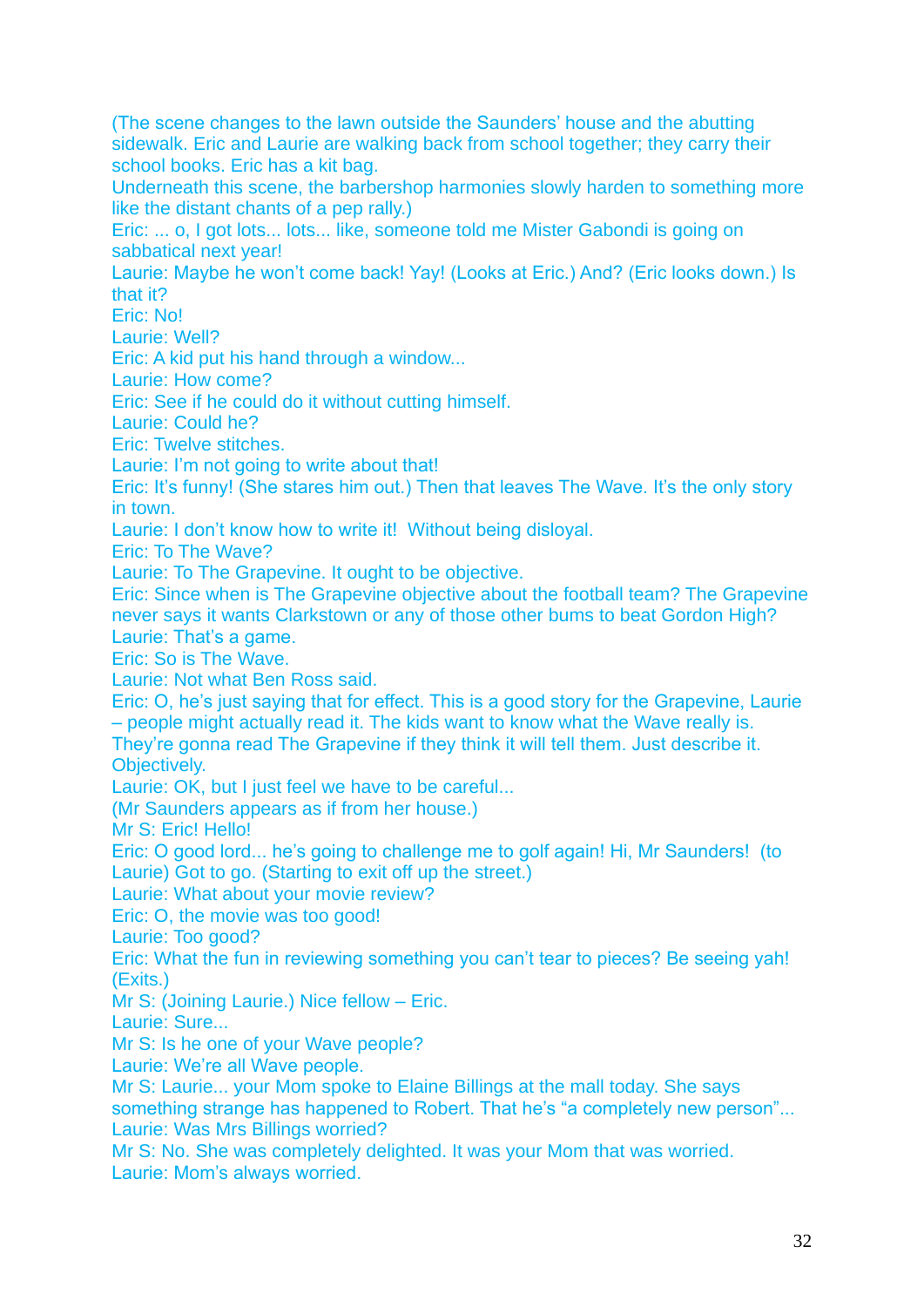Mr S: Yes, I know, but there's always a lot to be worried about. Your Mom knows what makes them tick. She says the Billings have had a lot of problems with Robert... up until now...

Laurie: So, isn't that good?

Mr S: It's not the change, Laurie, it's the speed of it... where's this thing going? Laurie: O, not much further. It'll fizzle out soon - like flower power! (She laughs.) I'm not as crazy about it as I was a couple of days ago...

Mr S: Yes, but you're one of the sensible ones. What about the rest? Mrs Billings told Mom that they're having a Wave rally! Rallies, Laurie?

Laurie: It's the rally for the football game, Dad! They always have one – they're just calling it the Wave rally this time

Mr S: At which 200 new members just happen to be initiated? And you're not disturbed by that?

Laurie: I'm just disturbed that everyone is taking this so seriously! I mean I quess I understand David being into it, because of the team, but Eric... he's so serious about it... he even gave up smoking....

Mr S: So you *are* worried?

Laurie: No! Why is worrying the only way we're allowed to be! God, you're as bad as Mom!

Mr S: Okay. Well, just so long you're not involved in any rallies. And come on inside... (Shivers.)

Laurie: I'll be in right away.

Mr S: I think there's a storm coming.

(Mr S returns to the house. Sound of wind rising as distant chanting grows. Laurie stands for a moment in thought, then, almost unconsciously, as the chanting rises and the stage darkens, she takes out a Bic pen and begins to chew on it.)

### 14/

(Into stylised sequence of the pep rally; lights moving about, almost like searchlights or big outdoor illuminations. Everyone at first is in the team colours, waving banners in the teams colour, but with the Wave symbol pasted into the centre of some of them.

At first the waving and saluting and so on is co-ordinated, but then there is a disturbance and from the group one of the kids runs out – we have not seen him before. He looks slightly hippyish; long hair. The chants continue, but there are also howls of anger. From the group two of the kids in the team colours break away, they now pull black stockings over their heads. They chase the hippyish kid, who nearly evades them, but slips and the masked kids trap him. He breaks away again, but they run off in close pursuit. The other two members of the crowd chase after them, cheering them on. Recorded sounds of the crowd at the rally groaning in disappointment when the hippyish kid evades the pursuers and roaring with excitement when the pursuers close in.

Change of lights and now Deutsch comes flying onto the stage as if he's just been hit – he staggers backwards and falls. Feels his nose – there's blood on his hand. Eric enters, menacingly, crouched and with fists raised. Laurie runs on.)

Laurie: Stop it, Eric!!! Stop it!!!

(Frisbee Player enters, shouting.)

Fisbee player: Fight! Fight! Fight!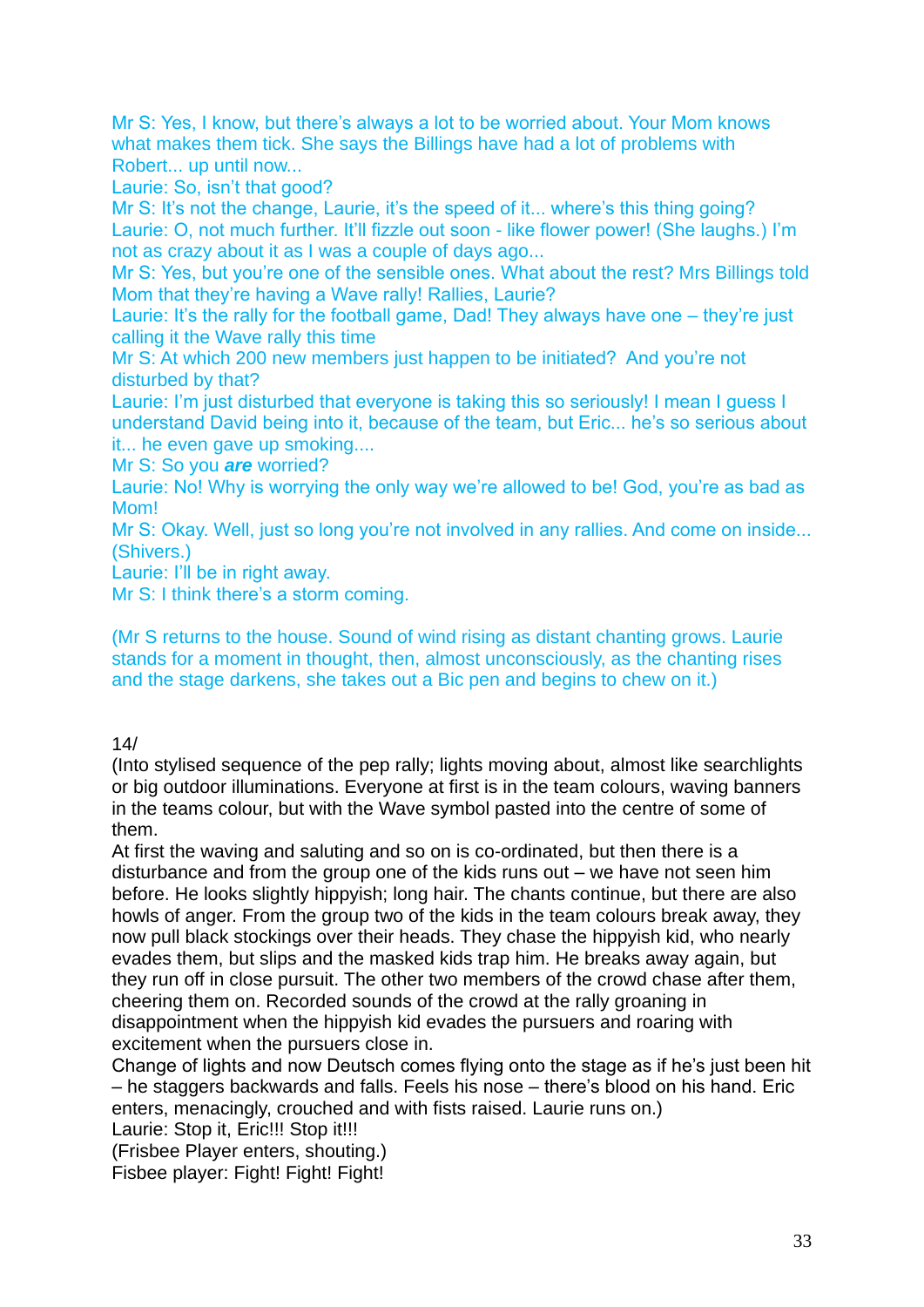Laurie: (To Frisbee Player.) What's the matter with you?

Frisbee Player: (Ignoring Laurie) Fight, fight!

(The chant of "Fight! Fight!" is taken up all around and David runs on.) David: What is it with you, Deutsch!

(Deutsch throws himself at Eric and the two of them grapple each other to the ground.)

David: Guys! Guys! What have I been telling you!

Laurie: Eric, why are you doing this?

(The Frisbee Player stops shouting – the chanting is continuing all around – he moves up behind Laurie. Eric breaks free from Deutsch and scrambles to his feet. Deutsch rises and they square up to each other again. Laurie tries to move between them.)

Laurie: Please, stop...

(David gently pulls her back.)

David: Laurie, don't – you'll get hurt. Let me deal with this....

(Unseen by anyone, the Frisbee Player places an envelope in Laurie's shoulder bag. Looking around to make sure he has not been seen, he takes a couple of steps away and then runs off. Eric and Deutsch begin to swing punches at each other, missing.)

David: Hey, hey, guys....

Laurie: Stop them, David.

David: Just let me handle this, Laurie. Guys, what have I been saying...

(Eric flies at Deutsch and they wrestle to the floor. Ben enters quickly.)

Ben: Hey! Hey! Stop that right now! How dare you behave like this on school property!

Eric: Mister Ross! Let me explain!

Ben: You can explain to Principal Owens...

(Ben grabs Eric and Deutsch by the arm and begins to march them off.)

Eric: (turning to David, Laurie and the unseen crowd.) Strength through discipline! Strength through community! Strength through action!

(Ben stops, shocked by Eric's show.)

Deutsch: Aw, you can shove your Wave where the sun don't shine!

(Eric goes for Deutsch and ben struggles to keep the two of them apart.)

Ben: Come on! (To the crowd.) The rest of you, get back to your lessons!

(Ben drags them both out. The chanting has died away.)

Laurie: (to David) What's happening to us?

David: Yeh, that was bad - I hope Eric doesn't get banned from the Wave Rally by Mister Ross.

Laurie: Was that what they were fighting about?

David: Nah. That kid Eric was fighting – he's been keeping Eric out of the quarterback position for a year now. That's the 'great' Deutsch! This has been brewing for weeks. I just wish Eric had really taught him a lesson.

Laurie: But why was Eric shouting about the Wave?

David: O he's really into it, that's all. All the team is.

Laurie: So why are you fighting each other.

David: Aw, well, Deutsch doesn't wanna join, does he? He's gotta be difficult. That's what the guy is like, Laurie! He's driving the rest of the team crazy! If he was in The Wave he'd see that it would be best for the team to give his place up to the better player. That guy's a real detriment to us. Coach Schiller should throw him out. Laurie: Because he isn't in The Wave?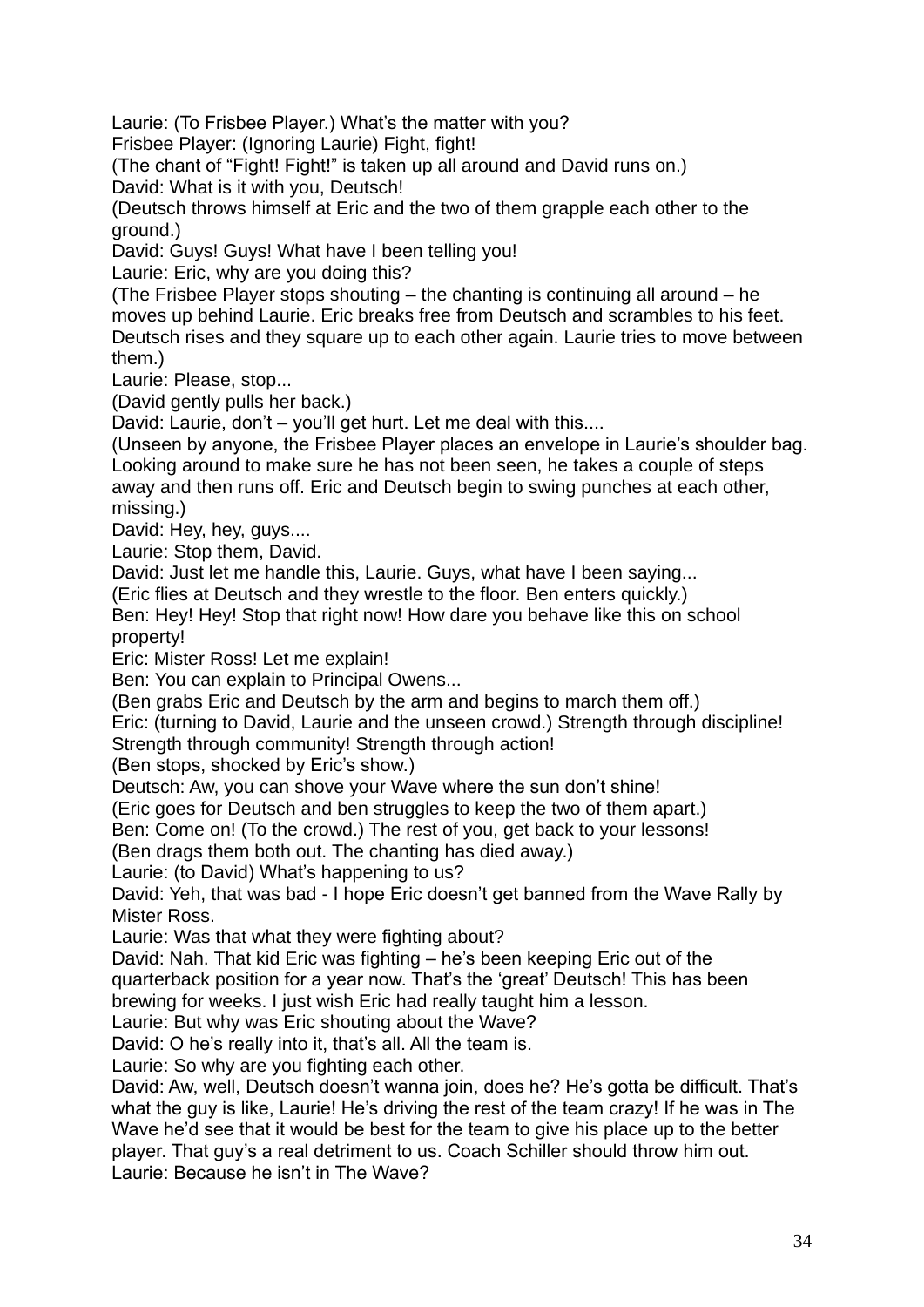David: Yeah. Partly. Why not? If he really wanted the best for the team he'd join the rest of us. He's a one-man team, Laurie. You know who he's dating? Gabi Schiller! The coach's daughter! Come on! That's favouritism, that's not community! Let's go now, we don't want to miss the rally.

Laurie: You go ahead. I'm...

David: What?

Laurie: I'm going to give it a miss, OK?

David: What! You can't. Why?

Laurie: I don't want to. It's not against the law, is it?

David: Look... Laurie... a lot of the kids... they look up to you. What will they think if you're not there?

Laurie: Well, they'll have to make up their own minds won't they?

David: I don't understand you.

Laurie: The Wave is taking over everything! I don't like it!

David: But, it's great! The Wave actually works: everyone on the same team. Everybody equal.

Laurie: O terrific – do we all get to play quarterback?

(David steps back looking at Laurie as if she were a strange animal. Points at her.) David: Y'know, you're just against this thing because you're not special anymore. Now everyone's equal, you're not the best and most popular girl anymore...

Laurie: What are you *talking* about?

David: Yeh. I've finally got your number, Laurie Saunders! Well, now you know how the rest of us feel when we have to listen to you give all the right answers. And you don't like it either. Well, this is how it's going to stay. So get used to feeling equal. Laurie: (losing it.) You are totally stupid!!

David: OK. Fine. Why not get yourself a smart Bolshy boyfriend? (David marches off.)

Laurie: (shouts after him.) You *are* smart! Show yourself some respect! (Sniffs.) This isn't helping anyone... how did that happen? (Sobs. She reaches in her bag for a paper tissue and feels the envelope put there by the Frisbee Player. In the distance the chants of the Wave Rally are building. Laurie takes out the envelope – she's puzzled. Reads the front – it is addressed to her. She opens the envelope, takes out a letter and begins to read, skimming the letter quickly, her lips moving, then she begins to read a passage aloud. As she reads, we see the Frisbee Player chased in slow motion across the back of the stage by the other three members of the cast who are dressed in football team supporters' colours.)

Laurie: "They keep asking me why I don't join and when I say I don't feel like it, they get mad. They say pretty soon people in The Wave won't be friends with people who aren't in The Wave... Today three of my friends joined. They told me that if I didn't join soon it might be too late. All I want to know is: too late for what?" (To herself.) OK. The Grapevine has to speak out.

15/

(To the Beatles' 'All Together Now', the actor playing the Frisbee Player runs in slow motion across the stage – this time in the opposite direction from before – and now he is dressed in Gordon High's football kit, including helmet, and carrying the ball. The light is the silvery-blue of floodlights. His pursuers enter, dressed in the football kit of Gordon High's opposition. They try to bring him down, but he hands them off one after another and crosses for a touchdown, he holds up the ball as a roar of cheers drowns out the music. A quick change and the rest of the actors in Gordon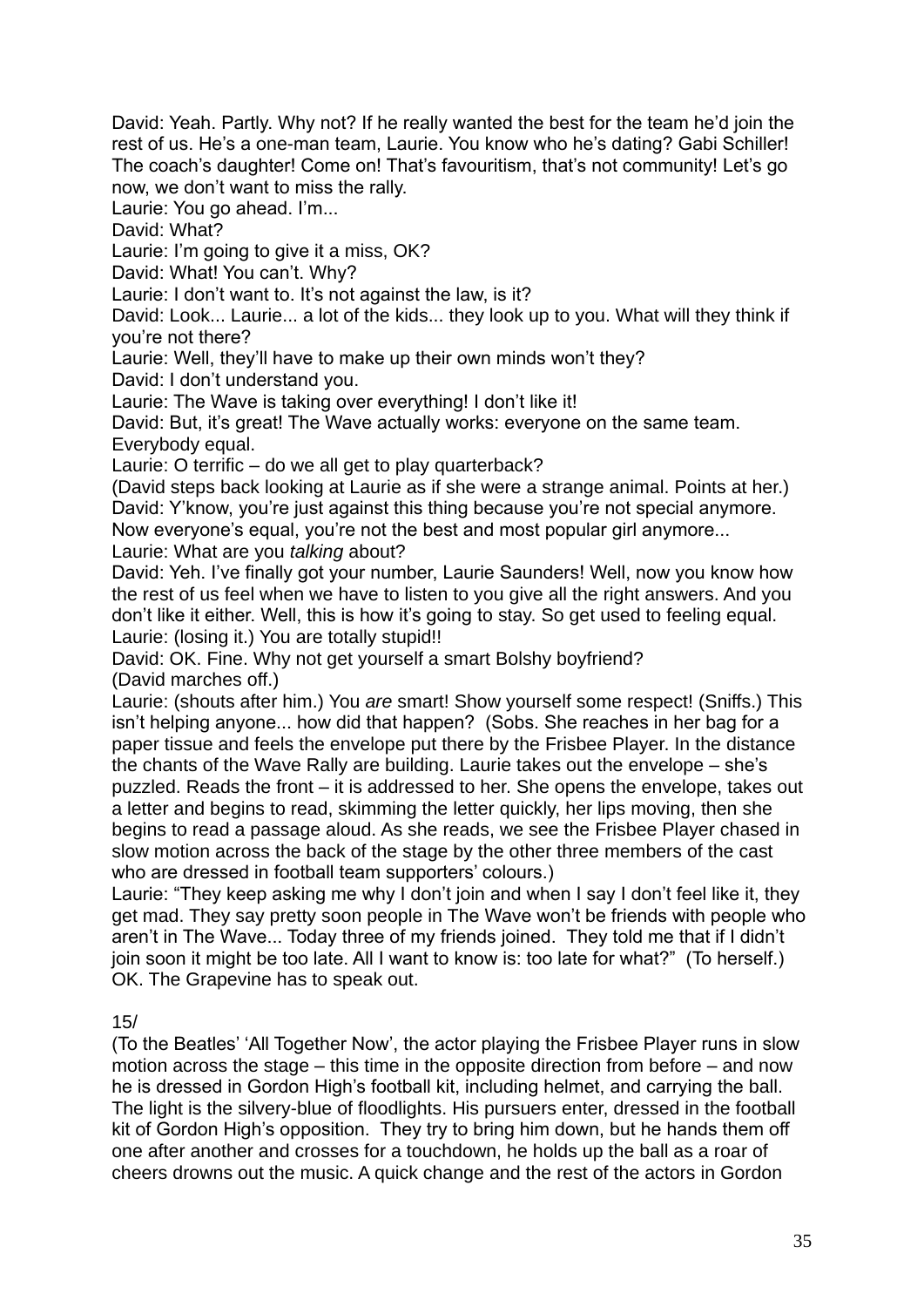High colours – either as players or fans – mob the Frisbee Player, then encourage the audience to chant – [and maybe wave their programmes if these are in Gordon High colours] – at first chanting "Gordon High, Gordon High!" and then "Wave the banner high! Wave, Wave, Wave, Wave!!!" This chant then on amplified sound drowns out everyone live, then fades.)

16/

(Crowd noises from the game. The units are arranged as the backs of the bleachers. Laurie entering; she carries an armful of copies of the Grapevine.)

Eric: (offstage) Hey! You! Stop there!

(Laurie stops. Eric enters.)

Laurie: Eric!

Eric: O, hi, Laurie – sorry, I didn't see it was you. The floodlights out there blind you once get out of them.

(Eric gives The Wave salute. Laurie does not return it.)

Laurie: Whatever.

Eric: Come on, Laurie. Just give me the salute and you can go in.

Laurie: What are you talking about?

Eric: Just give the salute.

Laurie: Eh? You don't really mean that I can't go and see the game unless I salute? Eric: (Looks down.) That's what they decided.

Laurie: Who's they?

Eric: The Wave.

Laurie: I thought we were The Wave?

Eric: (shrugs) Please, Laurie. Don't give me hassle! Just give me the salute.

Laurie: Everyone else in the stadium gave the salute?

Eric: This is the Wave stand; they did here.

Laurie: Well, I want to go up into the Wave stand and I don't want to give the Wave salute.

Eric: Well you can't.

Laurie: No one tells me when I can or can't go in an American football stadium.

Eric: (Looks about, worried.) Just do the stupid salute, can't you!

Laurie: This is ridiculous. Even you know it is.

Eric: (Looking about.) OK, just go in. No one's looking.

Laurie: Are you scared, Eric? You weren't afraid of that tough Deutsch kid; how come you are so jumpy here?

Eric: I'm not scared of anyone and you better shut your mouth, you understand, you don't talk to me like that...

Laurie: Eric...

Eric: A lot of important people noticed you were not at the rally. (Laurie gives him a hard stare.) I'm just saying.

Laurie: I don't care, Eric. (Shakes her head.) What's the score?

Eric: 26 to 32 – they lead.

Laurie: Wow, but that's close!

Eric: Yeh. We need another touchdown from this drive... we still have a chance. A few seconds on the clock.

Laurie: And still they don't play you... you could throw that touchdown.

Eric: It's not about my place – it's about sacrificing for the team.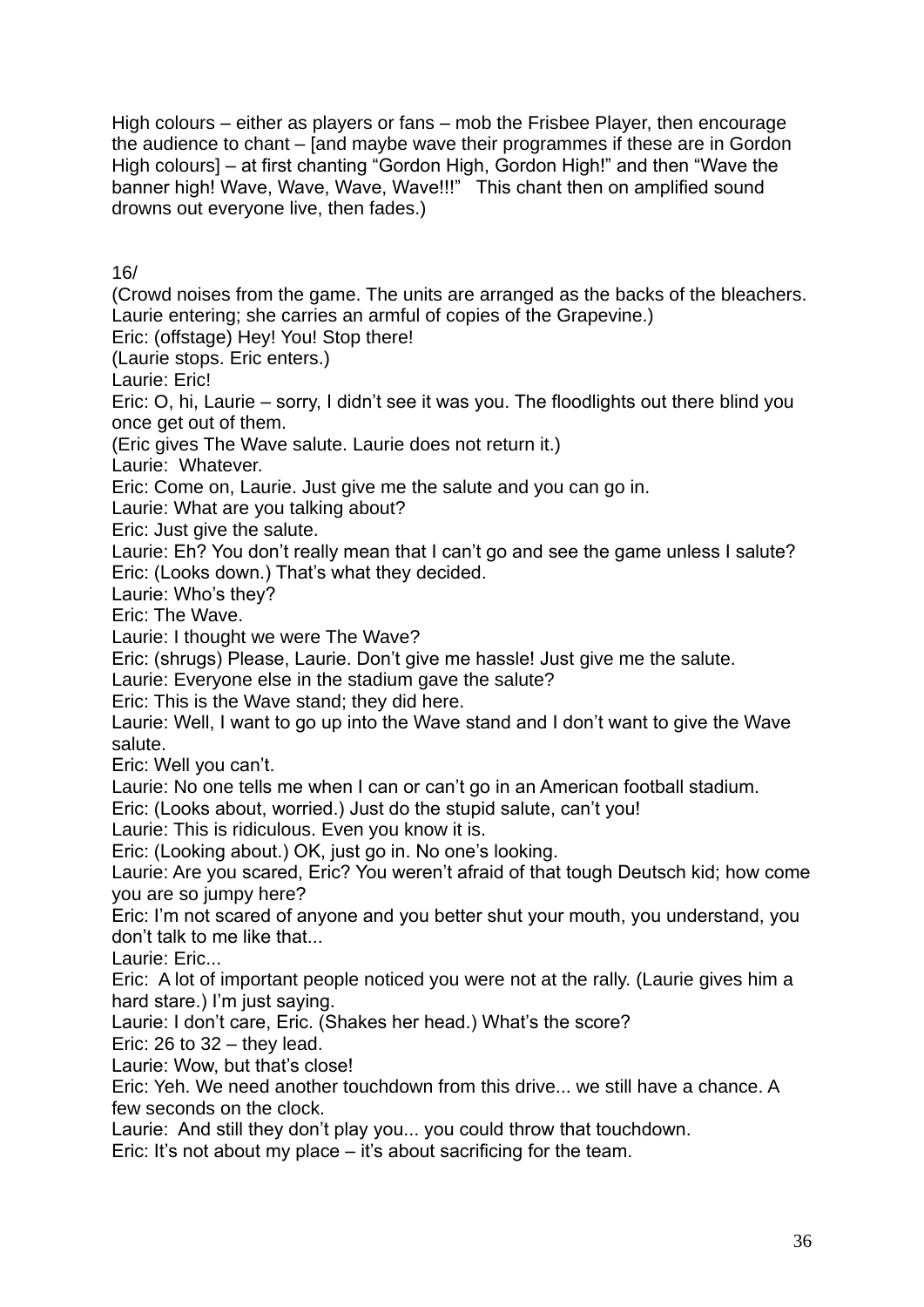Laurie: Is that what they're calling it now? Here. The new issue of Grapevine. You might find it... educational.

(Eric takes the copy.)

Laurie: Go on in. It's probably the last play...

(Laurie exits into the stadium. Eric opens the magazine, following Laurie, reading as he goes.)

# 17/

(Music: 'Communication Breakdown' by Led Zeppelin. Stylised action sequence as one by one four of the cast line up in Gordon High football kit, all in helmets. Centre, Guard, Quarterback (Deutsch), Running Back; first into a huddle and then turning facing the audience as if they are the opposition. They crouch. Crowd noise rising to a crescendo of cheering. In slow motion the ball is flipped up to the Quarterback who runs back into 'the pocket' and raises his arm to throw to the Running Back but the Running Back trips and the Quarterback has to retain the ball. He looks upfield for an open Wide Receiver. But the opposition Middle Linebacker has broken through from the side, entering, and the Centre and Guard for Gordon High try to get between him and the Quarterback, but they collide and, in horror as the Linebacker approaches him with his arms wide, the Quarterback drops the ball – the Linebacker picks up the ball and runs through for a touchdown. There is a storm of boos. Two of the Gordon High players get up, and exit, their heads bowed. The last two up are David and Deutsch. They take off their helmets. They look about in shock.) David: What happened there...

Deutsch: (suddenly explodes.) What a crock your Wave turned out to be! O, sure, you psyched everybody up, made 'em *think* they could win. And sure – a couple of wide receivers finally got themselves into positions!!! But where was the Wave when the pressure was on? Ho come nobody executed the play? Godammit! I've got Running Backs on their ass, I've got Tackles tripping over each other... man! If you're gonna brainwash kids then next time brainwash some plays into 'em. Yeh? Your Mister Ross is a chump! (He exits.)

David: (Shouting after Deutsch) You dropped the football!

(Laurie enters.)

Laurie: I'm so sorry, David! I really hoped it would work out for the team.

David: What do you mean? It is working out. I never said it would all change straight away.

Laurie: Sure. These things take time. I'm just sorry for you that we didn't win. David: (Shrugs.) It's only a game.

Laurie: Really?

David: No. (Shakes his heads. He laughs. Laurie laughs.)

Laurie: Wanna take in a movie, later? Mom says its fine for me to go. It's that new scary horror – I don't mind if you wanna see it.

(Pause.)

David: Yeh. Yeh, why not! I'm sorry about the other day – it was the build up. To nothing as it turns out. But I shouldn't have bawled you out like that. There's no excuse.

Laurie: I forgive you. I'll see you at eight, outside the movie theatre? Take your mind off of losing again. (She kisses him on the cheek.)

David: Yeh. (He looks around.) But we're getting there.

(Eric enters, carrying the copy of Grapevine.)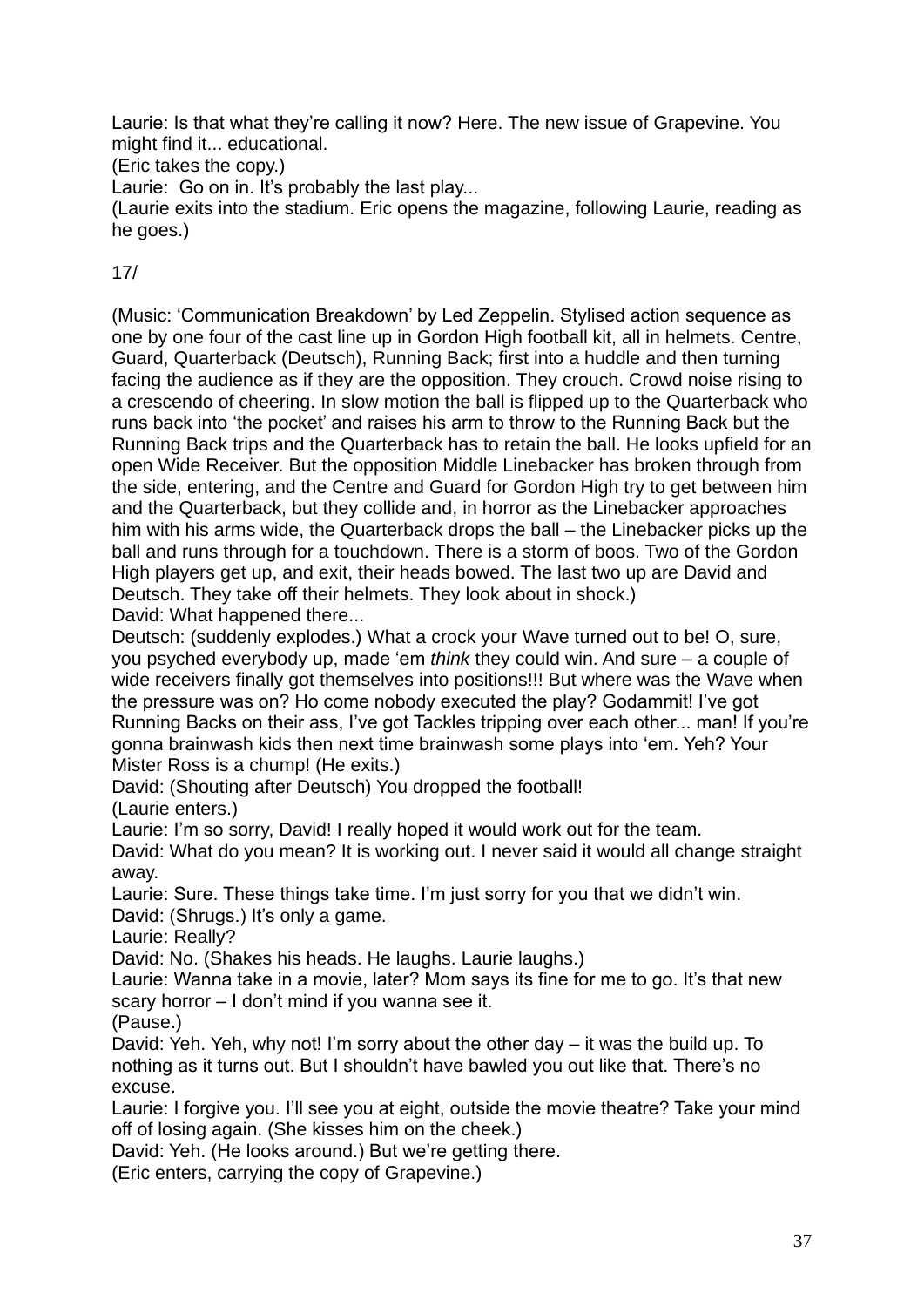Eric : Laurie, what have you done?

(Robert enters, with another copy of the Grapevine.)

Robert: These are all lies! (Pointing at Laurie.) She can't be allowed to say these things!

David: Hey!

Eric: David, it says in here that kids have been badly beaten for not joining The Wave...

David: That's not true. Laurie? I never heard that.

Robert: She's made it up. Anybody reading this is going to get the wrong idea... look, there's a letter about how we've been saying no one inside The Wave will be friends with anyone outside... but the letter's anonymous...

David: Laurie? Is that even legal? I've never heard of any of this stuff.

Laurie: You've got to stop. It's become an obsession with you all. You're not thinking for yourselves anymore!

Eric: O come on, you're just upset – you let your fight with David get to you! Laurie: What! You think this is that trivial?

David: Hey...

Laurie: You are hurting people. And they are going along with it. They're like zombies!!!

Robert: No. They're just not like you anymore, 'princess'.

David: OK, just relax, everybody. There's no law says people have to believe in what we're trying to do.

Eric: David, she's going to ruin it. People were reading this in the stands; just now, after the game. I heard a whole group of parents say they were going straight down to Principal Owens' office in the morning.

David: Really?

(Eric nods. Through this scene Marvin Gaye's 'Heard It Through the Grapevine' can be heard in the background.)

David: (to Laurie) Laurie? Is that what you want? To stop The Wave?

(She nods.)

Robert: She's a threat

Laurie: I'm going now. I'm finding you guys a little too spooky for my taste right at this moment. If you fancy some less mindless company, David, I'll see you at the living dead movie tonight. (She exits.)

(David is distraught.)

David: What's the matter with everyone today?

(Robert comes over to him and pats him on the back. The roles are reversed. David is shocked.)

Robert: She's got to be stopped.

David: Hold on....

Eric: (Intervening.) Don't worry, Robert. David and I can take care of Laurie, right? Come on, David, get a shower and we'll go and sort Laurie out. (Putting his hand on David's shoulder and guiding him towards the changing rooms.) Man, if anyone can get Laurie Saunders to see sense it's gotta be you.

David: (looking back to Robert) I don't like his attitude. Do we have to *wipe out* anyone who resists us? (Robert looks back at David, cold as ice.)

Eric: Hey, calm down. Just get Laurie to give us a chance. Just tell her to cool it, all right? David. She'll listen to you.

David: I don't know...

Eric: We'll catch her after the movie... just talk to her, man.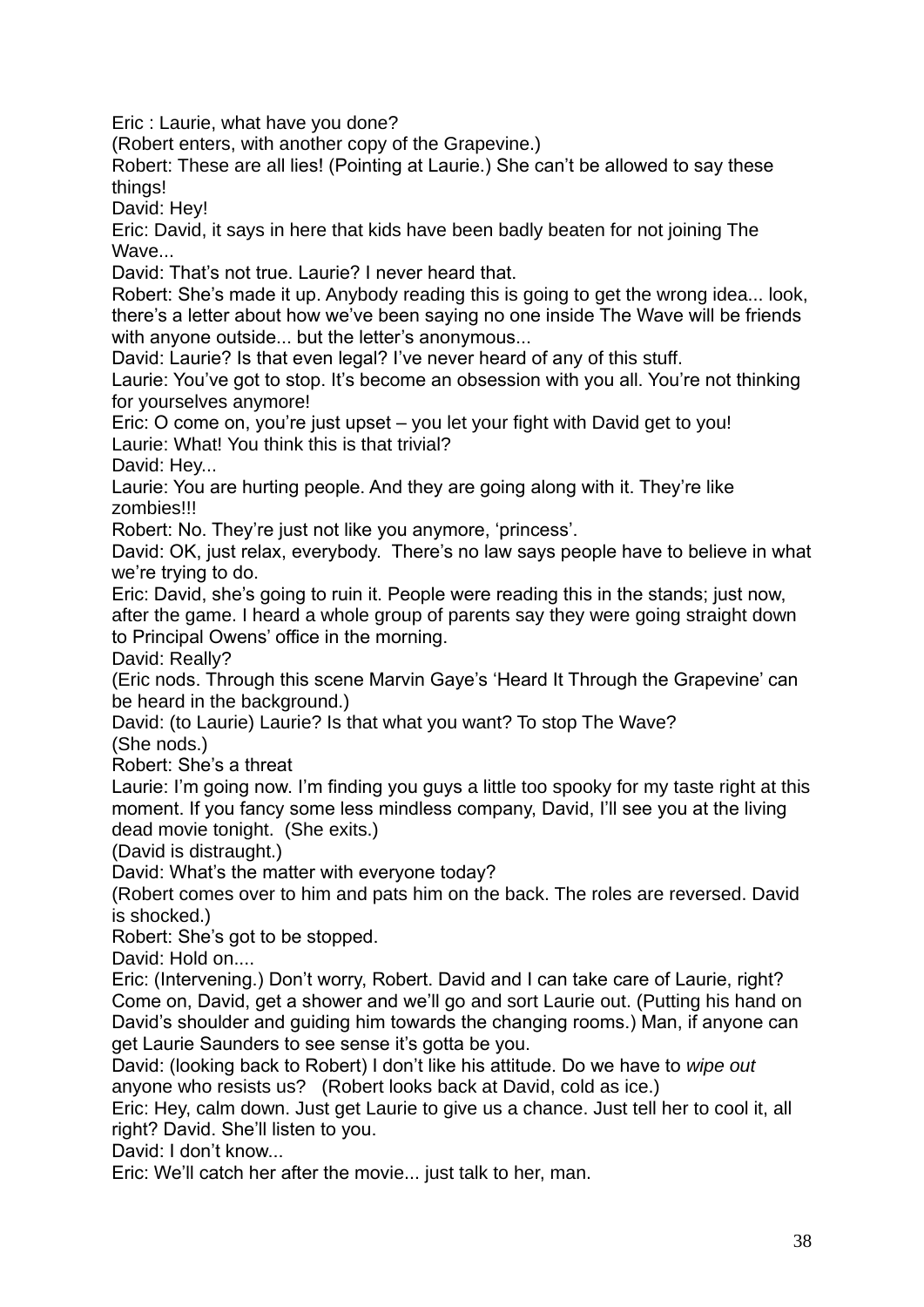David: I guess. (They exeunt. Robert watches them go off – he is worried.)

18/

(Dance sequence in which copies of the Grapevine are danced around the stage and passed from hand to hand to a full volume 'Heard It Through The Grapevine' – this culminates with the raising into view of a vandalised Wave banner with the slogan "Strength through Discipline" changed to "Strength through Dizziness" and the Wave symbol, a circle with a single wave across it, changed by the addition of a nose and two eyes above the wave so it looks like a disgruntled cartoon face.)

19/

(Outside a movie theatre; above the theatre is the neon sign for 'Night of the Living Dead'. From inside the movie theatre comes the sound of the movie, muffled groans and strange electronic soundtrack. David has stood up Laurie and she is sitting on the sidewalk outside the movie theatre. She looks at her watch. Sound of a car pulling up offstage. A car door slams. Mr Saunders enters.) Laurie: Dad?

(Mr S looks up the sign with the movie title; a little taken aback. Turns to Laurie.) Mr S: Your mom sent me – she's worried sick about you. Just for the record, I'm not. But (he looks about)... then I thought David would be here. Has he stood you up? Laurie: Uh yes, it seems so.

Mr S: O, Laurie.

Laurie: I think he's dumped me.

Mr S: O. Goodness. I'm sorry, sweet pea. O dear. He's such a fine boy. Laurie: Yeh. Yeh, he was. Until all this.

Mr S: Ah. Well, yes, that's kinda why.... Laurie, you probably don't want this right now, but I heard something today on the golf course...

Laurie: O, Dad... please...

Mr S: No, sweet pea, it's not that sort of story – unfortunately. Today, after school, a boy was beaten up.

Laurie: Yeh, I know. .

Mr S: I don't think you do. Hear me out. There was a rally, right? Laurie: Uhuh.

Mr S: Well, the parents say he'd resisted joining this thing.

Laurie: No, Dad. It was Eric, he had a fight with the quarterback that's all...

(During Mr Saunders' story we see in deep shadows a boy being chased and beaten up – there's no running, the two hoods who beat him move more like zombies, and the boy is too frightened to run, seeing enemies on all sides.)

Mr S: No, Laurie. This is something different from that. Look, sugar plum, I got this story secondhand, so I don't know if it's all accurate. But apparently there was some kind of rally and this boy refused to join it, or join in something anyway, and maybe he said something out of place, it's blurry. Anyway, this boy's parents are neighbours of one of the men I play golf with. And I trust this man. He says his neighbours just moved in, so this is a new boy...

Laurie: Those are the ones who are joining quickest.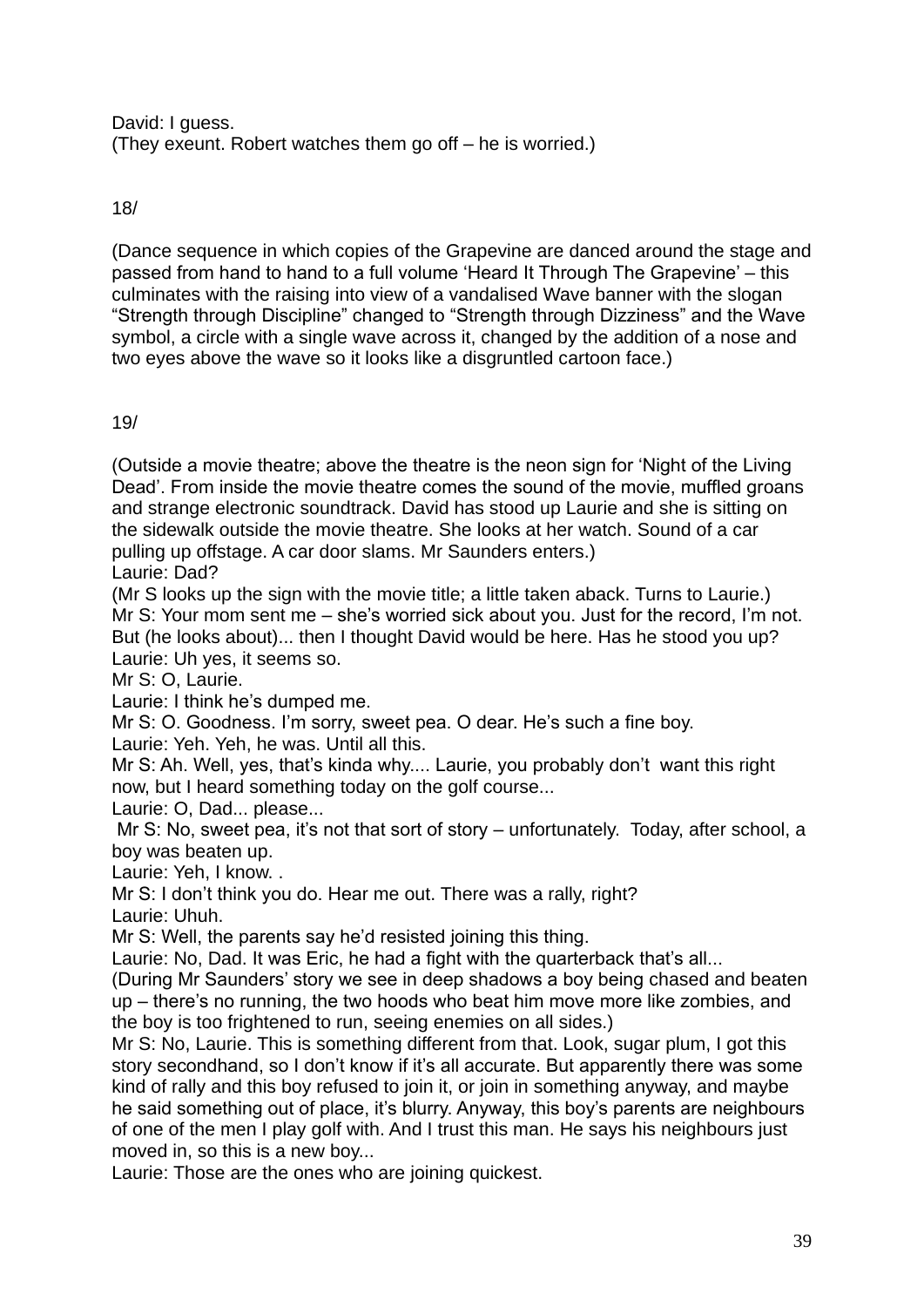Mr S: Maybe But not in this case. Thing is, Laurie, the boy who was beaten up – he's Jewish. That couldn't have had anything to do with it, could it?

Laurie: O no. No, no, no... I don't believe that! Dad, I swear... I don't like The Wave, but it's not like *that*!

Mr S: Are you sure?

Laurie: (slowly, shakes her head.) The whole idea was to show us how something *like* Nazi Germany could have happened. Not to make little Nazis... we *know* the history, we're not stupid...

Mr S: I think it's gotten out of hand. Me and some of the men are going to the school on Monday to see Principal Owens. I wanted to tell you. Now, Mom would like you to come home with me.

Laurie: No, Dad. I can walk. I need some space to think. I don't think I can quite handle Mom right now. You understand, don't you?

Mr S: (Laughs.) O, yeh. OK, but you be careful, young lady. (He looks about the street.)

Laurie: Don't be silly, Daddy. It's just a game. (She's trying to convince herself.) Mr S: OK. Sometimes I think you're the only sensible person in this town. You sure? Your Mom will kill me, you know.

(Laurie glances nervously over her shoulder.)

Mr S: You sure you're going to be...

Laurie: Dad!!! (Laurie is waving him away.)

Mr S: OK, OK, I'm going. (Holding his hands up in surrender.) I know when I'm not wanted.

(He exits glancing up quizzically at the movie title. Laurie looks up and down the street – she's scared now. We hear the sound of a car door slamming. A street light flickers. A gust of wind. Laurie hears something else – she looks in the direction opposite to her father's exit. Sounds of the groans of zombies from the cinema. Laurie suddenly very scared.)

Laurie: Dad!! (She runs to join her father, but we hear the sound of his car pulling away and driving off.) Dad! Dad! (She gives up.) O, Dad... (She looks around her quickly. She's very, very scared. The groans of the zombies rise. She runs off.)

# 20/

(Three barbershop singers enter one by one, slowly building up the harmony – they are singing 'Wait Until The Sun Shines, Nellie'. Eventually, they are joined by Christy, who sings the top part and conducts the group. After a verse and a chorus, Ben creeps in, trying to get Christy's attention; as if he is in the wings at a school concert. The scene is played with Christy moving in and out of the song in order to dialogue with Ben at the edge of the stage; their conversation split up depending on when Christy does and does not need to be in the song.)

Christy: Ben! Have you any idea what you've done?

Ben: I know, I know...

Christy: Three teachers stopped me today to ask me what the hell you are up to! Ben: They don't understand...

Christy: They know exactly!!

(Christy back into the song, Ben jumping around in frustration. Christy breaks from the song.)

Ben: They say I'm crazy with power!

Christy: Have you considered that they might be right?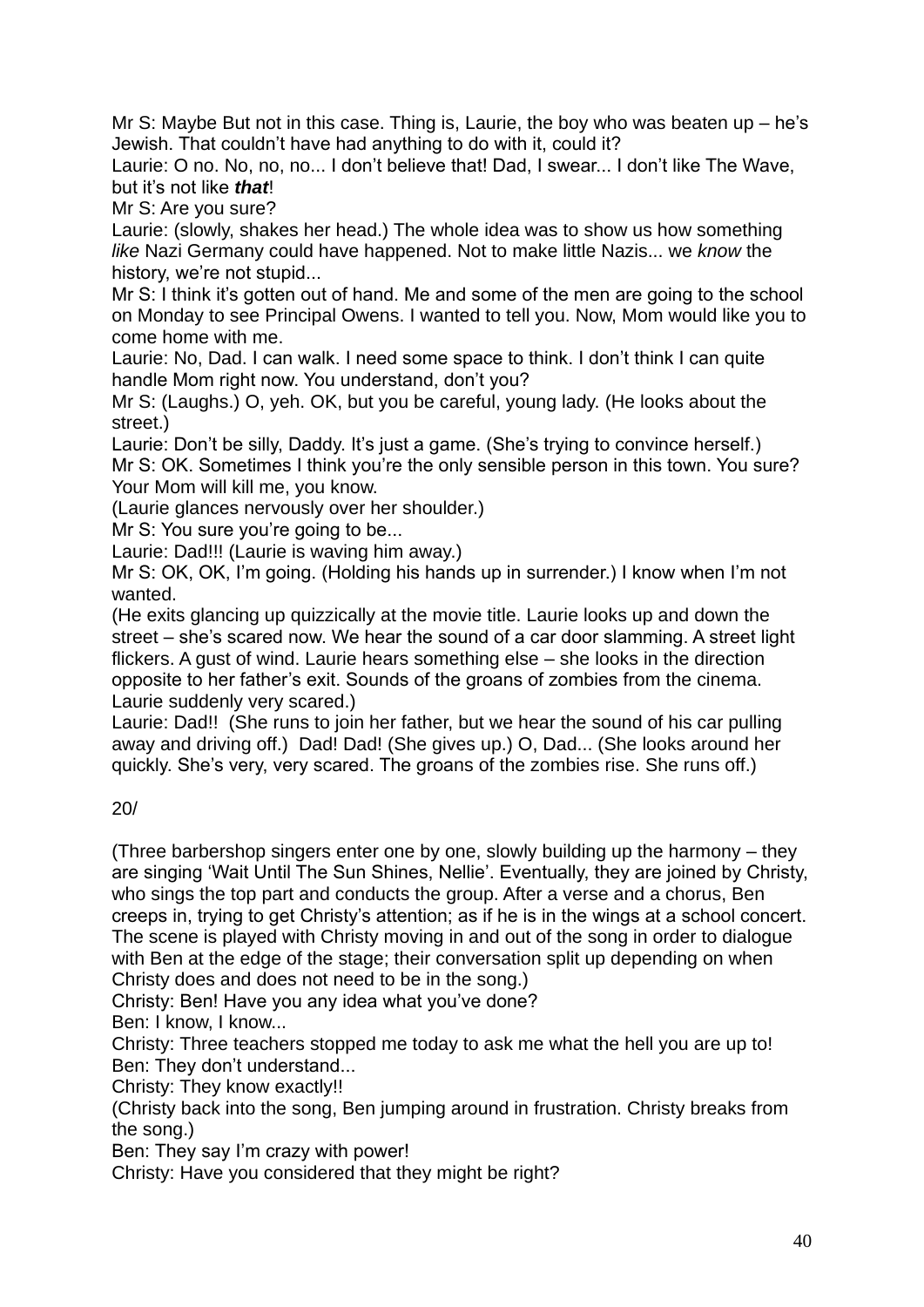Ben: What?

Christy: Can you even remember why you started this? Ben: I thought you were on my side! (Christy back to the song, scowling at Ben, then breaking into cheesy smile for the song. Breaks from the song.) Christy: Principal Owens is going to fire you. That's the word in the faculty. Ben: Why do they all hate me? Christy: Does it occur to you that you're putting me in jeopardy too? (Christy back to the song. Then breaks away.) Christy: Think of something, tiger! Or else. Ben: I just don't see how! Christy: O, great. Ben: What shall I do? Christy: You're the great leader! Ben: OK, OK. Christy: (threateningly) Go, tiger! (Christy back into the song; she and the barbershop gently exits, their song fading away.) Ben: (Thinking, then.) I've got it! (Ben runs off.)

21/

(Laurie enters at a walk-run. She is trying to keep close to the buildings. She pauses and looks about. In the shadows the shapes of two figures appears. She gasps, then covers her own mouth for fear they will hear her. She sinks down and begins to move along the wall of a building, her back to it. The figures recede into the shadows. Laurie sighs with relief, and begins to edge along the wall in the opposite direction. But two more figures appear in the shadows just ahead of her. Laurie, now thoroughly agitated, leaps up and shouts.)

Laurie: You keep following me, I'll shoot you in the head!! You zombies!! Eric: (scuttling off) I'm leaving her to you, man! She's crazier than a dog in a hubcap factory!

David: Laurie?

Laurie: David, is that you?

David: Sure, sure. (Emerging from the shadows.) What are you shouting about shooting for?

Laurie: O, I don't know... you people have got me so frightened...

David: Me? (Laurie looks around nervously.) It's OK, there's no one else coming. Eric cleared off. I think you scared him! (He laughs.)

Laurie: It's not funny from where I'm standing. Where are the rest of your troops? David: Laurie, will you listen to me for one minute?

Laurie: I think we've said everything we need to say to each other, David. Just leave me alone.

David: (Irritated.) Just listen. For once! All right? You've gotta stop writing that stuff against The Wave. You're causing all kinds of troubles!

Laurie: The Wave is causing the troubles.

David: It is not and you know it. Please, we want you with us, not against us, but..., Laurie: But what?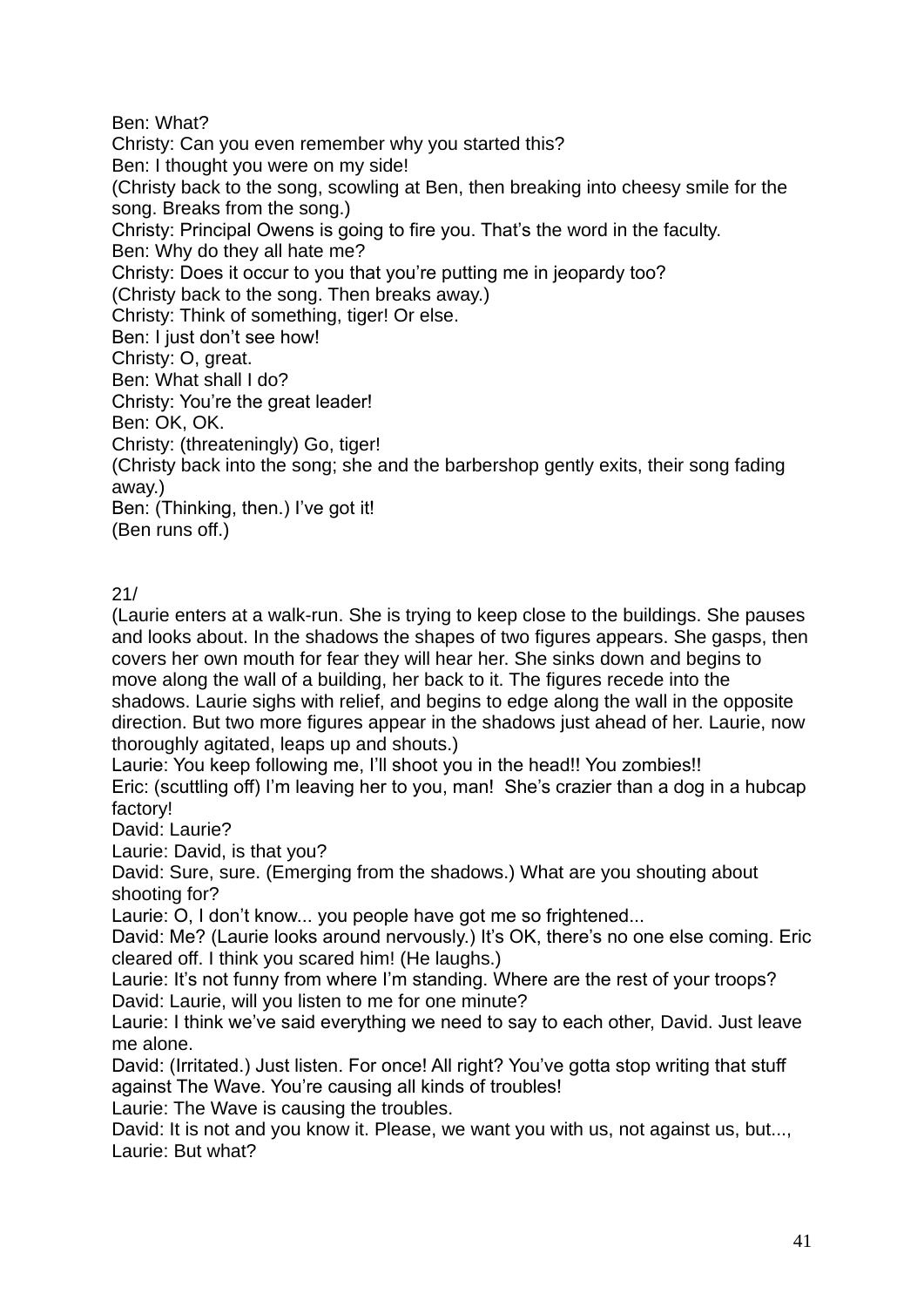David: See, there you go! You're so prejudiced! You don't give anyone a chance. Don't you see how good the Wave could be – for the whole? It could be a new system.

Laurie: I don't want to be in any system.

(Taking her by the arms; this mirrors the moment at the start of the play when he steals a kiss; but this is aggressive.)

David: But we need you! Why are you trying to destroy us!

Laurie: Let go of me!

David: You gotta stop!

Laurie: Let go of my arm!

(They are struggling now.)

David: Just shut up a minute! And stop writing those articles! You're ruining everything!

Laurie: I will write, I will write, I will, I will!

David: I want you to stop!

Laurie: I hate you! I hate The Wave! (She is shouting not just at David, but at the whole town.) I hate you all! I hate you all!

David: Be quiet, you crazy bitch!

(David throws her down on the ground. She lies still. David recoils in horror, taking a step or two back, almost as if he is about to run away. But he runs forward instead, throwing himself to his knees beside Laurie.)

David: O, god, o god, what have I become! I'm so sorry, I'm so sorry, Laurie. I love you so much, I love you, I love you. (David cradles Laurie's body, she puts her arms around him. ) What's happened to me, Laurie? How could I become this thing? What's happened to us? (He holds her so he can see her.) Are you OK?

Laurie: Yeh. (She nods. She feels her shoulder, but she isn't hurt badly.)

David: We've all gone crazy. (He helps Laurie to her feet.)

Laurie: Are *you* OK?

David: I don't think I am. Not yet. I feel like I've been hypnotised and I'm just coming out of it and I can't believe what everybody is telling me that I did. Except that it's me that's telling me. I was just shouting at you back then not to destroy us, and ... look what I did... everything is twisted... are you ever going to forgive me?

Laurie: I don't know yet. But will you do something for me, even if I do never forgive you?

David: Yes, of course. Whatever you decide. It's the least I should do...

Laurie: Do you trust me?

(David nods. Laurie puts her hand on David's shoulder and they walk off, Laurie limping.)

### 22/

Tannoy: This is a special announcement. This is a special announcement concerning The Wave. At twelve o clock today there will be a special rally in the auditorium – for Wave members only. Attendance compulsory for all Wave members. That is the end of the announcement.

(The vandalised banner and symbol are replaced by the grandest versions of the banner and placards yet. The units are cleared to the side of the stage. Bursts of militarist marching song: 'Battle Hymn of the Republic'.; beginning quietly and building to a crescendo. Robert and Eric push on TV screens from opposite sides and position them with a gap between them. They exchange salutes.)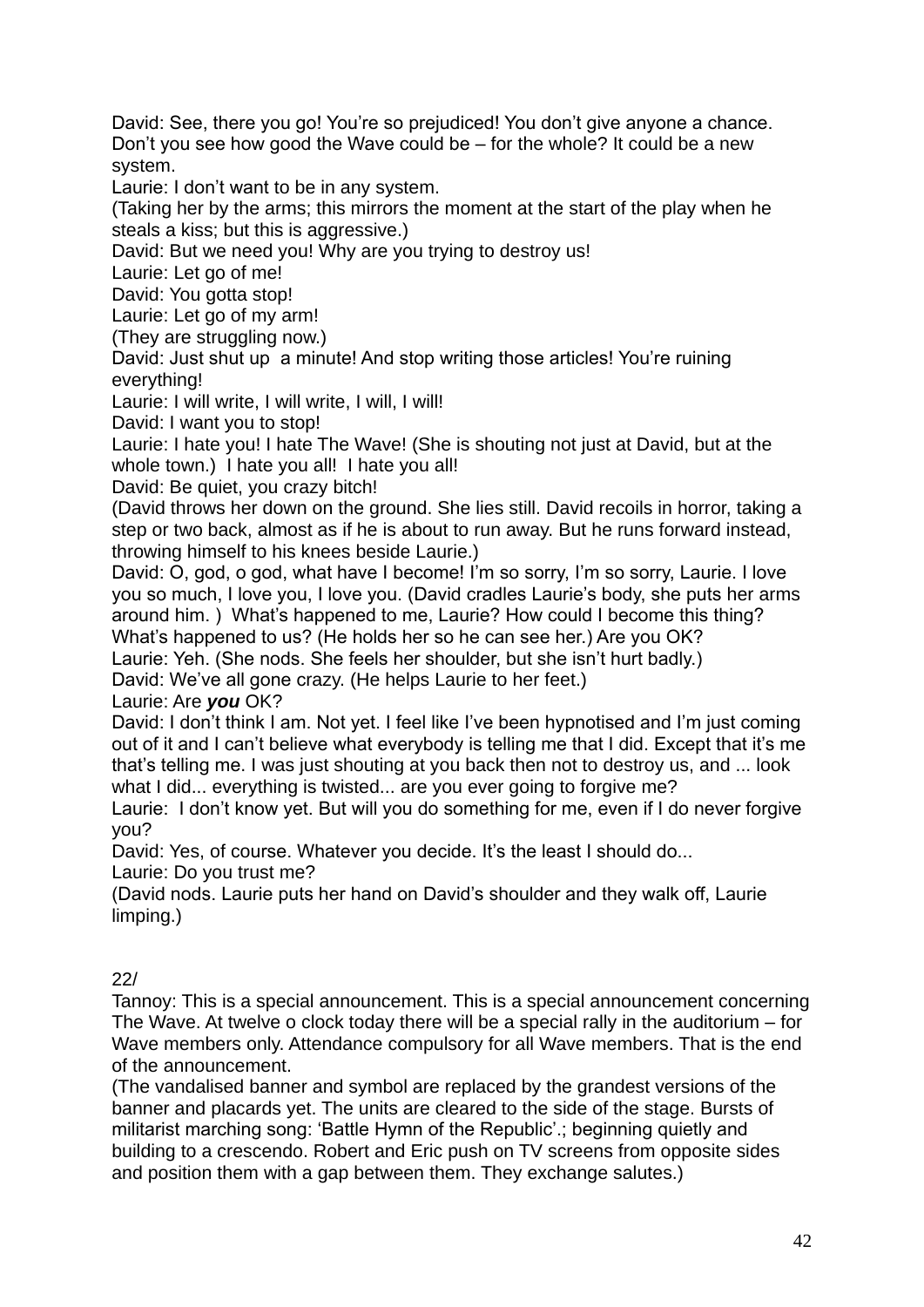(Ben enters, exchanging salutes with Eric and Robert. He stands between the two TVs. He carries a microphone. For a moment he savours swelling chants of the mottos, but he quells them with a wave of the hand.)

Ben: The Wave is not just a classroom experiment! Some of you, I suspect, have already guessed this. Well, let me tell you now, my friends, that it is so much, much more than *any of you* suspect! O, so much more. Unknown to you followers, all across this country, for many days now, teachers, like me, have been recruiting and training brigades of youth just like you; in readiness to show this country just how to achieve a better kind of society. Morale is low across these Dis-United States of America – unemployment, crime, inflation, disrespect for our leaders, riots, protests, an unpopular war, decadent culture – these *diseases* are rampant! Unless someone does something to wipe them out, this country is finished!

(Eric and Robert look shocked. David and Laurie have entered to one side of the stage, listening – they look at each other, not quite able to believe what they are hearing.)

Ben: But together we can stop that rot. See what we have achieved in this school in just a few days! And if we can change it here, we can change it everywhere - in factories, in newspapers, in hospitals, in film studios, in universities – in all institutions...

David: Mister Ross!

Ben: Silence!

David: But, this isn't...

Ben: I said silence! You sit down, young man. Don't you interrupt me.

(David backs off.)

Ben: Now listen carefully. Not just David, but every last one of you. In a few moments the great founder and leader of the National Wave will appear by cable channel on these screens to announce the launch of the National Wave Youth Movement, with six – million – members!

(Cheering.)

David: No, no, no... this isn't good....

Laurie: Can't any of you think for yourselves?

(Their objections are drowned out by chants of the mottos. Ben silences them again with wave.)

Ben: (smiling, he seems almost deranged, and yet in control) The time has come. For the great illumination. Robert. Eric.

Robert and Eric: (Robert just ahead): Mister Ross, yes!

Ben: Turn on the sets.

Robert and Eric: Mister Ross, yes!

(They turn them on and the screens are lit up blue, but otherwise blank. No image. There is a murmur of anticipation around the hall. Ben stands with his hands behind his back, at attention, staring over the heads of the audience. Eric and Robert in turn, bend to check if any image has appeared. They return to stillness, waiting. After a while Eric surreptitiously checks his watch. He is puzzled. Robert bends forward to surreptitiously check the screen. Time passes. Eric shuffles anxiously, Robert looks angrily at him. They both look to Ben, who does not react. Eric checks that the buttons are correctly turned on. Robert gazes towards the screen, joined by Eric.) Laurie: Mister Ross! There is no leader, is there!

(A gasp around the hall.)

Ben: Restrain her.

(Eric and Robert runs over to Laurie. David steps in front of Laurie.)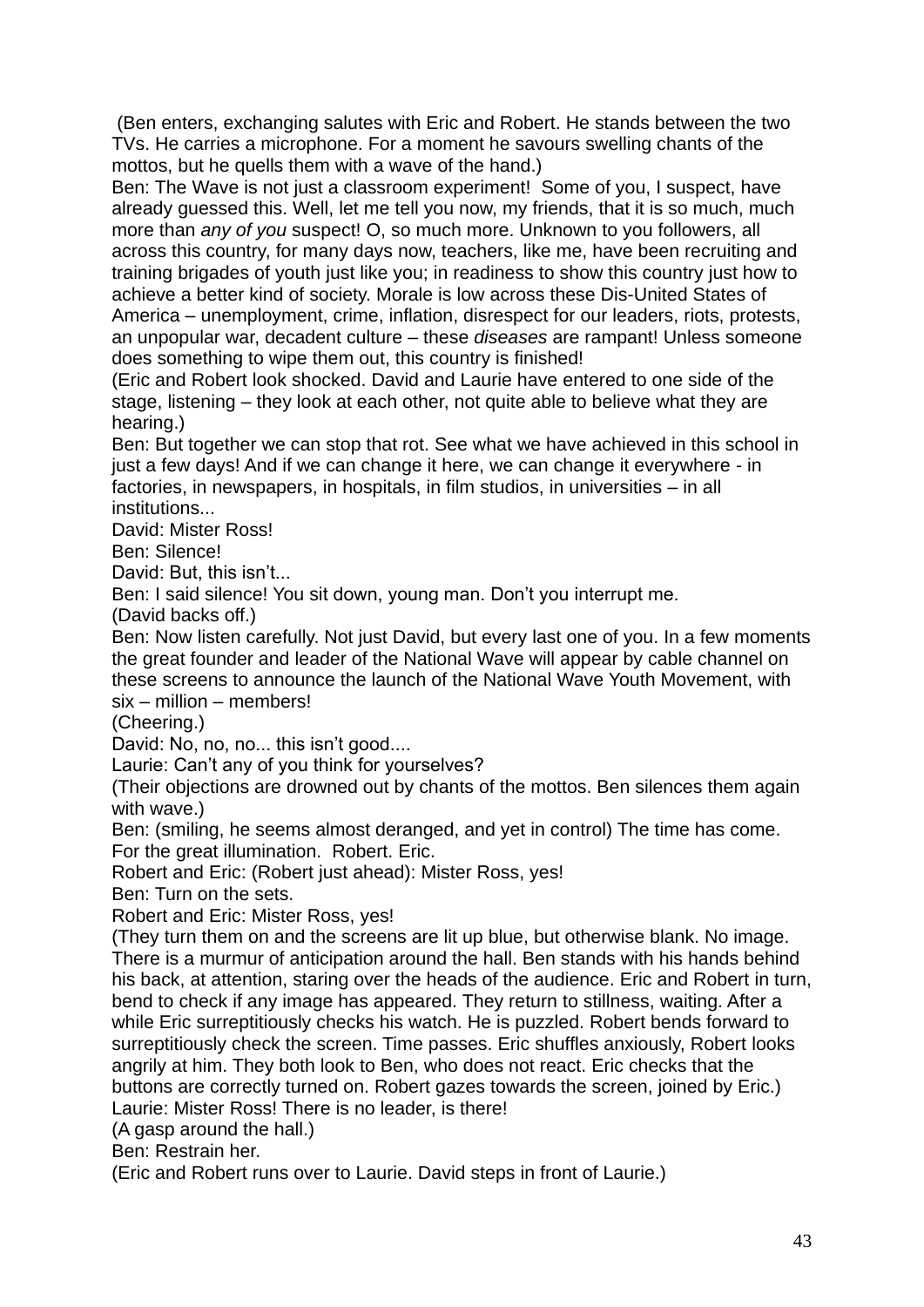David: All right. All right. We won't interrupt.

Ben: Bring them up here.

(Eric steps back, relieved and he and Robert usher Laurie and David up onto the stage. David, Robert, Laurie and Eric are now in a line – they all wear white shirts, so they can make a screen.)

Ben: (pointing to Laurie) It is not true to say that you – you – you – you – have no leader. That is a lie. You do have a leader – you have called that leader forth, you have summoned that leader! But that leader will not appear on these screens. (Robert and Eric look puzzled.) Get rid of them! Go on, you heard my order, get rid of them! (Eric and Robert rush to push the TV screens to one side and return to the line.)

Eric: Who is it, Mister Ross? Is it Elvis?

Robert: Is it John Wayne, Mister Ross? Is it Spider-Man?

Ben: No! None of them! Your leader is not a pop star, your leader is not a super-hero. Your leader is not even the figurehead of any National Wave Youth Movement. There is no such thing! Here, here is your leader!

(Either Ben pulls at one of the banners and it drops to reveal a picture of Adolf Hitler. Or Ben yells "Projector!!!" and the image of Hitler is projected onto a screen made up of the white shirts of David, Laurie, Eric and Robert.)

Eric: (horrified.) No, no, no!

Laurie: Turn it off, please!

Ben: Why should I turn it off? Why could none of you turn it off? Why did not none of you guess whose lead you were following these past days? None of you are stupid – you knew what we were studying? Why didn't you ask the obvious question? Did you think you were above history? Immune from it? You *know* how this stuff ends!!! And yet still you carried on! Did you tell yourself how much better than everyone else outside the Wave you were? You traded your freedom for a false equality! You accepted the group's will over your own beliefs! And you were starting to think that maybe hurting others because the group said so was just about fine with you. O, some of you were just along for the ride, and some of you had your misgivings. But you didn't walk away, did you? Well, not many of you, anyway.

(Ben walks over to David and shakes his hand, then shakes Laurie's hand. Laurie embraces Ben in relief. Eric looks shattered. Robert has not moved, still at attention by the side of the TV.)

Ben: (turning back to the audience, but first taking in Eric and Robert.) The rest of you would have made good Nazis. You would have put on the uniform, turned your head when the secret police came for your neighbours, betrayed your friends, even your sweethearts. (David looks down in shame.) Fascism isn't something that other people once did; it is a threat right here, right now, whenever and wherever people fail to learn from the past, wherever and whenever people blindly follow a leader, whenever and wherever people forget to protect and value the weakest, the different and the just plain infuriating! Now you listen to me... look at me.... because I am more at fault than any one of you. Because I am supposed to be your teacher. And I meant The Wave to be a big lesson for you guys, huh, but I... er... I 'succeeded' just a little too well in my part, eh? I became more of a leader than I ever intended to be. I hope you will believe me when I say that this has been as painful a lesson for me as it is now for you. (He looks down, suddenly overcome. Hardly able to speak:) I hope... this is a lesson... we'll share... for the rest of our lives... I'm sorry...